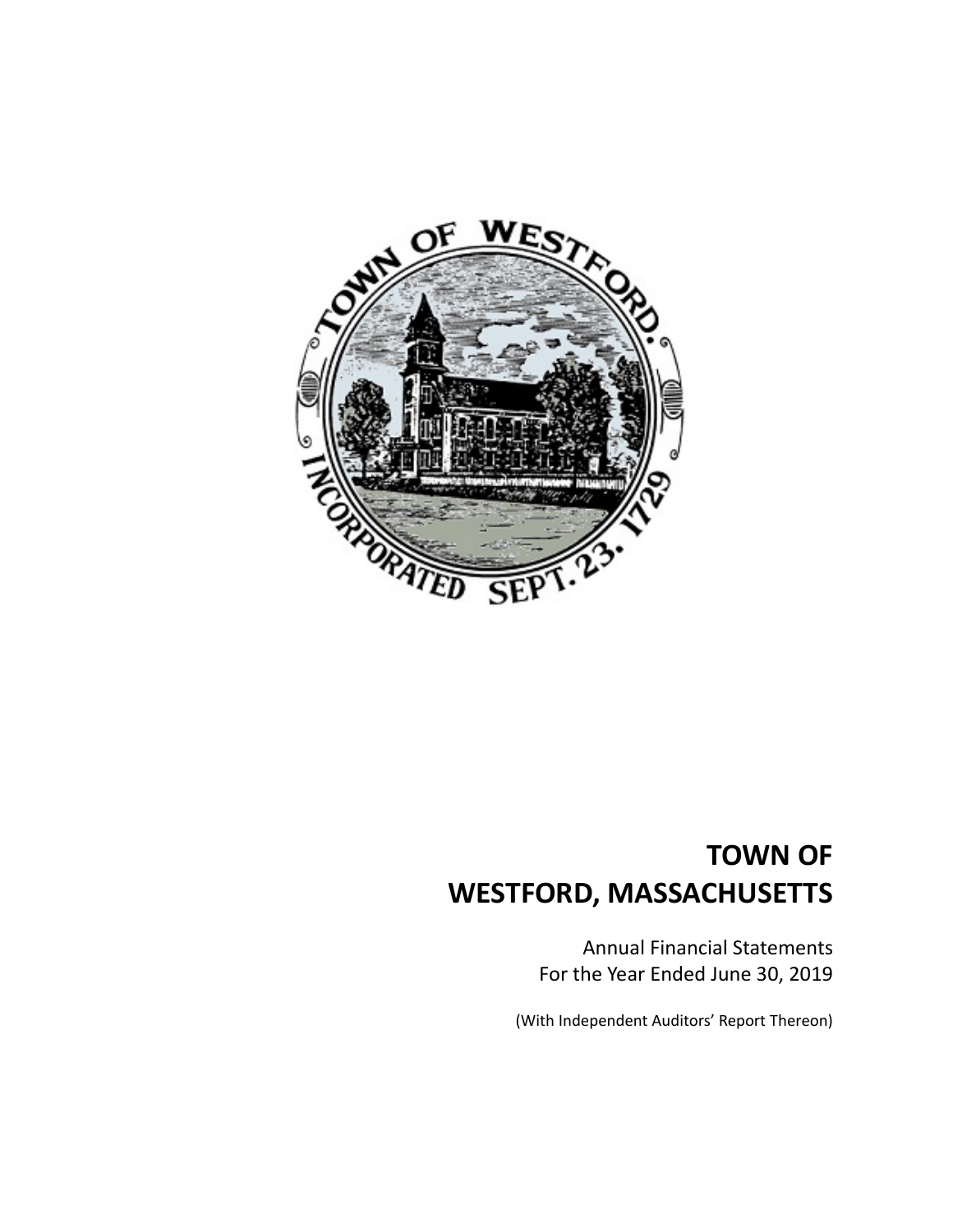# **Town of Westford, Massachusetts**

# **TABLE OF CONTENTS**

|                                                                                                                                                    | <b>PAGE</b> |
|----------------------------------------------------------------------------------------------------------------------------------------------------|-------------|
| <b>INDEPENDENT AUDITORS' REPORT</b>                                                                                                                | 1           |
| <b>MANAGEMENT'S DISCUSSION AND ANALYSIS</b>                                                                                                        | 4           |
| <b>BASIC FINANCIAL STATEMENTS:</b>                                                                                                                 |             |
| <b>Government-Wide Financial Statements:</b>                                                                                                       |             |
| <b>Statement of Net Position</b>                                                                                                                   | 12          |
| <b>Statement of Activities</b>                                                                                                                     | 13          |
| <b>Fund Financial Statements:</b>                                                                                                                  |             |
| <b>Governmental Funds:</b>                                                                                                                         |             |
| <b>Balance Sheet</b>                                                                                                                               | 14          |
| Reconciliation of Total Governmental Fund Balances to<br>Net Position of Governmental Activities in the Statement<br>of Net Position               | 15          |
| Statement of Revenues, Expenditures, and Changes<br>in Fund Balances                                                                               | 16          |
| Reconciliation of the Statement of Revenues, Expenditures,<br>and Changes in Fund Balances of Governmental Funds to<br>the Statement of Activities | 17          |
| Statement of Revenues and Other Sources, and Expenditures<br>and Other Uses - Budget and Actual - General Fund                                     | 18          |
| <b>Proprietary Funds:</b>                                                                                                                          |             |
| <b>Statement of Net Position</b>                                                                                                                   | 19          |
| Statement of Revenues, Expenses, and Changes in Fund<br><b>Net Position</b>                                                                        | 20          |
| <b>Statement of Cash Flows</b>                                                                                                                     | 21          |
| <b>Fiduciary Funds:</b>                                                                                                                            |             |
| <b>Statement of Fiduciary Net Position</b>                                                                                                         | 22          |
| Statement of Changes in Fiduciary Net Position                                                                                                     | 23          |
| <b>Notes to Financial Statements</b>                                                                                                               | 24          |
| <b>REQUIRED SUPPLEMENTARY INFORMATION:</b>                                                                                                         |             |
| <b>Pension:</b>                                                                                                                                    |             |
| Schedule of Proportionate Share of the Net Pension Liability (GASB 68)                                                                             | 60          |
| Schedule of Pension Contributions (GASB 68)                                                                                                        | 61          |
| OPEB:                                                                                                                                              |             |
| Schedule of Changes in Net OPEB Liability (GASB 74 and 75)                                                                                         | 62          |
| Schedules of Net OPEB Liability, Contributions, and<br>Investment Returns (GASB 74 and 75)                                                         | 63          |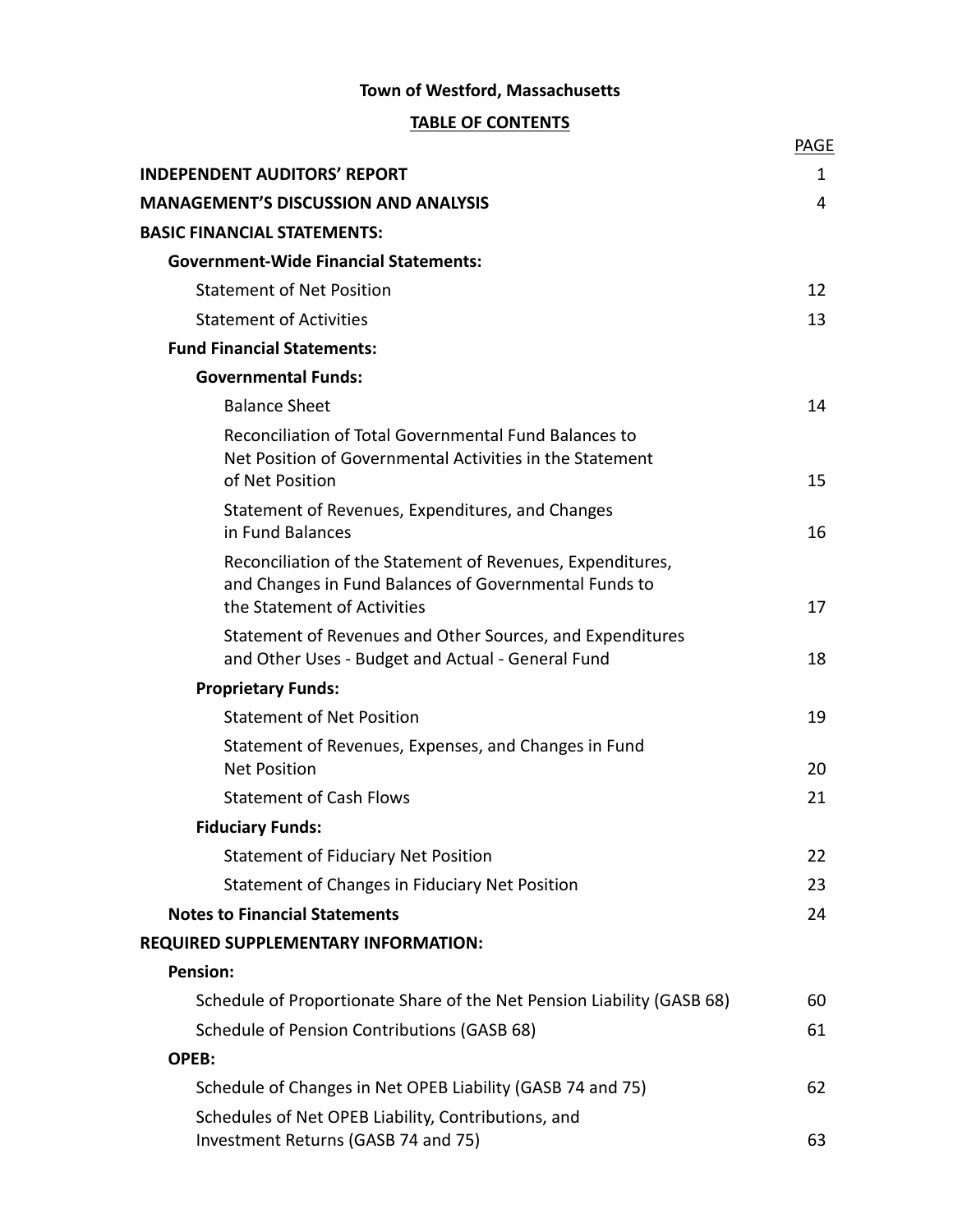

#### INDEPENDENT AUDITORS' REPORT

To the Board of Selectmen Town of Westford, Massachusetts

#### **Report on the Financial Statements**

We have audited the accompanying financial statements of the governmental activities, the business‐type activities, each major fund, and the aggregate remaining fund information of the Town of Westford, Massachusetts, as of and for the year ended June 30, 2019, and the related notes to the financial statements, which collectively comprise the Town's basic financial statements as listed in the Table of Contents.

#### **Management's Responsibility for the Financial Statements**

The Town's management is responsible for the preparation and fair presentation of these financial statements in accordance with accounting principles generally accepted in the United States of America; this includes the design, implementation, and maintenance of internal control relevant to the preparation and fair presentation of financial statements that are free from material misstatement, whether due to fraud or error.

#### **Auditors' Responsibility**

Our responsibility is to express opinions on these financial statements based on our audit. We conducted our audit in accordance with auditing standards generally accepted in the United States of America and the standards applicable to financial audits contained in *Government Auditing Standards*, issued by the Comptroller General of the United States. Those standards require that we plan and perform the audit to obtain reasonable assurance about whether the financial statements are free from material misstatement.

An audit involves performing procedures to obtain audit evidence about the amounts and dis‐ closures in the financial statements. The procedures selected depend on the auditors' judgment, including the assessment of the risks of material misstatement of the financial statements, whether due to fraud or error. In making those risk assessments, the auditor considers internal control relevant to the entity's preparation and fair presentation of the financial statements in order to design audit procedures that are appropriate in the circumstances, but not for the purpose of expressing an opinion on the effectiveness of the entity's internal control.Accordingly,

10 New England Business Center Dr. • Suite 107 Andover, MA 01810 (978)749-0005 melansonheath.com

Additional Offices: Nashua, NH Manchester, NH Greenfield, MA Ellsworth, ME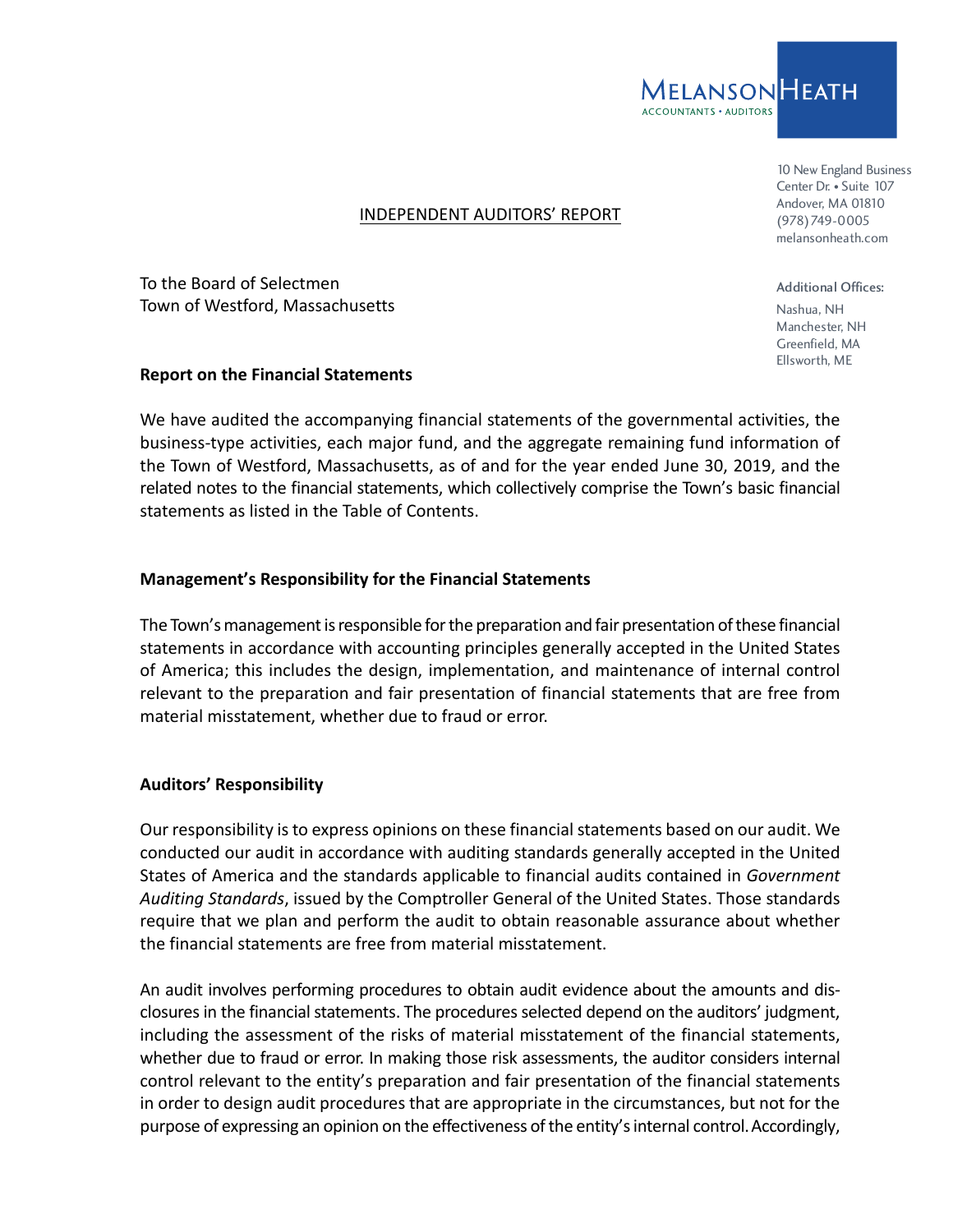we express no such opinion. An audit also includes evaluating the appropriateness of accounting policies used and the reasonableness of significant accounting estimates made by manage‐ ment, as well as evaluating the overall presentation of the financial statements.

We believe that the audit evidence we have obtained is sufficient and appropriate to provide a basis for our audit opinions.

# **Opinions**

In our opinion, the financial statements referred to above present fairly, in all material respects, the respective financial position of the governmental activities, the business‐type activities, each major fund, and the aggregate remaining fund information of the Town of Westford, as of June 30, 2019, and the respective changes in financial position and, where applicable, cash flows thereof and the respective budgetary comparison for the general fund for the year then ended in accordance with accounting principles generally accepted in the United States of America.

# **Other Matters**

# *Required Supplementary Information*

Accounting principles generally accepted in the United States of America require that Manage‐ ment's Discussion and Analysis, and certain Pension and OPEB schedules be presented to sup‐ plement the basic financial statements. Such information, although not a part of the basic financial statements, is required by the Governmental Accounting Standards Board, who con‐ siders it to be an essential part of financial reporting for placing the basic financial statements in an appropriate operational, economic, or historical context. We have applied certain limited procedures to the required supplementary information in accordance with auditing standards generally accepted in the United States of America, which consisted of inquiries of management about the methods of preparing the information and comparing the information for consistency with management's responses to our inquiries, the basic financial statements, and other knowledge we obtained during our audit of the basic financial statements. We do not express an opinion or provide any assurance on the information because the limited procedures do not provide us with evidence sufficient to express an opinion or provide any assurance.

# **Other Reporting Required by** *Government Auditing Standards*

In accordance with *Government Auditing Standards*, we have also issued our report dated December 6, 2019 on our consideration of the Town's internal control over financial reporting and on our tests of its compliance with certain provisions of laws, regulations, contracts, and grant agreements and other matters. The purpose of that report is solely to describe the scope of our testing of internal control over financial reporting and compliance and the results of that testing, and not to provide an opinion on the effectiveness of the Town's internal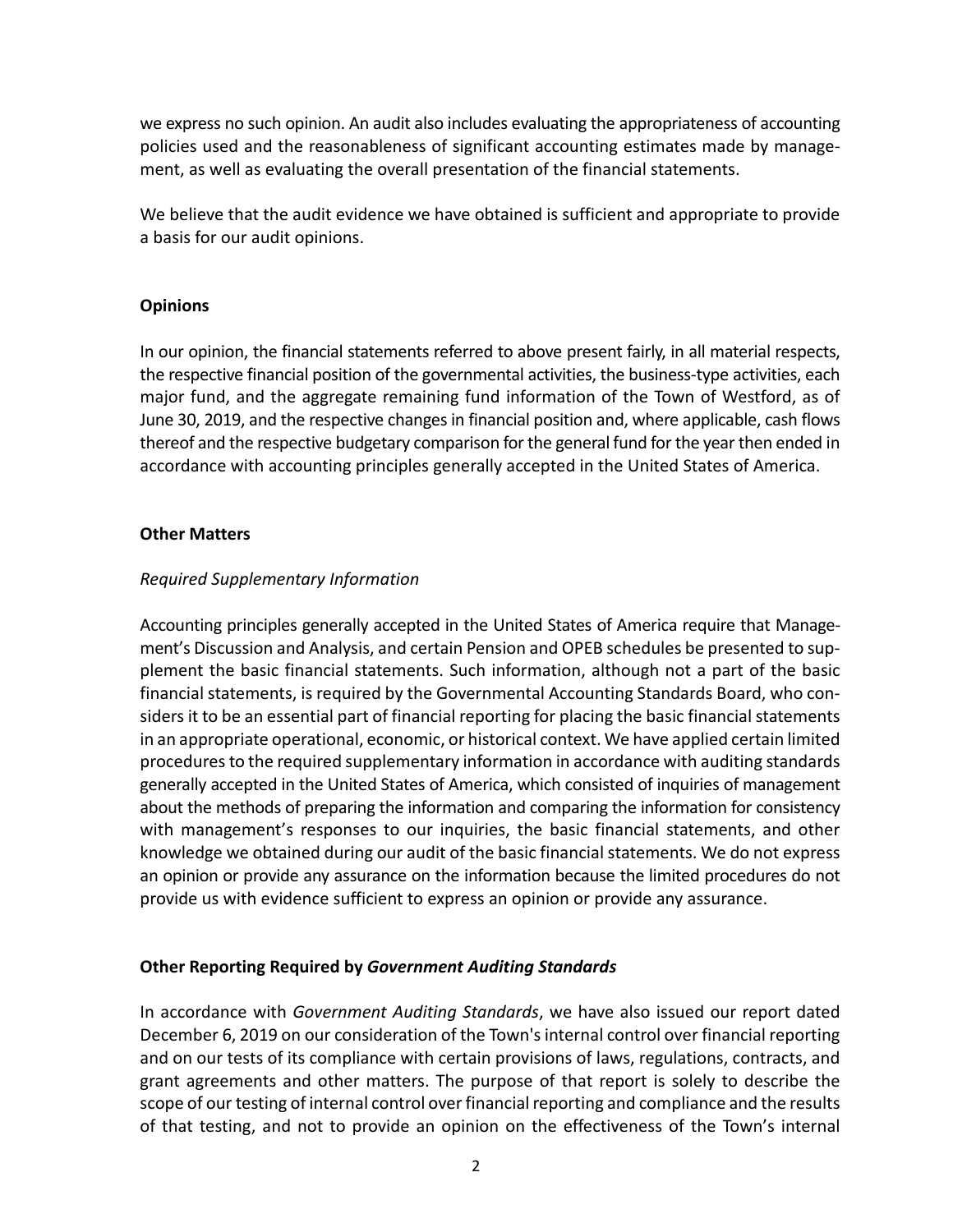control over financial reporting or on compliance. That report is an integral part of an audit performed in accordance with *Government Auditing Standards* in considering the Town's internal control over financial reporting and compliance.

Melanson Heath

December 6, 2019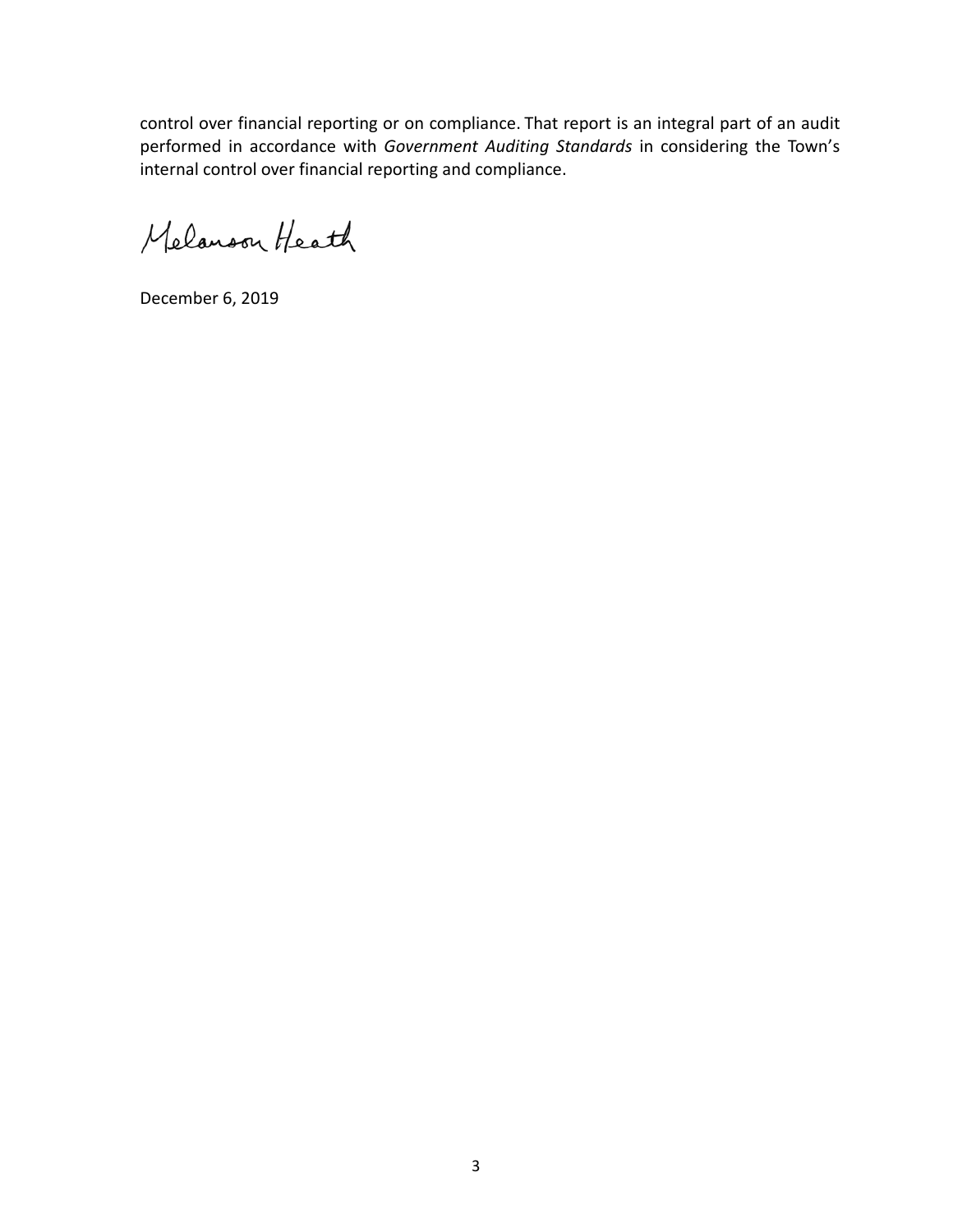# **MANAGEMENT'S DISCUSSION AND ANALYSIS**

As management of the Town of Westford, Massachusetts (the Town), we offer readers this narrative overview and analysis of the financial activities of the Town for the fiscal year ended June 30, 2019.

### **A. OVERVIEW OF THE FINANCIAL STATEMENTS**

This discussion and analysis is intended to serve as an introduction to the basic financial statements. The basic financial statements comprise three components: (1) government‐ wide financial statements, (2) fund financial statements, and (3) notes to financial statements. This report also contains other supplementary information in addition to the basic financial statements themselves.

**Government‐wide financial statements.** The government‐wide financial statements are designed to provide readers with a broad overview of our finances in a manner similar to a private‐sector business.

The Statement of Net Position presents information on all assets, liabilities, and deferred out‐ flows/inflows of resources with the difference reported as net position. Over time, increases or decreases in net position may serve as a useful indicator of whether the financial position is improving or deteriorating.

The Statement of Activities presents information showing how the Town's net position changed during the most recent fiscal year. All changes in net position are reported as soon as the underlying event giving rise to the change occurs, regardless of the timing of related cash flows. Thus, revenues and expenses are reported in this statement for some items that will only result in cash flows in future fiscal periods (e.g., uncollected taxes and earned but unused vacation leave).

Both of the government-wide financial statements distinguish functions that are principally supported by taxes and intergovernmental revenues (governmental activities) from other functions that are intended to recover all or a significant portion of their costs through user fees and charges (business‐type activities). The governmental activities include general government, public safety, education, public works, health and human services, culture and recreation, employee benefits, interest, and intergovernmental. The business‐type activities water, ambulance, and recreation activities.

**Fund financial statements.** A fund is a grouping of related accounts that is used to maintain control over resources that have been segregated for specific activities or objectives. Fund accounting is used to ensure and demonstrate compliance with finance-related legal requirements. All of the funds can be divided into three categories: governmental funds, proprietary funds, and fiduciary funds.

**Governmental funds***.* Governmental funds are used to account for essentially the same functions reported as governmental activities in the government-wide financial statements.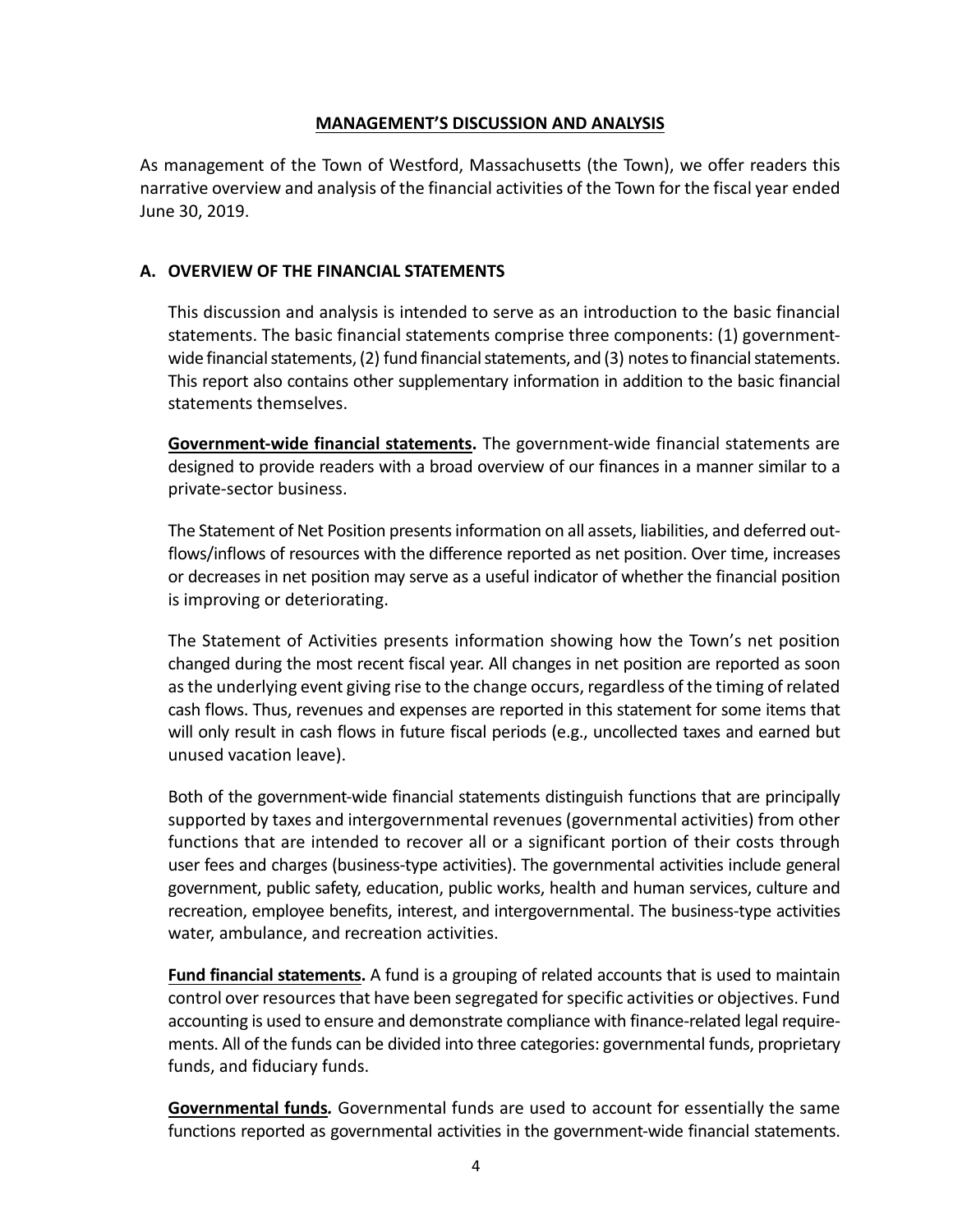However, unlike the government‐wide financial statements, governmental fund financial statements focus on near‐term inflows and outflows of spendable resources, as well as on balances of spendable resources available at the end of the fiscal year. Such information may be useful in evaluating a government's near‐term financing requirements.

Because the focus of governmental funds is narrower than that of the government‐wide financial statements, it is useful to compare the information presented for governmental funds with similar information presented for governmental activities in the government‐ wide financial statements. By doing so, readers may better understand the long-term impact of the government's near-term financing decisions. Both the governmental fund balance sheet and the governmental fund statement of revenues, expenditures, and changes in fund balances provide a reconciliation to facilitate this comparison between governmental funds and governmental activities.

An annual appropriated budget is adopted for the general fund. A budgetary comparison statement has been provided for the general fund to demonstrate compliance with this budget.

**Proprietary funds**. Proprietary fund reporting focuses on the determination of operating income, changes in net position (or cost recovery), financial position, and cash flows. The proprietary fund category includes enterprise funds.

Enterprise funds are used to report activity for which a fee is charged to external users, and must be used when one of the following criteria are met: (1) activity is financed with debt that is secured solely by a pledge of the net revenues from fees and charges, (2) laws or regulations require the activity's costs of providing services be recovered with fees and charges, and (3) the pricing policies of the activity establish fees and charges designed to recover its costs, including capital costs such as depreciation or debt service. The primary focus on these criteria is on fees charged to external users. Enterprise funds are used to report the same functions presented as business-type activities in the government-wide financial statements, only in more detail. Specifically, enterprise funds are used to account for water, which is considered to be a major fund, and ambulance and recreation, which are considered to be nonmajor funds.

**Fiduciary funds***.* Fiduciary funds are used to account for resources held for the benefit of parties outside the government. Fiduciary funds are not reflected in the government‐wide financial statements because the resources of those funds are not available to support the Town's own programs. The accounting used for fiduciary funds is much like that used for proprietary funds.

**Notes to financial statements.** The notes provide additional information that is essential to a full understanding of the data provided in the government-wide and fund financial statements.

**Other information.** In addition to the basic financial statements and accompanying notes, this report also presents certain required supplementary information which is required to be disclosed by accounting principles generally accepted in the United States of America.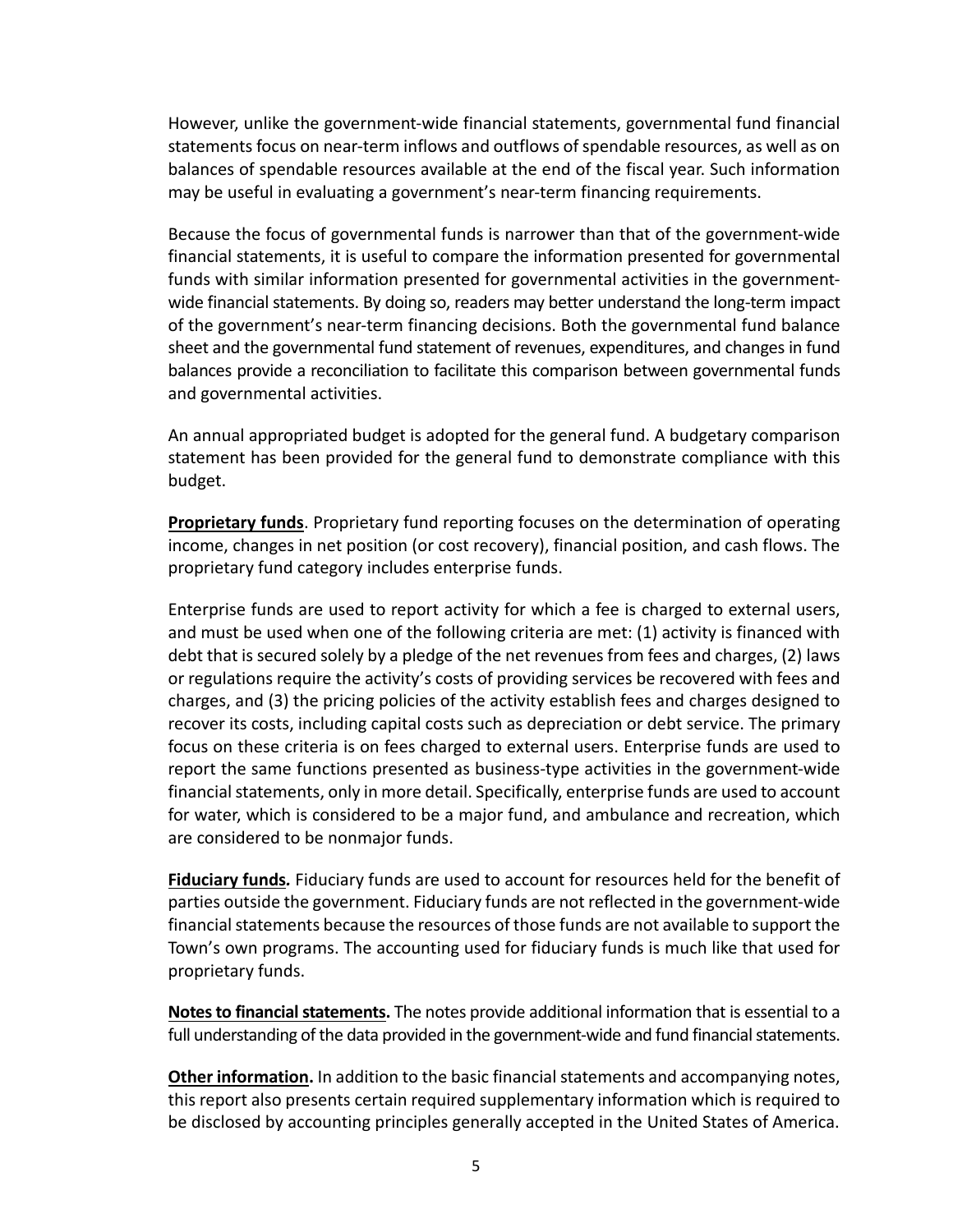### **B. FINANCIAL HIGHLIGHTS**

- As of the close of the current fiscal year, the total of assets and deferred outflows exceeded liabilities and deferred inflows by \$149,017,787 (i.e., net position), a change of \$2,253,566 in comparison to the prior year.
- As of the close of the current fiscal year, governmental funds reported combined ending fund balances of \$27,550,264, a change of \$(7,023,152) in comparison to the prior year.
- At the end of the current fiscal year, unassigned fund balance for the general fund was \$11,253,805, a change of \$78 in comparison to the prior year.

# **C. GOVERNMENT‐WIDE FINANCIAL ANALYSIS**

The following is a summary of condensed government‐wide financial data for the current and prior fiscal years (in thousands):

|                                                                | <b>NET POSITION</b> |                                |    |                               |    |                      |            |                 |       |                               |   |                                |  |
|----------------------------------------------------------------|---------------------|--------------------------------|----|-------------------------------|----|----------------------|------------|-----------------|-------|-------------------------------|---|--------------------------------|--|
|                                                                |                     | Governmental<br>Activities     |    |                               |    | <b>Business-Type</b> | Activities |                 | Total |                               |   |                                |  |
|                                                                |                     | 2019                           |    | 2018                          |    | 2019                 |            | 2018            |       | 2019                          |   | 2018                           |  |
| Current and other assets<br>Capital assets                     | \$                  | 45,935<br>239,009              | Ś. | 55,073<br>228,410             | S  | 9,657<br>44,391      | Ŝ.         | 8,916<br>41,344 | Ŝ.    | 55,592<br>283,400             | Ś | 63,989<br>269,754              |  |
| Total assets                                                   |                     | 284,944                        |    | 283,483                       |    | 54,048               |            | 50,260          |       | 338,992                       |   | 333,743                        |  |
| Deferred outflow of resources                                  |                     | 16,212                         |    | 15,846                        |    | 373                  |            | 478             |       | 16,585                        |   | 16,324                         |  |
| <b>Current liabilities</b><br>Noncurrent liabilities           |                     | 22,997<br>166,648              |    | 25,423<br>160,680             |    | 6,944<br>8,991       |            | 3,343<br>11,204 |       | 29,941<br>175,639             |   | 28,766<br>171,884              |  |
| <b>Total liabilities</b>                                       |                     | 189,645                        |    | 186,103                       |    | 15,935               |            | 14,547          |       | 205,580                       |   | 200,650                        |  |
| Deferred inflows of resources                                  |                     | 952                            |    | 2,576                         |    | 27                   |            | 76              |       | 979                           |   | 2,652                          |  |
| Net investment in capital assets<br>Restricted<br>Unrestricted |                     | 195,881<br>15,481<br>(100,803) |    | 194,648<br>14,725<br>(98,723) |    | 32,008<br>6,451      |            | 32,318<br>3,797 |       | 227,889<br>15,481<br>(94,352) |   | 226,966<br>14,725<br>(94, 926) |  |
| Total net position                                             |                     | 110,559                        | \$ | 110,650                       | S. | 38,459               | S.         | 36,115          | S.    | 149,018                       | Ś | 146,765                        |  |

As noted earlier, net position may serve over time as a useful indicator of a government's financial position. At the close of the most recent fiscal year, total net position was \$149,017,787, a change of \$2,253,566 in comparison to the prior year.

The largest portion of net position \$227,888,607 reflects our investment in capital assets (e.g., land, buildings, machinery, equipment, and infrastructure), less any related debt used to acquire those assets that is still outstanding. These capital assets are used to provide services to citizens; consequently, these assets are not available for future spending. Although the investment in capital assets is reported net of related debt, it should be noted that the resources needed to repay this debt must be provided from other sources, since the capital assets themselves cannot be used to liquidate these liabilities.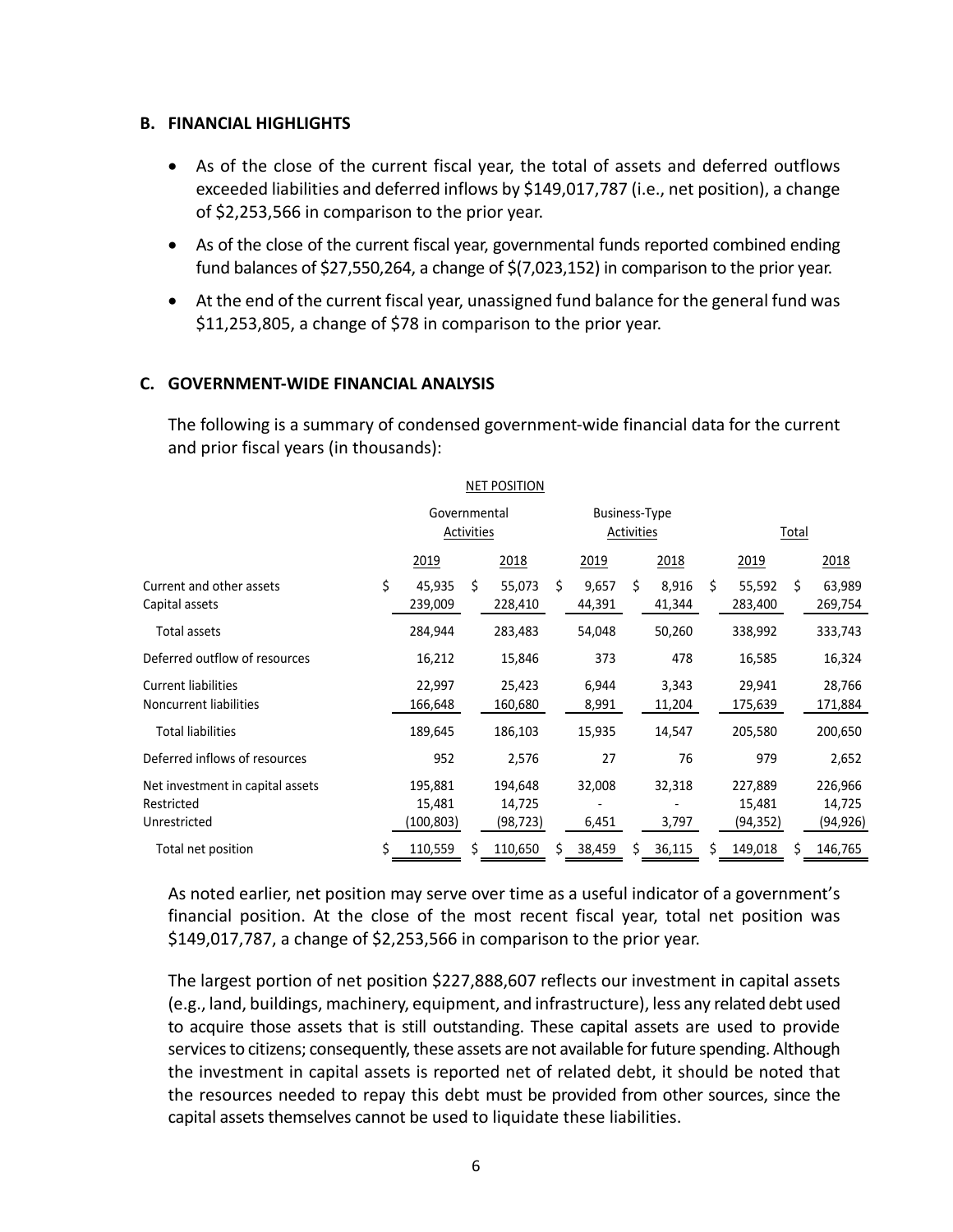An additional portion of net position, \$15,480,884, represents resources that are subject to external restrictions on how they may be used. The remaining balance of unrestricted net position reflects a deficit of \$(94,351,704) primarily resulting from unfunded pension and OPEB liabilities.

|                                  |                   | <b>CHANGES IN NET POSITION</b> |               |                   |        |               |       |          |
|----------------------------------|-------------------|--------------------------------|---------------|-------------------|--------|---------------|-------|----------|
|                                  | Governmental      |                                | Business-Type |                   |        |               |       |          |
|                                  | <b>Activities</b> |                                |               | <b>Activities</b> |        |               | Total |          |
|                                  | 2019              | 2018                           | 2019          |                   | 2018   | 2019          |       | 2018     |
| Revenues:                        |                   |                                |               |                   |        |               |       |          |
| Program revenues:                |                   |                                |               |                   |        |               |       |          |
| Charges for services             | \$<br>7,293       | \$<br>6,651                    | \$<br>6,717   | \$                | 5,966  | \$<br>14,010  | \$    | 12,617   |
| Operating grants and             |                   |                                |               |                   |        |               |       |          |
| contributions                    | 37,453            | 35,464                         |               |                   |        | 37,453        |       | 35,464   |
| Capital grants and contributions | 1,593             | 1,277                          |               |                   |        | 1,593         |       | 1,277    |
| General revenues:                |                   |                                |               |                   |        |               |       |          |
| Property taxes                   | 79,650            | 76,151                         |               |                   |        | 79,650        |       | 76,151   |
| <b>Excises</b>                   | 5,152             | 5,054                          |               |                   |        | 5,152         |       | 5,054    |
| Penalties and interest on taxes  | 394               | 276                            |               |                   |        | 394           |       | 276      |
| Grants and contributions not     |                   |                                |               |                   |        |               |       |          |
| restricted to specific programs  | 2,352             | 2,234                          |               |                   |        | 2,352         |       | 2,234    |
| Investment income                | 1,025             | (18)                           | 58            |                   | 38     | 1,083         |       | 20       |
| Other                            | 2,021             | 1,898                          | 443           |                   | 459    | 2,464         |       | 2,357    |
| Total revenues                   | 136,933           | 128,987                        | 7,218         |                   | 6,463  | 144,151       |       | 135,450  |
| Expenses:                        |                   |                                |               |                   |        |               |       |          |
| General government               | 9,106             | 8,420                          |               |                   |        | 9,106         |       | 8,420    |
| Public safety                    | 20,727            | 22,044                         |               |                   |        | 20,727        |       | 22,044   |
| Education                        | 83,939            | 82,166                         |               |                   |        | 83,939        |       | 82,166   |
| <b>Public works</b>              | 13,023            | 12,637                         |               |                   |        | 13,023        |       | 12,637   |
| Health and human services        | 2,632             | 2,866                          |               |                   |        | 2,632         |       | 2,866    |
| Culture and recreation           | 4,046             | 4,915                          |               |                   |        | 4,046         |       | 4,915    |
| Interest on long-term debt       | 1,688             | 1,487                          |               |                   |        | 1,688         |       | 1,487    |
| Intergovernmental                | 637               | 555                            |               |                   |        | 637           |       | 555      |
| Miscellaneous                    | 310               | $\overline{\phantom{m}}$       |               |                   |        | 310           |       |          |
| Water services                   | $\overline{a}$    |                                | 3,240         |                   | 4,344  | 3,240         |       | 4,344    |
| Nonmajor enterprise funds        |                   |                                | 2,549         |                   | 2,925  | 2,549         |       | 2,925    |
| Total expenses                   | 136,108           | 135,090                        | 5,789         |                   | 7,269  | 141,897       |       | 142,359  |
| Change in net position           |                   |                                |               |                   |        |               |       |          |
| before transfers                 | 825               | (6, 103)                       | 1,429         |                   | (806)  | 2,254         |       | (6,909)  |
| Permanent fund contributions     |                   | $\mathbf 1$                    |               |                   |        |               |       | 1        |
| Transfers in (out)               | (916)             | (749)                          | 916           |                   | 766    |               |       | 17       |
| Change in net position           | (91)              | (6,851)                        | 2,345         |                   | (40)   | 2,254         |       | (6, 891) |
| Net position - beginning of year | 110,650           | 117,501                        | 36,114        |                   | 36,155 | 146,764       |       | 153,656  |
| Net position - end of year       | \$<br>110,559     | \$<br>110,650                  | \$<br>38,459  | \$                | 36,115 | \$<br>149,018 | \$    | 146,765  |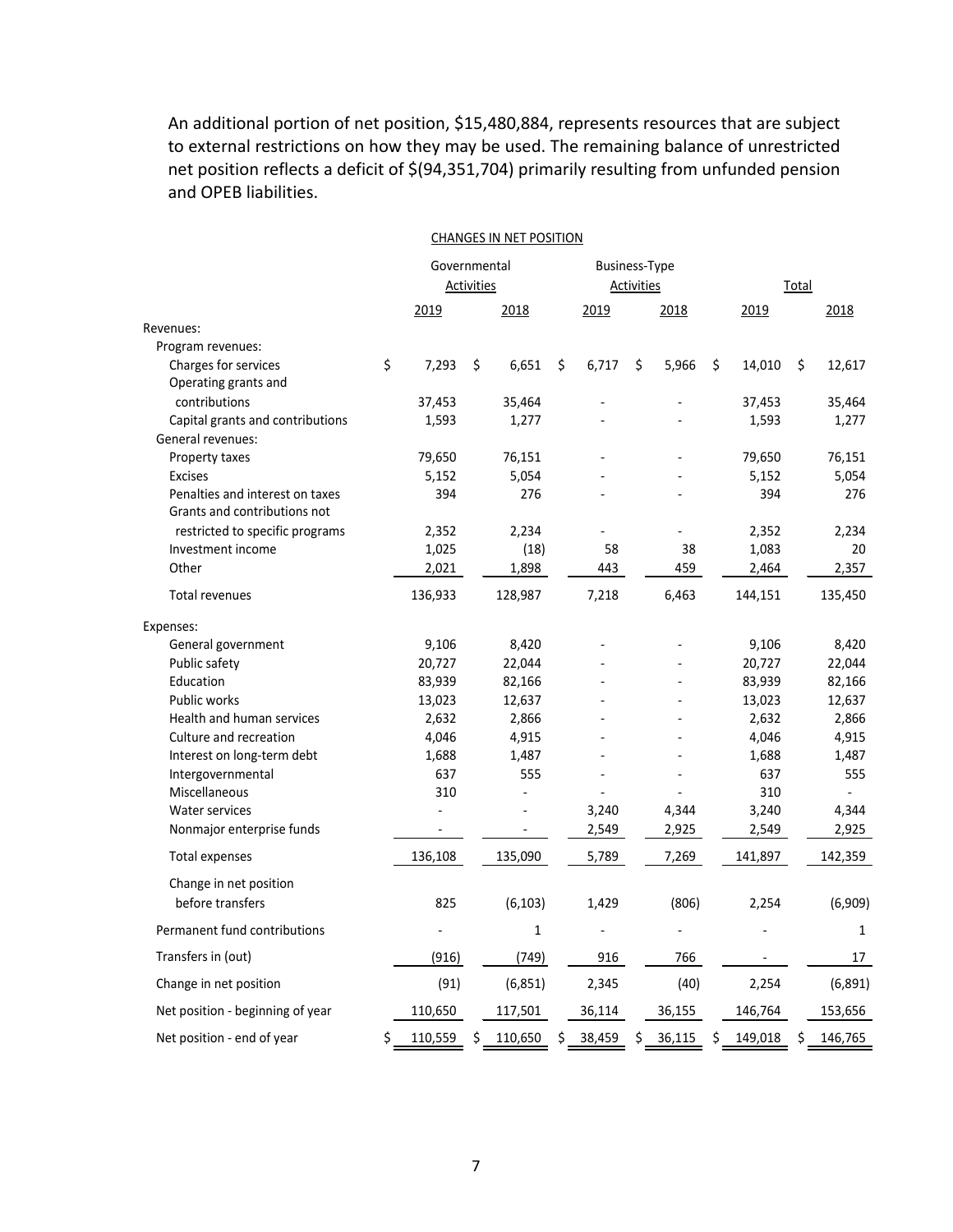**Governmental activities.** Governmental activities for the year resulted in a change in net position of \$(91,245). Key elements of this change are as follows:

| General fund operations, as discussed further        |                   |
|------------------------------------------------------|-------------------|
| in Section D                                         | \$<br>(1,091,146) |
| MSBA Abbot roof fund operations                      | (2,087,580)       |
| Fire station improvements                            | 3,888,886         |
| Land purchased                                       | 5,917,643         |
| Road construction                                    | 798,046           |
| Fire pumper purchased                                | 602,942           |
| Ambulance purchased                                  | 346,045           |
| Abbot Elementary roof replaced                       | 2,087,580         |
| <b>Track renovation</b>                              | 680,300           |
| Depreciation expense in excess of principal debt     |                   |
| service                                              | (3,221,668)       |
| Bonds issued                                         | (7,525,000)       |
| Change in net pension liability and related deferred |                   |
| outflows and inflows of resources                    | (3, 122, 144)     |
| Change in net OPEB liability and related deferred    |                   |
| outflows and inflows of resources                    | 1,616,997         |
| Other                                                | 1,017,854         |
| Total                                                | \$<br>(91, 245)   |

**Business‐type activities.** Business‐type activities for the year resulted in a change in net position of \$2,344,811. Key elements of this change are as follows:

| Water enterprise    | \$2,006,676 |
|---------------------|-------------|
| Nonmajor enterprise | 338,135     |
| Total               | 2,344,811   |

# **D. FINANCIAL ANALYSIS OF FUNDS**

As noted earlier, fund accounting is used to ensure and demonstrate compliance with finance‐ related legal requirements.

**Governmental funds***.* The focus of governmental funds is to provide information on near‐ term inflows, outflows, and balances of spendable resources. Such information is useful in assessing financing requirements. In particular, unassigned fund balance may serve as a useful measure of a government's net resources available for spending at the end of the fiscal year.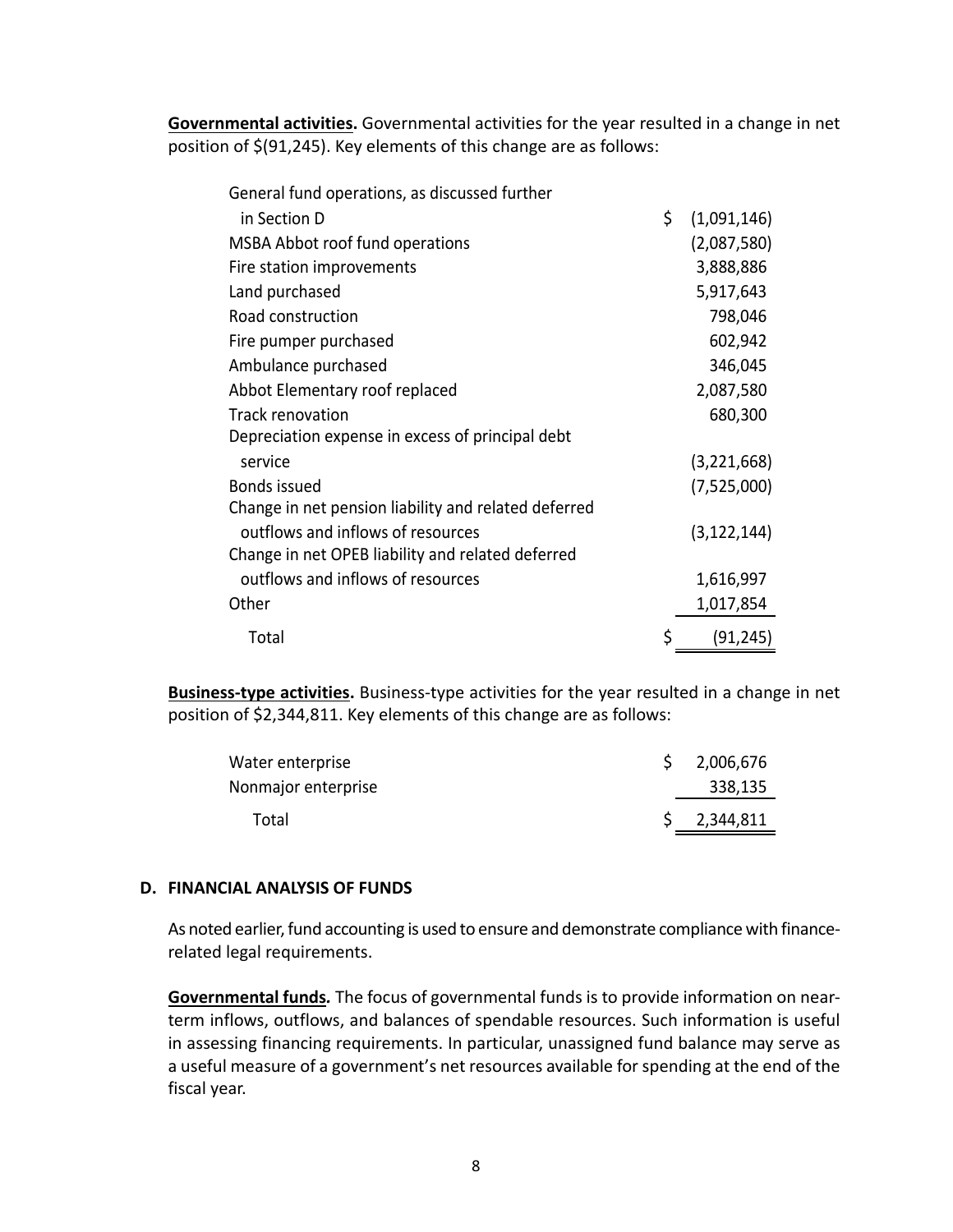As of the end of the current fiscal year, governmental funds reported combined ending fund balances of \$27,550,264, a change of \$(7,023,152) in comparison to the prior year. Key ele‐ ments of this change are as follows:

| General fund operating results  | S  | (1,091,146) |
|---------------------------------|----|-------------|
| Community preservation act fund |    | 171,044     |
| Roudenbush rehabilitation fund  |    | (3,821,234) |
| MSBA Abbot roof fund            |    | (2,087,580) |
| Nonmajor funds                  |    | (194, 236)  |
| Total                           | Ŝ. | (7,023,152) |

The general fund is the chief operating fund. At the end of the current fiscal year, unassigned fund balance of the general fund was \$11,253,805, while total fund balance was \$22,358,260. As a measure of the general fund's liquidity, it may be useful to compare both unassigned fund balance and total fund balance to total general fund expenditures. Refer to the table below.

|                          |              |              |             | $%$ of                   |
|--------------------------|--------------|--------------|-------------|--------------------------|
|                          |              |              |             | <b>Total General</b>     |
| General Fund             | 6/30/19      | 6/30/18      | Change      | <b>Fund Expenditures</b> |
| Unassigned fund balance* | \$11,253,805 | \$11,253,727 | 78          | 9.8%                     |
| Total fund balance       | \$22,358,260 | \$23,449,406 | (1,091,146) | 19.5%                    |
|                          |              |              |             |                          |

\*These figures include the general stabilization fund

The total fund balance of the general fund changed by \$(1,091,146) during the current fiscal year. Key factors in this change are as follows:

| Revenue in excess of budget                 | \$ | 1,600,014     |
|---------------------------------------------|----|---------------|
| Expenditures less than budget               |    | 1,531,456     |
| Use of free cash                            |    | (3, 232, 537) |
| Use of restricted fund balance              |    | (19,630)      |
| Use of restricted debt service fund balance |    | (1,377,965)   |
| Change in stabilization fund                |    | (119, 563)    |
| Change in carryforwards                     |    | 803,429       |
| Other                                       |    | (276, 350)    |
| Total                                       | S. | (1,091,146)   |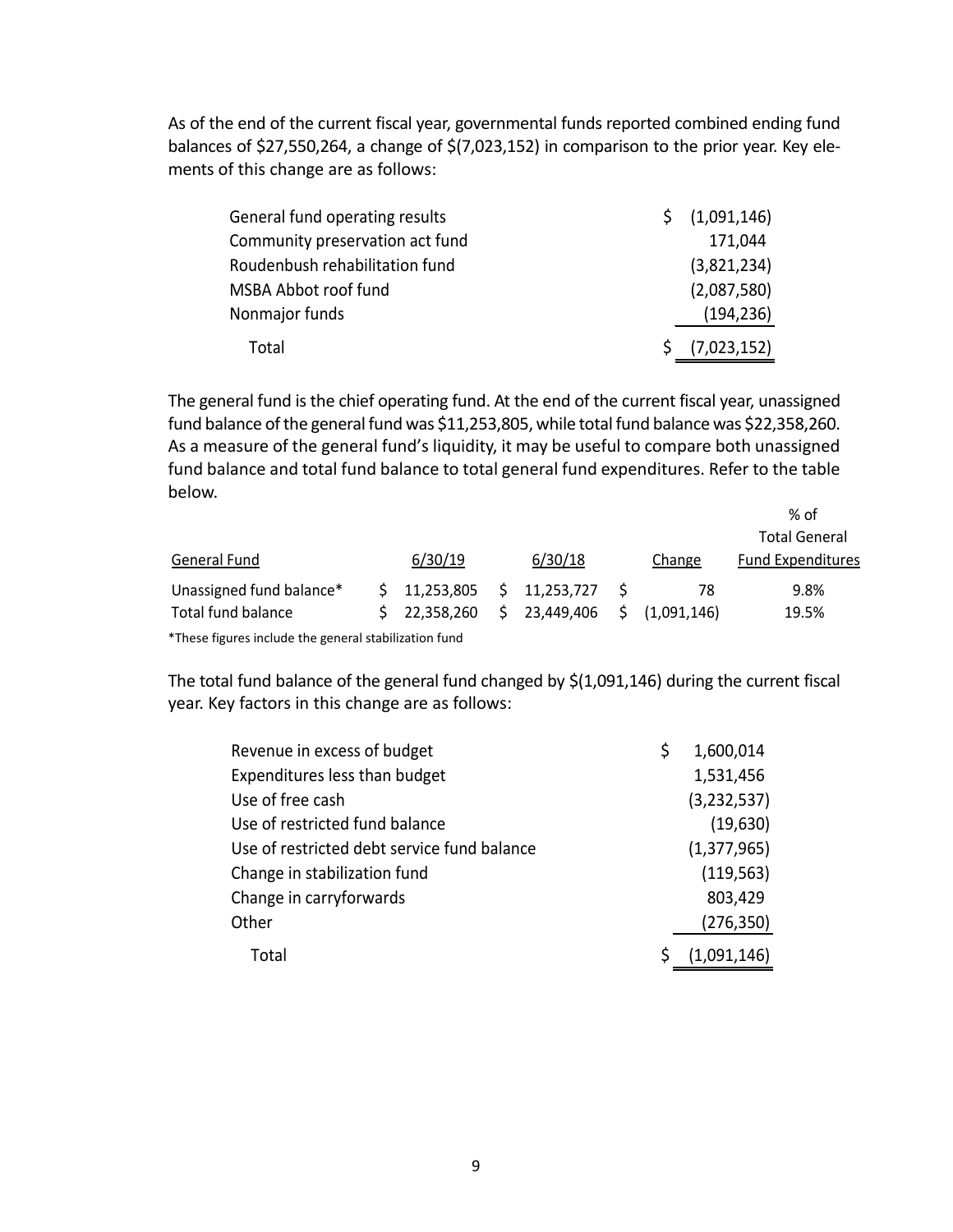|                              | 6/30/19     | 6/30/18     | Change     |
|------------------------------|-------------|-------------|------------|
| <b>General stabilization</b> | \$5,561,932 | \$5,302,998 | 258,934    |
| <b>Health stabilization</b>  | 672,587     | 641,275     | 31,312     |
| Capital stabilization        | 457,222     | 867,031     | (409, 809) |
| Total                        | 6,691,741   | 6,811,304   | (119, 563) |

Included in the total general fund balance are the Town's stabilization accounts with the following balances:

**Proprietary funds.** Proprietary funds provide the same type of information found in the business‐type activities reported in the government‐wide financial statements, but in more detail.

Unrestricted net position of the enterprise funds at the end of the year amounted to \$6,451,344, a change of \$2,654,793 in comparison to the prior year.

Other factors concerning the finances of proprietary funds have already been addressed in the entity‐wide discussion of business‐type activities.

# **E. GENERAL FUND BUDGETARY HIGHLIGHTS**

Differences between the original budget and the final amended budget resulted in an overall change in appropriations of \$2,937,583. Major reasons for these amendments include:

- \$689,500 to supplement the fiscal year 2019 operating budget.
- $\bullet$  \$270,000 to be transferred to stabilization fund.
- \$1,924,174 for capital appropriations.
- $\bullet$  \$53,909 for perchlorate contamination expenses.

# **F. CAPITAL ASSET AND DEBT ADMINISTRATION**

**Capital assets.** Total investment in capital assets for governmental and business‐type activities at year‐end amounted to \$283,400,248 (net of accumulated depreciation). This investment in capital assets includes land, buildings and system improvements, and machinery and equipment.

Major capital asset events during the current fiscal year included the following:

- \$9,357,594 for various buildings and building improvements.
- $\bullet$  \$2,811,877 for various machinery and equipment.
- $\bullet$  \$2,609,932 for various infrastructure.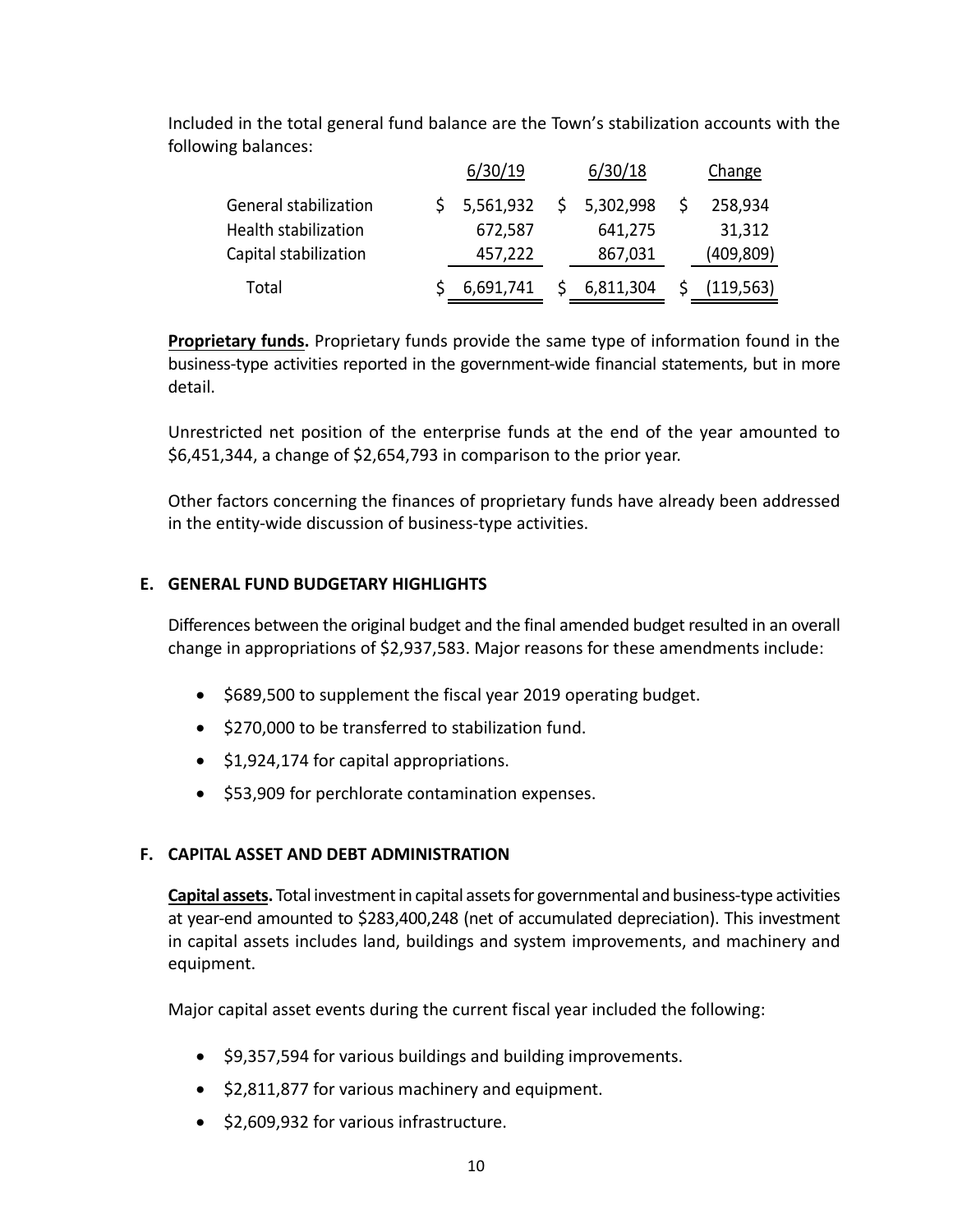- $\bullet$  \$5,270,000 for various land.
- \$4,319,584 of construction in progress for various projects.
- $\bullet$  \$(10,723,188) of depreciation expense.

Additional information on capital assets can be found in the Notes to the Financial Statements.

**Long‐term debt.** At the end of the current fiscal year, total bonded debt outstanding including unamortized premiums was \$46,229,204, all of which was backed by the full faith and credit of the Town.

Additional information on long-term debt can be found in the Notes to the Financial Statements.

# **REQUESTS FOR INFORMATION**

This financial report is designed to provide a general overview of the Town of Westford's finances for all those with an interest in the government's finances. Questions concerning any of the information provided in this report or requests for additional financial information should be addressed to:

> Town of Westford, Massachusetts 55 Main Street Westford, Massachusetts 01886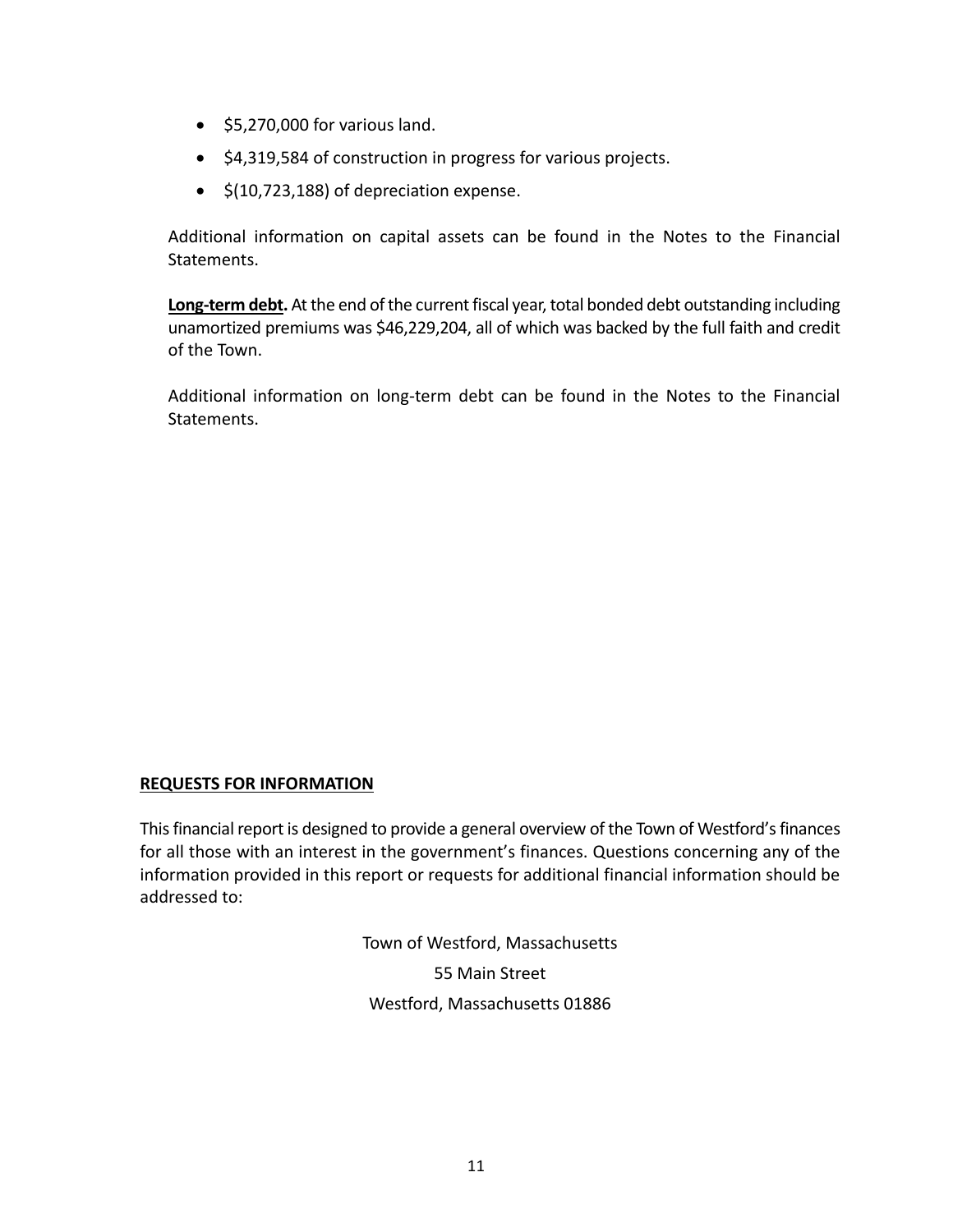#### STATEMENT OF NET POSITION

#### JUNE 30, 2019

|                                                            |    | Governmental<br><b>Activities</b> |    | <b>Business-Type</b><br>Activities | Total                          |
|------------------------------------------------------------|----|-----------------------------------|----|------------------------------------|--------------------------------|
| Assets                                                     |    |                                   |    |                                    |                                |
| Current:                                                   |    |                                   |    |                                    |                                |
| Cash and short-term investments<br>Investments             | \$ | 16,857,977<br>26,390,575          | \$ | 8,138,150                          | \$<br>24,996,127<br>26,390,575 |
| Receivables, net of allowance for uncollectibles:          |    |                                   |    |                                    |                                |
| Property taxes                                             |    | 1,095,196                         |    |                                    | 1,095,196                      |
| <b>Excises</b>                                             |    | 277,439                           |    |                                    | 277,439                        |
| User fees                                                  |    | $\frac{1}{2}$                     |    | 1,519,422                          | 1,519,422                      |
| Departmental and other                                     |    | 569,881                           |    |                                    | 569,881                        |
| Other assets                                               |    | 25,000                            |    |                                    | 25,000                         |
| Noncurrent:                                                |    |                                   |    |                                    |                                |
| Receivables, net of allowance for uncollectibles:          |    |                                   |    |                                    |                                |
| Property taxes                                             |    | 718,680                           |    |                                    | 718,680                        |
| Capital assets                                             |    |                                   |    |                                    |                                |
| Land and construction in progress                          |    | 41,436,047                        |    | 5,301,057                          | 46,737,104                     |
| Other capital assets,                                      |    |                                   |    |                                    |                                |
| net of accumulated depreciation                            |    | 197,573,450                       |    | 39,089,694                         | 236,663,144                    |
|                                                            |    |                                   |    |                                    |                                |
| <b>Deferred Outflows of Resources</b>                      |    |                                   |    |                                    |                                |
| Related to pensions                                        |    | 9,139,850                         |    | 275,881                            | 9,415,731                      |
| Related to OPEB                                            |    | 7,071,777                         |    | 96,775                             | 7,168,552                      |
| Total Assets and Deferred Outflows of Resources            |    | 301,155,872                       |    | 54,420,979                         | 355,576,851                    |
| <b>Liabilities</b>                                         |    |                                   |    |                                    |                                |
| Current:                                                   |    |                                   |    |                                    |                                |
| Warrants payable                                           |    | 1,515,505                         |    | 483,422                            | 1,998,927                      |
| <b>Accrued liabilities</b>                                 |    | 978,115                           |    | 114,420                            | 1,092,535                      |
| Tax refunds payable                                        |    | 106,000                           |    | $\overline{\phantom{0}}$           | 106,000                        |
| Notes payable                                              |    | 13,310,000                        |    | 5,200,000                          | 18,510,000                     |
| Other current liabilities                                  |    | 1,028,956                         |    |                                    | 1,028,956                      |
| Current portion of long-term liabilities:                  |    |                                   |    |                                    |                                |
| Bonds payable                                              |    | 5,970,150                         |    | 1,136,558                          | 7,106,708                      |
| Other                                                      |    | 87,788                            |    | 9,958                              | 97,746                         |
| Noncurrent:                                                |    |                                   |    |                                    |                                |
| Bonds payable, net of current portion                      |    | 33,075,891                        |    | 6,046,605                          | 39,122,496                     |
| Net pension liability                                      |    | 57,636,700                        |    | 1,739,724                          | 59,376,424                     |
| Net OPEB liability                                         |    | 74,267,461                        |    | 1,015,266                          | 75,282,727                     |
| Other, net of current portion                              |    | 1,667,970                         |    | 189,214                            | 1,857,184                      |
|                                                            |    |                                   |    |                                    |                                |
| <b>Deferred Inflows of Resources</b>                       |    |                                   |    |                                    |                                |
| Related to pensions                                        |    | 876,591                           |    | 26,459                             | 903,050                        |
| Related to OPEB                                            |    | 30,707                            |    | 421                                | 31,128                         |
| Other                                                      |    | 45,183                            |    |                                    | 45,183                         |
| <b>Total Liabilities and Deferred Inflows of Resources</b> |    | 190,597,017                       |    | 15,962,047                         | 206,559,064                    |
| <b>Net Position</b>                                        |    |                                   |    |                                    |                                |
| Net investment in capital assets                           |    | 195,881,019                       |    | 32,007,588                         | 227,888,607                    |
| Restricted for:                                            |    |                                   |    |                                    |                                |
| Grants and other statutory restrictions                    |    | 13,533,039                        |    |                                    | 13,533,039                     |
| Permanent funds:                                           |    |                                   |    |                                    |                                |
| Nonexpendable                                              |    | 735,062                           |    |                                    | 735,062                        |
| Expendable                                                 |    | 1,212,783                         |    |                                    | 1,212,783                      |
| Unrestricted                                               |    | (100, 803, 048)                   |    | 6,451,344                          | (94, 351, 704)                 |
|                                                            |    |                                   |    |                                    |                                |
| <b>Total Net Position</b>                                  | Ś  | 110,558,855                       | Ś  | 38,458,932                         | \$<br>149,017,787              |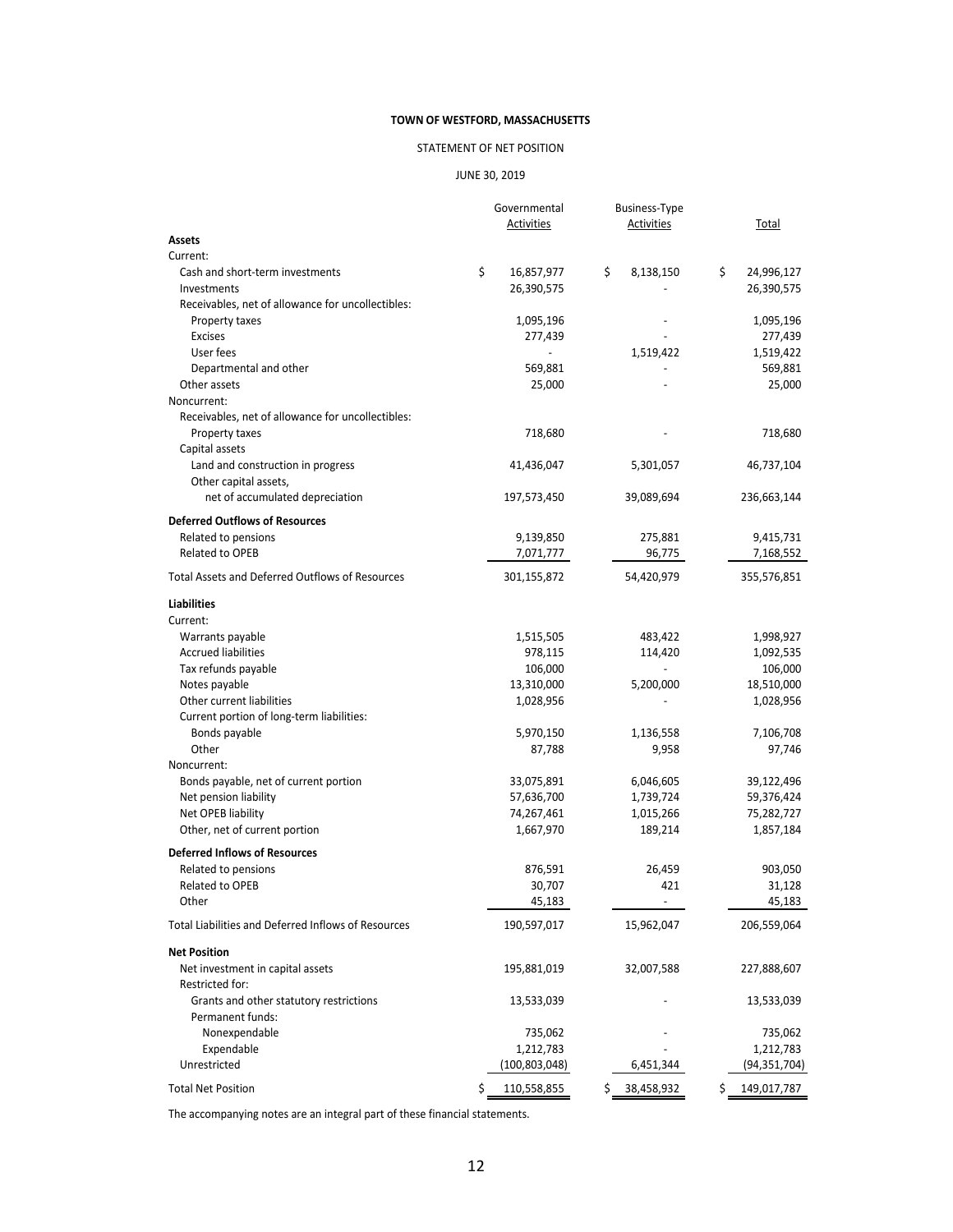#### STATEMENT OF ACTIVITIES

#### FOR THE YEAR ENDED JUNE 30, 2019

|                                       |                   |    |                                                                                | Program Revenues |                          |    | Net (Expenses) Revenues and Changes in Net Position |    |                   |    |                |  |  |  |
|---------------------------------------|-------------------|----|--------------------------------------------------------------------------------|------------------|--------------------------|----|-----------------------------------------------------|----|-------------------|----|----------------|--|--|--|
|                                       |                   |    |                                                                                | Operating        | Capital                  |    |                                                     |    | Business-         |    |                |  |  |  |
|                                       |                   |    | Charges for                                                                    | Grants and       | Grants and               |    | Governmental                                        |    | Type              |    |                |  |  |  |
|                                       | Expenses          |    | Services                                                                       | Contributions    | Contributions            |    | Activities                                          |    | <b>Activities</b> |    | Total          |  |  |  |
| <b>Governmental Activities</b>        |                   |    |                                                                                |                  |                          |    |                                                     |    |                   |    |                |  |  |  |
| General government                    | \$<br>9,106,395   | \$ | 622,154                                                                        | \$<br>676,724    | \$                       | \$ | (7,807,517)                                         | \$ |                   | \$ | (7,807,517)    |  |  |  |
| Public safety                         | 20,726,662        |    | 1,298,573                                                                      | 43,012           |                          |    | (19, 385, 077)                                      |    |                   |    | (19, 385, 077) |  |  |  |
| Education                             | 83,938,912        |    | 4,885,885                                                                      | 36,249,670       | 693,929                  |    | (42, 109, 428)                                      |    |                   |    | (42, 109, 428) |  |  |  |
| Public works                          | 13,022,686        |    | 107,739                                                                        | 137,691          | 799,507                  |    | (11, 977, 749)                                      |    |                   |    | (11, 977, 749) |  |  |  |
| Health and human services             | 2,632,364         |    | 263,739                                                                        | 278,066          |                          |    | (2,090,559)                                         |    |                   |    | (2,090,559)    |  |  |  |
| Culture and recreation                | 4,045,999         |    | 115,218                                                                        | 67,520           | 100,000                  |    | (3,763,261)                                         |    |                   |    | (3,763,261)    |  |  |  |
| Interest                              | 1,687,928         |    |                                                                                |                  |                          |    | (1,687,928)                                         |    |                   |    | (1,687,928)    |  |  |  |
| Intergovernmental                     | 637,354           |    |                                                                                |                  |                          |    | (637, 354)                                          |    |                   |    | (637, 354)     |  |  |  |
| Miscellaneous                         | 310,518           |    |                                                                                |                  |                          |    | (310,518)                                           |    |                   |    | (310,518)      |  |  |  |
| <b>Total Governmental Activities</b>  | 136,108,818       |    | 7,293,308                                                                      | 37,452,683       | 1,593,436                |    | (89, 769, 391)                                      |    |                   |    | (89, 769, 391) |  |  |  |
| <b>Business-Type Activities:</b>      |                   |    |                                                                                |                  |                          |    |                                                     |    |                   |    |                |  |  |  |
| Water services                        | 3,240,187         |    | 4,475,664                                                                      |                  |                          |    |                                                     |    | 1,235,477         |    | 1,235,477      |  |  |  |
| Nonmajor enterprise funds             | 2,548,772         |    | 2,241,532                                                                      |                  |                          |    |                                                     |    | (307, 240)        |    | (307, 240)     |  |  |  |
| <b>Total Business-Type Activities</b> | 5,788,959         |    | 6,717,196                                                                      |                  | $\overline{\phantom{a}}$ |    |                                                     |    | 928,237           |    | 928,237        |  |  |  |
| Total                                 | \$<br>141,897,777 | Ś. | 14,010,504                                                                     | 37,452,683       | \$ 1,593,436             |    | (89, 769, 391)                                      |    | 928,237           |    | (88, 841, 154) |  |  |  |
|                                       |                   |    | <b>General Revenues and Transfers</b>                                          |                  |                          |    |                                                     |    |                   |    |                |  |  |  |
|                                       |                   |    | Property taxes                                                                 |                  |                          |    | 79,650,367                                          |    |                   |    | 79,650,367     |  |  |  |
|                                       |                   |    | <b>Excises</b>                                                                 |                  |                          |    | 5,152,205                                           |    |                   |    | 5,152,205      |  |  |  |
|                                       |                   |    | Penalties, interest and other taxes<br>Grants and contributions not restricted |                  |                          |    | 394,172                                             |    |                   |    | 394,172        |  |  |  |
|                                       |                   |    | to specific programs                                                           |                  |                          |    | 2,352,077                                           |    |                   |    | 2,352,077      |  |  |  |
|                                       |                   |    | Investment income                                                              |                  |                          |    | 1,025,495                                           |    | 57,737            |    | 1,083,232      |  |  |  |
|                                       |                   |    | Miscellaneous                                                                  |                  |                          |    | 2,019,460                                           |    | 443,207           |    | 2,462,667      |  |  |  |
|                                       |                   |    | Transfers (net)                                                                |                  |                          |    | (915, 630)                                          |    | 915,630           |    |                |  |  |  |
|                                       |                   |    | Total general revenues and transfers                                           |                  |                          |    | 89,678,146                                          |    | 1,416,574         |    | 91,094,720     |  |  |  |
|                                       |                   |    | Change in Net Position                                                         |                  |                          |    | (91, 245)                                           |    | 2,344,811         |    | 2,253,566      |  |  |  |
|                                       |                   |    | <b>Net Position</b>                                                            |                  |                          |    |                                                     |    |                   |    |                |  |  |  |
|                                       |                   |    | Beginning of year                                                              |                  |                          |    | 110,650,100                                         |    | 36,114,121        |    | 146,764,221    |  |  |  |
|                                       |                   |    | End of year                                                                    |                  |                          | Ś  | 110,558,855                                         | Ś  | 38,458,932        | Ś  | 149,017,787    |  |  |  |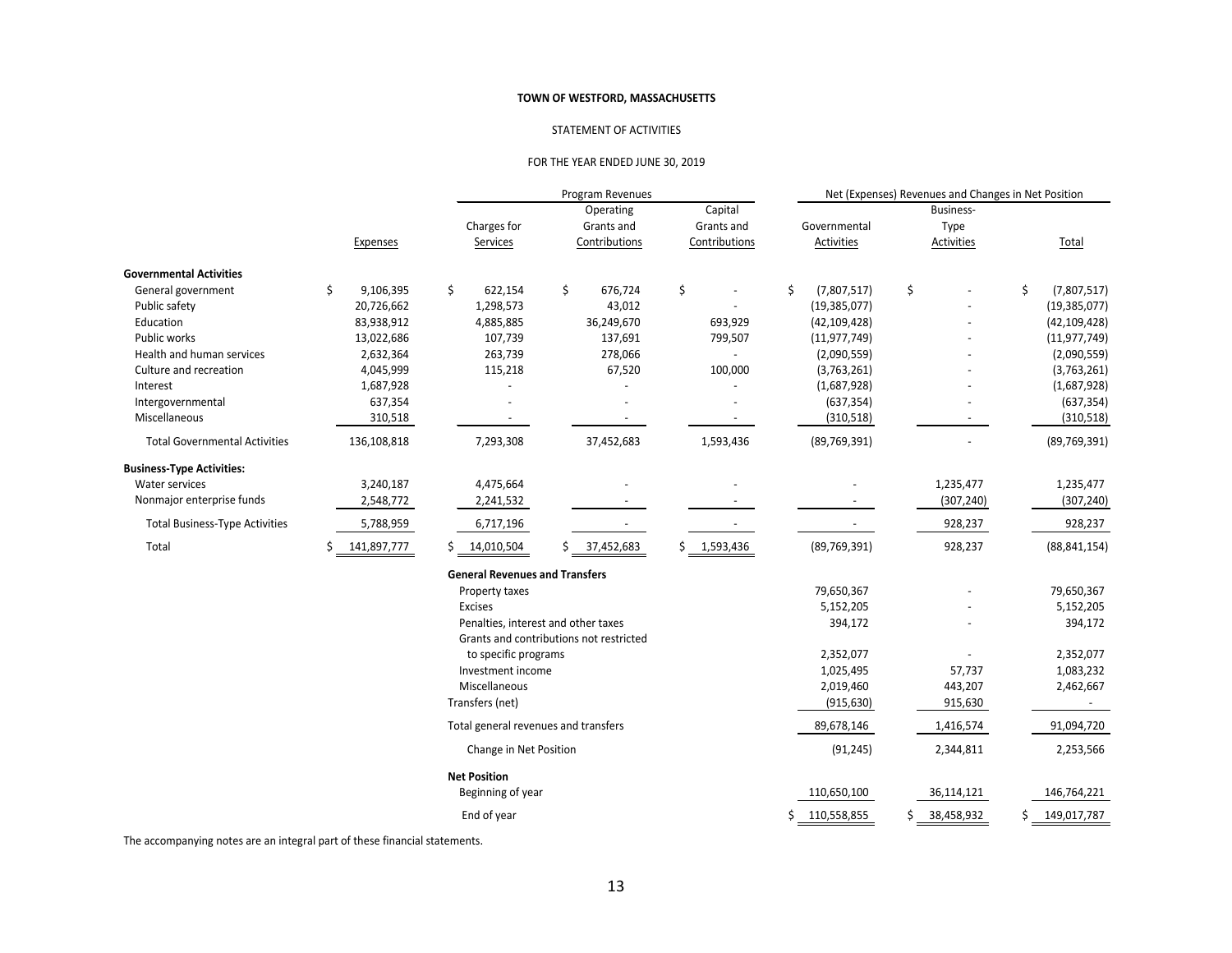#### GOVERNMENTAL FUNDS

#### BALANCE SHEET

#### JUNE 30, 2019

|                                        |    |            |    | Community<br>Preservation | Roudenbush     |    | <b>MSBA</b>   |    | Nonmajor     |    | Total        |
|----------------------------------------|----|------------|----|---------------------------|----------------|----|---------------|----|--------------|----|--------------|
|                                        |    | General    |    | Act                       | Rehabilitation |    | Abbot         |    | Governmental |    | Governmental |
|                                        |    | Fund       |    | Fund                      | Fund           |    | Roof          |    | Funds        |    | Funds        |
| <b>Assets</b>                          |    |            |    |                           |                |    |               |    |              |    |              |
| Cash and short-term investments        | Ś  | 7,411,718  | Ś  | 266,609                   | \$<br>443,297  | \$ | 148,707       | Ś. | 8,587,646    | Ś. | 16,857,977   |
| Investments                            |    | 17,583,489 |    | 6,971,998                 |                |    |               |    | 1,835,088    |    | 26,390,575   |
| Receivables:                           |    |            |    |                           |                |    |               |    |              |    |              |
| Property taxes                         |    | 1,975,322  |    | 40,321                    |                |    |               |    |              |    | 2,015,643    |
| <b>Excises</b>                         |    | 313,100    |    |                           |                |    |               |    |              |    | 313,100      |
| Departmental and other                 |    | 47,026     |    |                           |                |    |               |    | 522,854      |    | 569,880      |
| <b>Total Assets</b>                    |    | 27,330,655 | Ś  | 7,278,928                 | \$<br>443,297  | Ś. | 148,707       | Ś  | 10,945,588   | S  | 46,147,175   |
| <b>Liabilities</b>                     |    |            |    |                           |                |    |               |    |              |    |              |
| Warrants payable                       | \$ | 1,290,762  | \$ |                           | \$<br>1,702    | \$ |               | Ś  | 223,041      | Ś. | 1,515,505    |
| <b>Accrued liabilities</b>             |    | 454,614    |    | 376                       |                |    |               |    | 49,076       |    | 504,066      |
| Tax refunds payable                    |    | 106,000    |    |                           |                |    |               |    |              |    | 106,000      |
| Notes payable                          |    |            |    |                           | 7,000,000      |    | 2,300,000     |    | 4,010,000    |    | 13,310,000   |
| <b>Other liabilities</b>               |    | 1,028,956  |    |                           |                |    |               |    |              |    | 1,028,956    |
| <b>Total Liabilities</b>               |    | 2,880,332  |    | 376                       | 7,001,702      |    | 2,300,000     |    | 4,282,117    |    | 16,464,527   |
| <b>Deferred Inflows of Resources</b>   |    |            |    |                           |                |    |               |    |              |    |              |
| Unavailable revenues                   |    | 2,092,063  |    | 40,321                    |                |    |               |    |              |    | 2,132,384    |
| <b>Fund Balances</b>                   |    |            |    |                           |                |    |               |    |              |    |              |
| Nonspendable                           |    |            |    |                           |                |    |               |    | 735,062      |    | 735,062      |
| Restricted                             |    | 6,188,400  |    |                           |                |    |               |    | 7,812,516    |    | 14,000,916   |
| Committed                              |    | 4,016,865  |    | 7,238,231                 |                |    |               |    |              |    | 11,255,096   |
| Assigned                               |    | 899,190    |    |                           |                |    |               |    |              |    | 899,190      |
| Unassigned                             |    | 11,253,805 |    |                           | (6,558,405)    |    | (2, 151, 293) |    | (1,884,107)  |    | 660,000      |
| <b>Total Fund Balances</b>             |    | 22,358,260 |    | 7,238,231                 | (6,558,405)    |    | (2, 151, 293) |    | 6,663,471    |    | 27,550,264   |
| Total Liabilities, Deferred Inflows of |    |            |    |                           |                |    |               |    |              |    |              |
| <b>Resources and Fund Balances</b>     | Ś  | 27,330,655 |    | 7,278,928                 | \$<br>443,297  | \$ | 148,707       | S  | 10,945,588   | Ś  | 46,147,175   |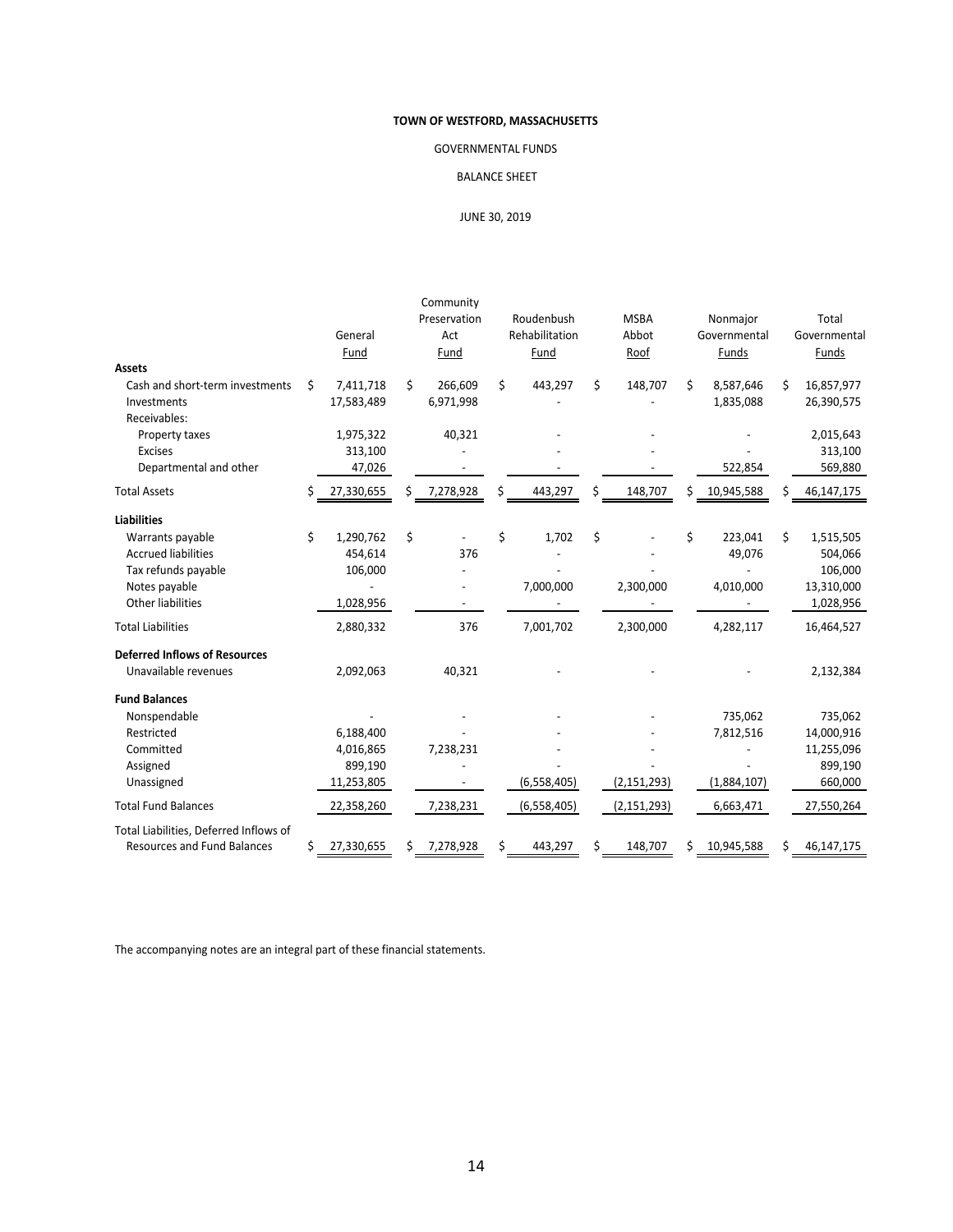#### RECONCILIATION OF TOTAL GOVERNMENTAL FUND BALANCES TO NET POSITION OF GOVERNMENTAL ACTIVITIES IN THE STATEMENT OF NET POSITION

JUNE 30, 2019

| <b>Total governmental fund balances</b>                                                                                                                                                                   | \$<br>27,550,264 |
|-----------------------------------------------------------------------------------------------------------------------------------------------------------------------------------------------------------|------------------|
| Capital assets used in governmental activities are not financial<br>resources and, therefore, are not reported in the governmental funds.                                                                 | 239,009,497      |
| Revenues are reported on the accrual basis of accounting<br>and are not deferred until collection.                                                                                                        | 1,849,774        |
| Long-term liabilities, including bonds payable, net pension liability,<br>net OPEB liability are not due and payable in the current period<br>and, therefore, are not reported in the governmental funds. | (172, 705, 960)  |
| Other                                                                                                                                                                                                     | 14,855,280       |
| Net position of governmental activities                                                                                                                                                                   | 110,558,855      |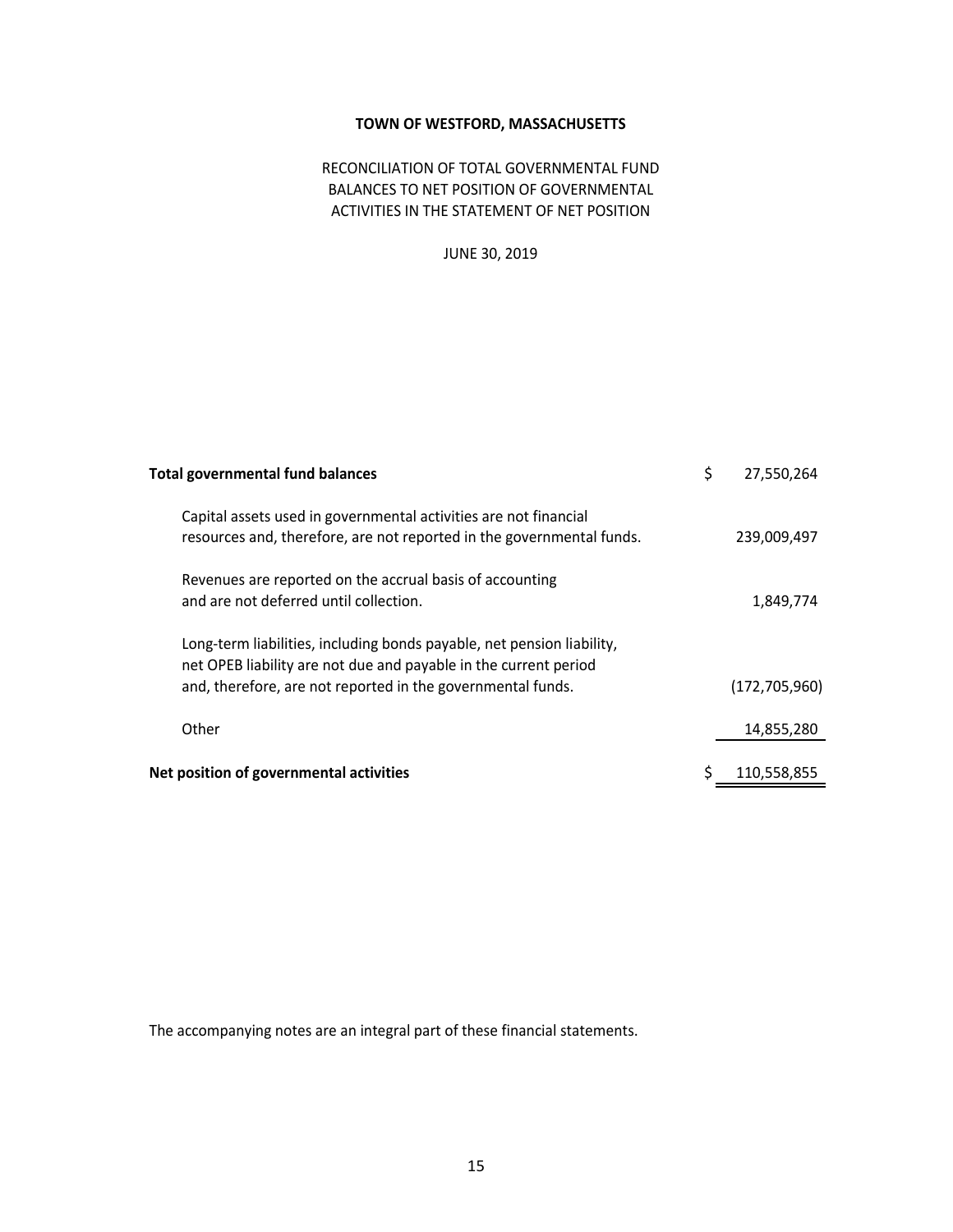#### GOVERNMENTAL FUNDS

#### STATEMENT OF REVENUES, EXPENDITURES AND CHANGES IN FUND BALANCES

#### FOR THE YEAR ENDED JUNE 30, 2019

|                                             |                  |    | Community    |                   |                     |                 |    |                |
|---------------------------------------------|------------------|----|--------------|-------------------|---------------------|-----------------|----|----------------|
|                                             |                  |    | Preservation | Roudenbush        | <b>MSBA</b>         | Nonmajor        |    | Total          |
|                                             | General          |    | Act          | Rehabilitation    | Abbot               | Governmental    |    | Governmental   |
|                                             | Fund             |    | Fund         | Fund              | Roof                | Funds           |    | Funds          |
| <b>Revenues</b>                             |                  |    |              |                   |                     |                 |    |                |
| Property taxes                              | \$<br>77,506,664 | Ś. | 1,853,921    | \$                | \$                  | \$              | \$ | 79,360,585     |
| <b>Excises</b>                              | 5,122,773        |    |              |                   |                     |                 |    | 5,122,773      |
| Penalties, interest and other taxes         | 308,574          |    | 4,686        |                   |                     |                 |    | 313,260        |
| <b>Betterments</b>                          | 7,618            |    |              |                   |                     |                 |    | 7,618          |
| Charges for services                        | 353,950          |    |              |                   |                     | 5,457,576       |    | 5,811,526      |
| Intergovernmental                           | 28,444,536       |    | 381,872      |                   |                     | 6,714,469       |    | 35,540,877     |
| Licenses and permits                        | 1,429,462        |    |              |                   |                     |                 |    | 1,429,462      |
| Fines and forfeitures                       | 52,321           |    |              |                   |                     |                 |    | 52,321         |
| Investment income                           | 499,036          |    | 420,305      |                   |                     | 106,153         |    | 1,025,494      |
| Miscellaneous                               | 744,412          |    |              |                   |                     | 187,922         |    | 932,334        |
| <b>Total Revenues</b>                       | 114,469,346      |    | 2,660,784    |                   | $\overline{a}$      | 12,466,120      |    | 129,596,250    |
| <b>Expenditures</b>                         |                  |    |              |                   |                     |                 |    |                |
| General government                          | 5,021,927        |    | 1,487,561    | 3,821,234         |                     | 5,391,190       |    | 15,721,912     |
| Public safety                               | 10,143,083       |    |              |                   |                     | 4,041,231       |    | 14,184,314     |
| Education                                   | 66,448,087       |    |              |                   | 2,087,580           | 8,223,208       |    | 76,758,875     |
| Public works                                | 5,916,154        |    |              |                   |                     | 2,406,649       |    | 8,322,803      |
| Health and human services                   | 1,137,006        |    |              |                   |                     | 350,552         |    | 1,487,558      |
| Culture and recreation                      | 1,952,738        |    |              |                   |                     | 271,581         |    | 2,224,319      |
| <b>Employee benefits</b>                    | 16,804,198       |    |              |                   |                     |                 |    | 16,804,198     |
| Debt service                                | 6,619,423        |    | 1,002,179    |                   |                     |                 |    | 7,621,602      |
| Intergovernmental                           | 637,354          |    |              |                   |                     |                 |    | 637,354        |
| <b>Total Expenditures</b>                   | 114,679,970      |    | 2,489,740    | 3,821,234         | 2,087,580           | 20,684,411      |    | 143,762,935    |
| Excess (deficiency) of revenues             |                  |    |              |                   |                     |                 |    |                |
| over expenditures                           | (210, 624)       |    | 171,044      | (3,821,234)       | (2,087,580)         | (8, 218, 291)   |    | (14, 166, 685) |
| <b>Other Financing Sources (Uses)</b>       |                  |    |              |                   |                     |                 |    |                |
| Issuance of bonds                           |                  |    |              |                   |                     | 7,525,000       |    | 7,525,000      |
| Bond premiums                               |                  |    |              |                   |                     | 534,163         |    | 534,163        |
| Transfers in                                | 241,461          |    |              |                   |                     | 209,821         |    | 451,282        |
| Transfers out                               | (1, 121, 983)    |    |              |                   |                     | (244, 929)      |    | (1,366,912)    |
| <b>Total Other Financing Sources (Uses)</b> | (880, 522)       |    |              |                   |                     | 8,024,055       |    | 7,143,533      |
| Excess (deficiency) of revenues and other   |                  |    |              |                   |                     |                 |    |                |
| sources over expenditures and other uses    | (1,091,146)      |    | 171,044      | (3,821,234)       | (2,087,580)         | (194, 236)      |    | (7,023,152)    |
| Fund Balance, at Beginning of Year, as      |                  |    |              |                   |                     |                 |    |                |
| reclassified                                | 23,449,406       |    | 7,067,187    | (2,737,171)       | (63, 713)           | 6,857,707       |    | 34,573,416     |
| Fund Balance, at End of Year                | \$<br>22,358,260 | Ś. | 7,238,231    | \$<br>(6,558,405) | \$<br>(2, 151, 293) | \$<br>6,663,471 | Ś  | 27,550,264     |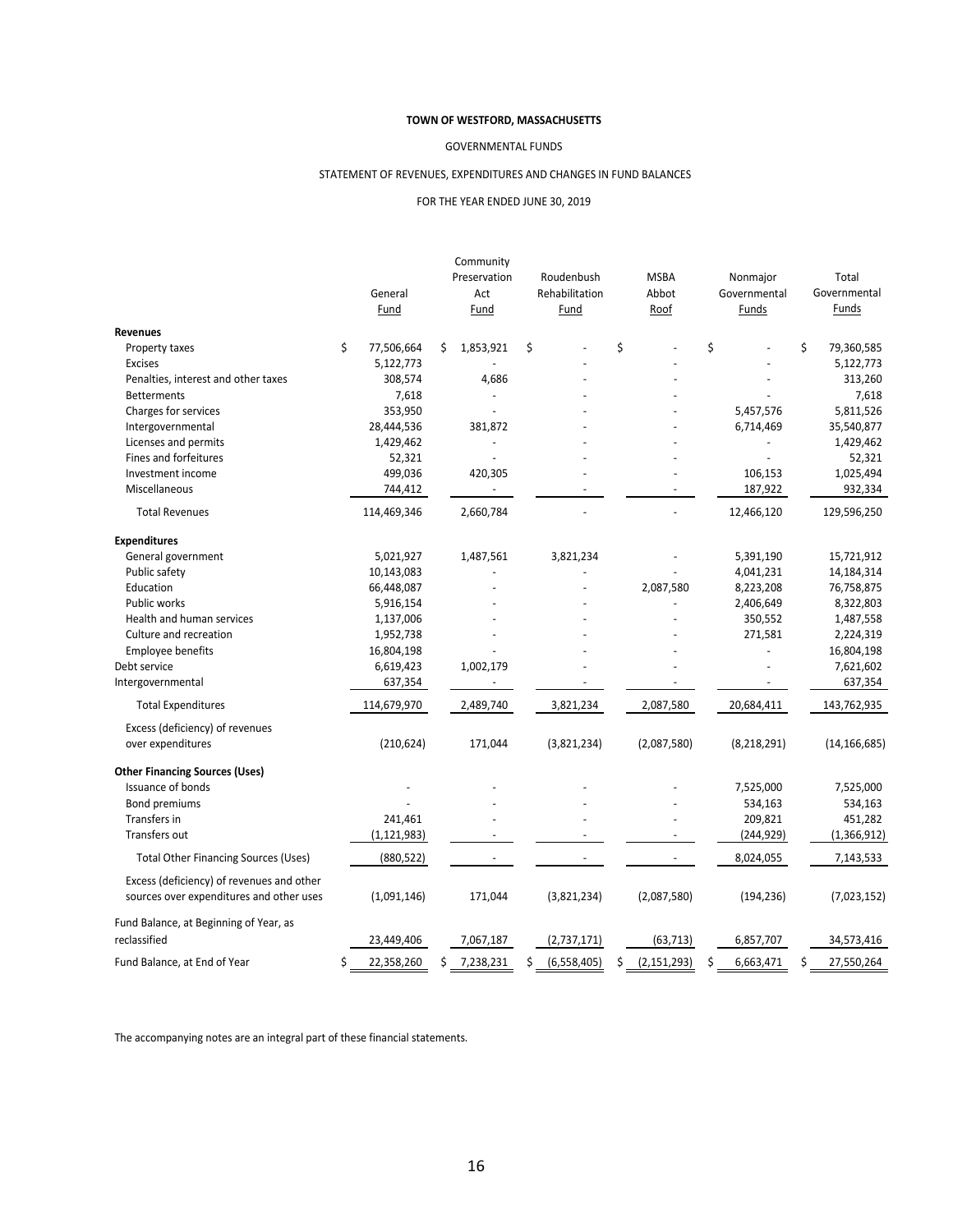# RECONCILIATION OF THE STATEMENT OF REVENUES, EXPENDITURES, AND CHANGES IN FUND BALANCES OF GOVERNMENTAL FUNDS TO THE STATEMENT OF ACTIVITIES

#### FOR THE YEAR ENDED JUNE 30, 2019

| Net changes in fund balances - total governmental funds                                                                                                                                                                                                                                                                                                                                                                                                | \$<br>(7,023,152) |
|--------------------------------------------------------------------------------------------------------------------------------------------------------------------------------------------------------------------------------------------------------------------------------------------------------------------------------------------------------------------------------------------------------------------------------------------------------|-------------------|
| Governmental funds report capital outlays as expenditures. However, in<br>the Statement of Activities the cost of those assets is allocated over their<br>estimated useful lives and reported as depreciation expense:                                                                                                                                                                                                                                 |                   |
| Capital outlay                                                                                                                                                                                                                                                                                                                                                                                                                                         | 19,844,843        |
| Depreciation                                                                                                                                                                                                                                                                                                                                                                                                                                           | (9, 245, 682)     |
| The issuance of long-term debt (e.g., bonds) provides current financial<br>resources to governmental funds, while the repayment of the principal of<br>long-term debt consumes the financial resources of governmental funds.<br>Neither transaction, however, has any effect on net position:                                                                                                                                                         |                   |
| Issuance of debt                                                                                                                                                                                                                                                                                                                                                                                                                                       | (7,525,000)       |
| Repayments of debt                                                                                                                                                                                                                                                                                                                                                                                                                                     | 6,024,014         |
| Other                                                                                                                                                                                                                                                                                                                                                                                                                                                  | 68,921            |
| Revenues in the Statement of Activities that do not provide current financial<br>resources are fully deferred in the Statement of Revenues, Expenditures,<br>and Changes in Fund Balances. Therefore, the recognition of revenue for<br>various types of accounts receivable (i.e., real estate and personal<br>property, motor vehicle excise, etc.) differ between the two statements.<br>This amount represents the net change in deferred revenue. | 445,423           |
| Some expenses reported in the Statement of Activities do not require the<br>use of current financial resources and, therefore, are not reported as<br>expenditures in the governmental funds:                                                                                                                                                                                                                                                          |                   |
| Net pension liability and related deferred outflows and inflows of resources                                                                                                                                                                                                                                                                                                                                                                           | (3, 122, 144)     |
| Net OPEB liability and related deferred outflows and inflows of resources                                                                                                                                                                                                                                                                                                                                                                              | 1,616,997         |
| Other                                                                                                                                                                                                                                                                                                                                                                                                                                                  | (1,032,212)       |
| Other differences                                                                                                                                                                                                                                                                                                                                                                                                                                      | (143, 253)        |
| Change in net position of governmental activities                                                                                                                                                                                                                                                                                                                                                                                                      | \$<br>(91, 245)   |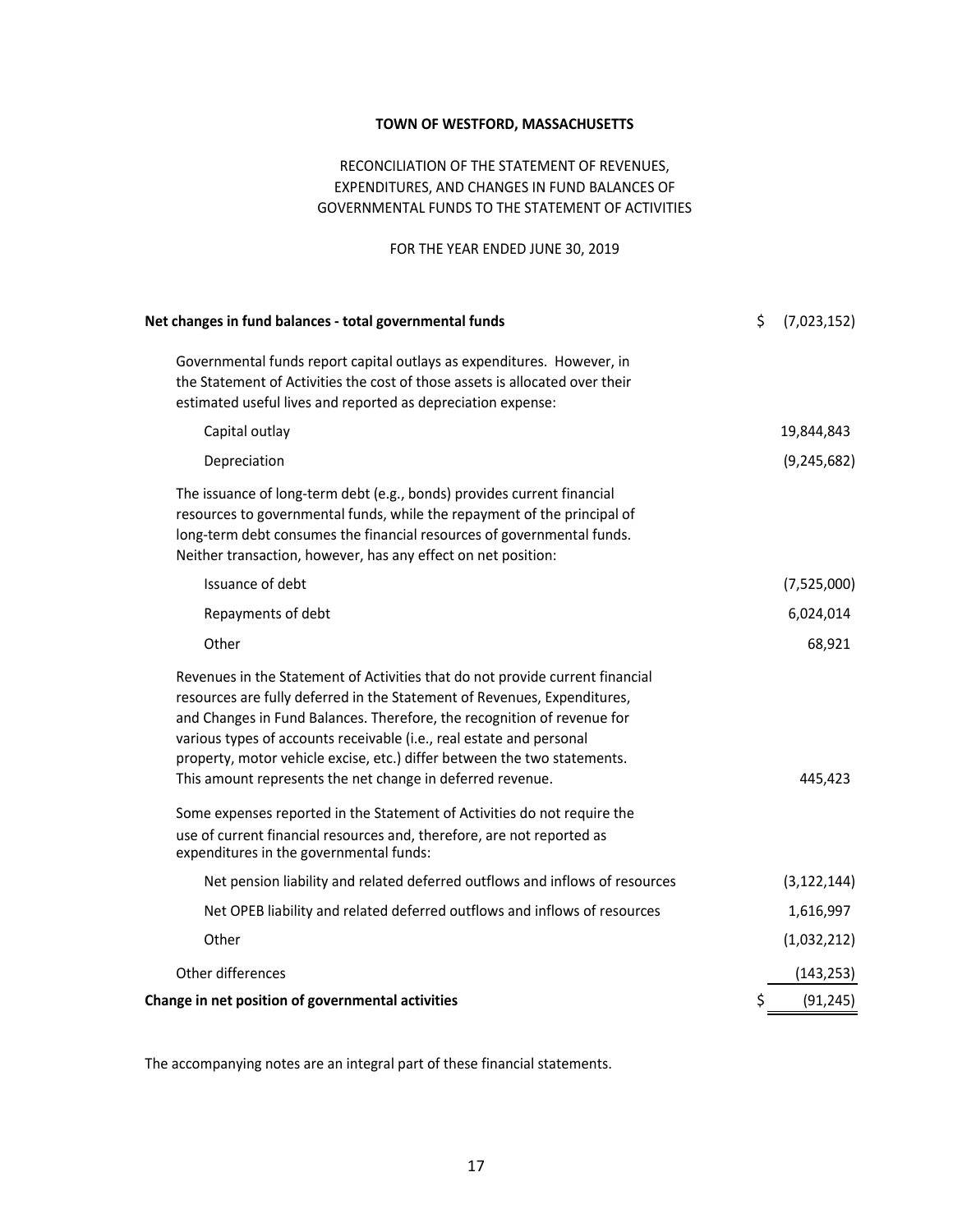#### GENERAL FUND

#### STATEMENT OF REVENUES AND OTHER SOURCES, AND EXPENDITURES AND OTHER USES ‐ BUDGET AND ACTUAL

#### FOR THE YEAR ENDED JUNE 30, 2019

|                                                                                         | <b>Budgeted Amounts</b> |                  |                  | Variance with<br><b>Final Budget</b> |
|-----------------------------------------------------------------------------------------|-------------------------|------------------|------------------|--------------------------------------|
|                                                                                         | Original                | Final            | Actual           | Positive                             |
|                                                                                         | <b>Budget</b>           | <b>Budget</b>    | <b>Amounts</b>   | (Negative)                           |
| <b>Revenues</b>                                                                         |                         |                  |                  |                                      |
| Property taxes                                                                          | \$<br>77,778,230        | \$<br>77,778,230 | \$<br>77,778,230 | \$                                   |
| Excise                                                                                  | 4,796,450               | 4,796,450        | 5,079,223        | 282,773                              |
| Penalties, interest and other taxes                                                     | 170,000                 | 170,000          | 220,422          | 50,422                               |
| Payments in lieu of taxes                                                               | 65,000                  | 65,000           | 88,152           | 23,152                               |
| <b>Betterments</b>                                                                      | 12,756                  | 12,756           | 7,618            | (5, 138)                             |
| Charges for services                                                                    | 305,000                 | 305,000          | 353,950          | 48,950                               |
| Intergovernmental                                                                       | 20,943,472              | 20,943,472       | 21,192,962       | 249,490                              |
| Licenses and permits                                                                    | 875,000                 | 875,000          | 1,429,462        | 554,462                              |
| Fines and forfeitures                                                                   | 40,000                  | 40,000           | 52,321           | 12,321                               |
| Investment income                                                                       | 120,000                 | 120,000          | 193,455          | 73,455                               |
| Miscellaneous                                                                           | 1,819,551               | 1,819,551        | 2,129,678        | 310,127                              |
| <b>Total Revenues</b>                                                                   | 106,925,459             | 106,925,459      | 108,525,473      | 1,600,014                            |
| <b>Expenditures</b>                                                                     |                         |                  |                  |                                      |
| General government                                                                      | 5,145,567               | 5,857,307        | 5,506,751        | 350,556                              |
| Public safety                                                                           | 10,091,645              | 10,294,269       | 10,128,038       | 166,231                              |
| Education                                                                               | 58,826,282              | 59,079,064       | 59,039,412       | 39,652                               |
| Public works                                                                            | 5,212,873               | 6,509,105        | 6,311,004        | 198,101                              |
| Health and human services                                                               | 1,166,711               | 1,205,717        | 1,164,661        | 41,056                               |
| Culture and recreation                                                                  | 2,024,274               | 2,027,163        | 1,937,600        | 89,563                               |
| Employee benefits                                                                       | 18,200,299              | 17,302,494       | 16,829,553       | 472,941                              |
| Debt service                                                                            | 7,044,829               | 7,044,829        | 6,871,725        | 173,104                              |
| Intergovernmental                                                                       | 637,606                 | 637,606          | 637,354          | 252                                  |
| <b>Total Expenditures</b>                                                               | 108,350,086             | 109,957,554      | 108,426,098      | 1,531,456                            |
| Excess (deficiency) of revenues and transfers<br>in over expenditures and transfers out |                         |                  |                  |                                      |
|                                                                                         | (1,424,627)             | (3,032,095)      | 99,375           | 3,131,470                            |
| <b>Other Financing Sources/Uses</b>                                                     |                         |                  |                  |                                      |
| Transfers in                                                                            | 1,776,878               | 1,979,724        | 1,979,798        | 74                                   |
| Transfers out                                                                           | (869, 681)              | (2, 199, 796)    | (2, 199, 796)    |                                      |
| Use of free cash                                                                        | 497,800                 | 3,232,537        | 3,232,537        |                                      |
| Use of restricted fund balance                                                          | 19,630                  | 19,630           | 19,630           |                                      |
| Total Other Financing Sources/Uses                                                      | 1,424,627               | 3,032,095        | 3,032,169        | 74                                   |
| Excess (deficiency) of revenues and other                                               |                         |                  |                  |                                      |
| sources over expenditures and other uses                                                | \$                      | \$               | \$<br>3,131,544  | \$<br>3,131,544                      |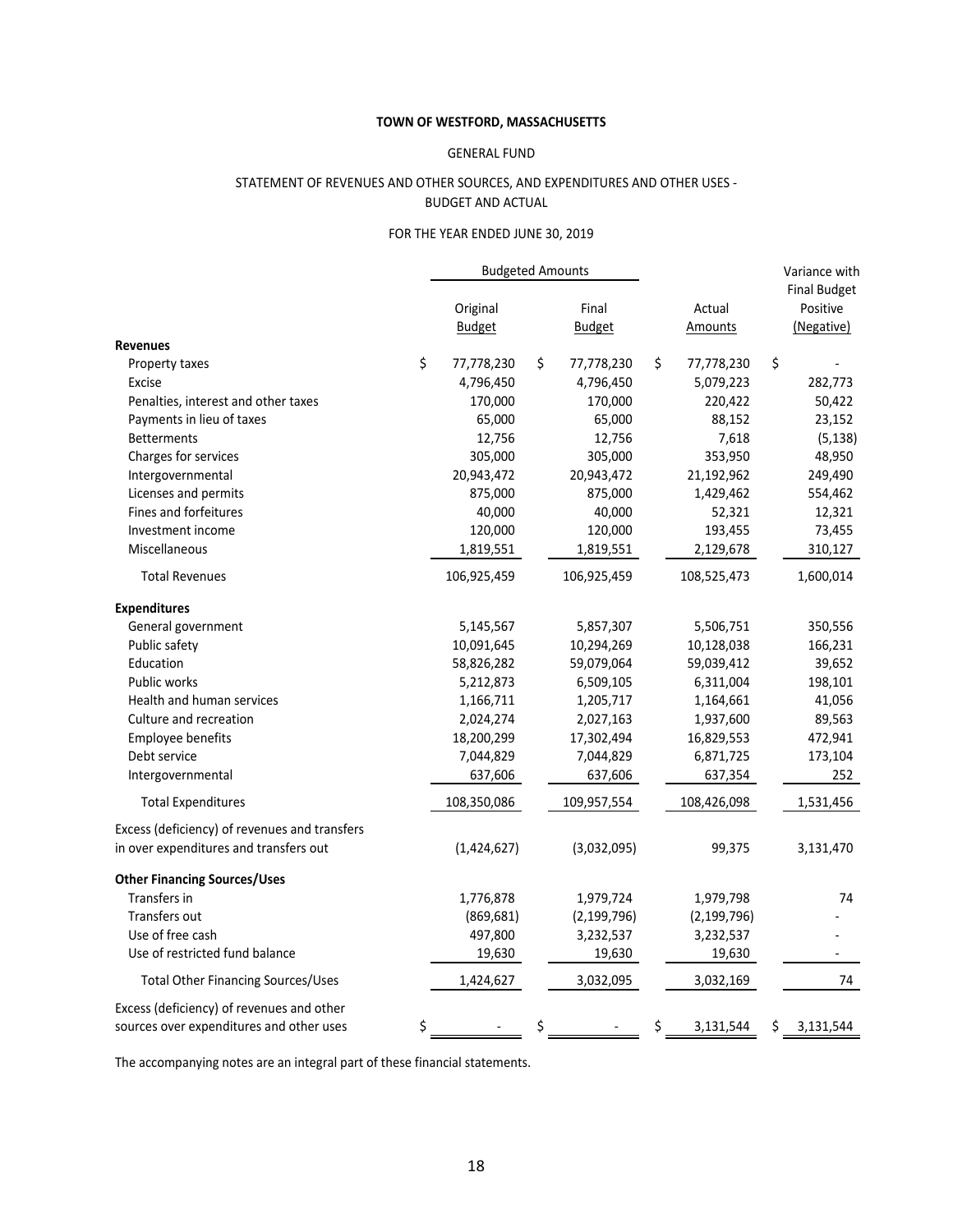#### PROPRIETARY FUNDS

#### STATEMENT OF NET POSITION

#### JUNE 30, 2019

|                                                                                   |    | <b>Business-Type Activities</b> |    |                        |    |                        |
|-----------------------------------------------------------------------------------|----|---------------------------------|----|------------------------|----|------------------------|
|                                                                                   |    |                                 |    | <b>Enterprise Fund</b> |    |                        |
|                                                                                   |    |                                 |    | Nonmajor               |    |                        |
|                                                                                   |    | Water                           |    | Enterprise             |    |                        |
|                                                                                   |    | Fund                            |    | Funds                  |    | Total                  |
| <b>Assets</b>                                                                     |    |                                 |    |                        |    |                        |
| Current:                                                                          |    |                                 |    |                        |    |                        |
| Cash and short-term investments<br>User fees, net of allowance for uncollectibles | \$ | 7,286,274<br>930,165            | \$ | 851,876<br>589,257     | \$ | 8,138,150<br>1,519,422 |
|                                                                                   |    |                                 |    |                        |    |                        |
| Total current assets                                                              |    | 8,216,439                       |    | 1,441,133              |    | 9,657,572              |
| Noncurrent:                                                                       |    |                                 |    |                        |    |                        |
| Capital Assets:                                                                   |    |                                 |    |                        |    |                        |
| Land and construction in progress                                                 |    | 5,026,310                       |    | 274,747                |    | 5,301,057              |
| Other capital assets, net of<br>accumulated depreciation                          |    |                                 |    |                        |    |                        |
|                                                                                   |    | 38,151,326                      |    | 938,368                |    | 39,089,694             |
| Total noncurrent assets                                                           |    | 43,177,636                      |    | 1,213,115              |    | 44,390,751             |
| <b>Deferred Outflows of Resources</b>                                             |    |                                 |    |                        |    |                        |
| Related to pensions                                                               |    | 139,353                         |    | 136,528                |    | 275,881                |
| <b>Related to OPEB</b>                                                            |    | 24,373                          |    | 72,402                 |    | 96,775                 |
|                                                                                   |    |                                 |    |                        |    |                        |
| <b>Total Assets and Deferred Outflows of Resources</b>                            |    | 51,557,801                      |    | 2,863,178              |    | 54,420,979             |
| <b>Liabilities</b>                                                                |    |                                 |    |                        |    |                        |
| Current:                                                                          |    |                                 |    |                        |    |                        |
| Warrants payable                                                                  |    | 459,231                         |    | 24,191                 |    | 483,422                |
| <b>Accrued liabilities</b>                                                        |    | 64,896                          |    | 49,524                 |    | 114,420                |
| Notes payable                                                                     |    | 5,200,000                       |    |                        |    | 5,200,000              |
| Current portion of long-term liabilities:                                         |    |                                 |    |                        |    |                        |
| Bonds payable                                                                     |    | 1,136,558                       |    |                        |    | 1,136,558              |
| Other                                                                             |    | 7,200                           |    | 2,758                  |    | 9,958                  |
| <b>Total current liabilities</b>                                                  |    | 6,867,885                       |    | 76,473                 |    | 6,944,358              |
| Noncurrent:                                                                       |    |                                 |    |                        |    |                        |
| Bonds payable, net of current portion                                             |    | 6,046,605                       |    |                        |    | 6,046,605              |
| Net pension liability                                                             |    | 878,768                         |    | 860,956                |    | 1,739,724              |
| Net OPEB liability                                                                |    | 253,201                         |    | 762,065                |    | 1,015,266              |
| Other, net of current portion                                                     |    | 136,805                         |    | 52,409                 |    | 189,214                |
| Total noncurrent liabilities                                                      |    | 7,315,379                       |    | 1,675,430              |    | 8,990,809              |
|                                                                                   |    |                                 |    |                        |    |                        |
| <b>Deferred Inflows of Resources</b>                                              |    |                                 |    |                        |    | 26,459                 |
| Related to pensions<br>Related to OPEB                                            |    | 13,365<br>106                   |    | 13,094<br>315          |    | 421                    |
|                                                                                   |    |                                 |    |                        |    |                        |
| Total Liabilities and Deferred Inflows of Resources                               |    | 14,196,735                      |    | 1,765,312              |    | 15,962,047             |
| <b>Net Position</b>                                                               |    |                                 |    |                        |    |                        |
| Net investment in capital assets                                                  |    | 30,794,473                      |    | 1,213,115              |    | 32,007,588             |
| Unrestricted                                                                      |    | 6,566,593                       |    | (115, 249)             |    | 6,451,344              |
| <b>Total Net Position</b>                                                         | S  | 37,361,066                      | \$ | 1,097,866              | \$ | 38,458,932             |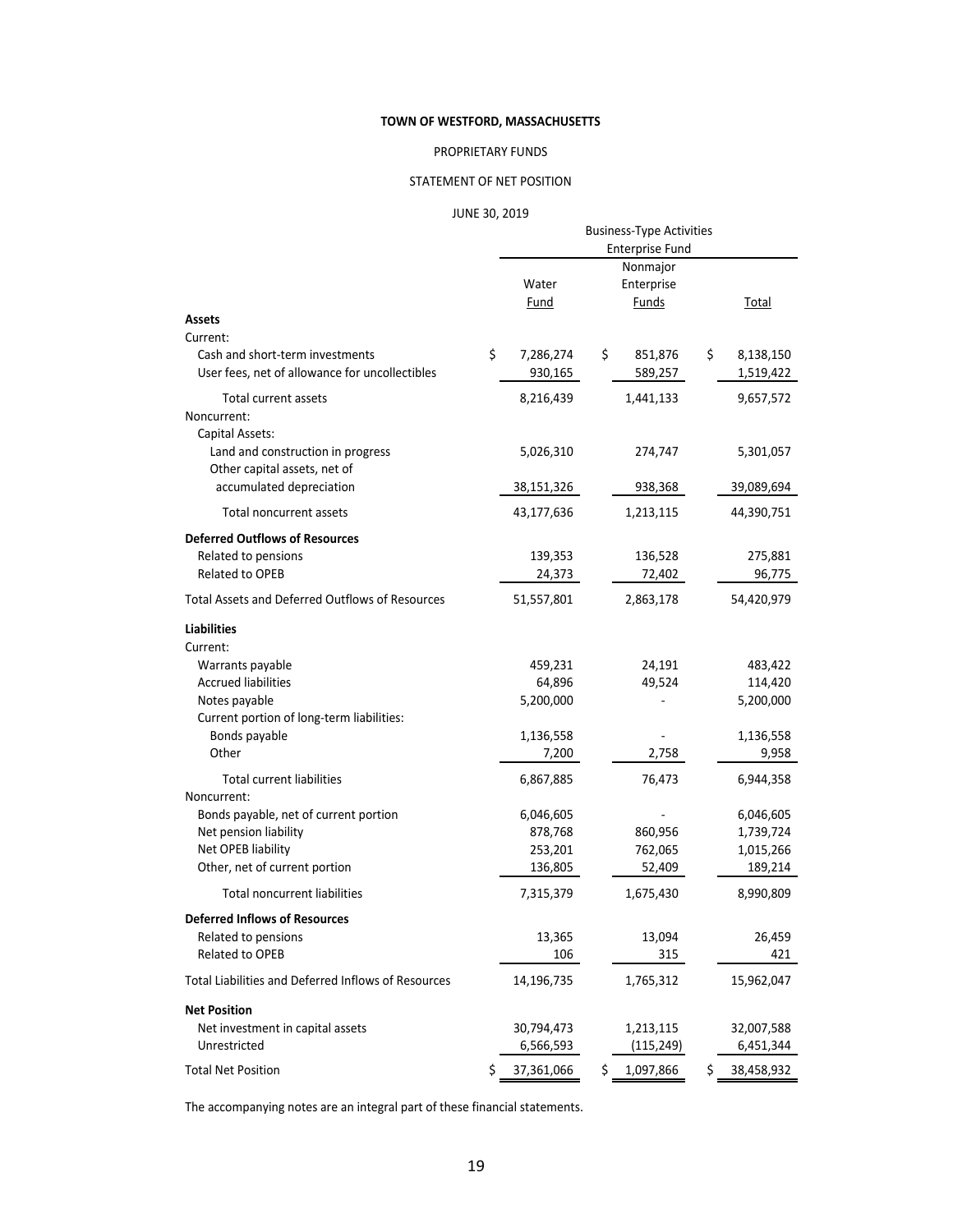#### PROPRIETARY FUNDS

#### STATEMENT OF REVENUES, EXPENSES AND CHANGES IN FUND NET POSITION

#### FOR THE YEAR ENDED JUNE 30, 2019

|                                             |                  | <b>Business-Type Activities</b> |                  |
|---------------------------------------------|------------------|---------------------------------|------------------|
|                                             |                  | <b>Enterprise Fund</b>          |                  |
|                                             | Water<br>Fund    | Nonmajor<br>Enterprise<br>Funds | Total            |
| <b>Operating Revenues</b>                   |                  |                                 |                  |
| Charges for services                        | \$<br>4,475,664  | \$<br>2,241,532                 | \$<br>6,717,196  |
| Other                                       | 443,207          |                                 | 443,207          |
| <b>Total Operating Revenues</b>             | 4,918,871        | 2,241,532                       | 7,160,403        |
| <b>Operating Expenses</b>                   |                  |                                 |                  |
| Salaries and benefits                       | 423,502          | 1,490,429                       | 1,913,931        |
| Other operating expenses                    | 1,170,615        | 971,713                         | 2,142,328        |
| Depreciation                                | 1,390,876        | 86,630                          | 1,477,506        |
| <b>Total Operating Expenses</b>             | 2,984,993        | 2,548,772                       | 5,533,765        |
| Operating Income (Loss)                     | 1,933,878        | (307, 240)                      | 1,626,638        |
| <b>Nonoperating Revenues (Expenses)</b>     |                  |                                 |                  |
| Investment income                           | 46,422           | 11,315                          | 57,737           |
| Interest expense                            | (255,194)        |                                 | (255, 194)       |
| Total Nonoperating Revenues (Expenses), Net | (208, 772)       | 11,315                          | (197, 457)       |
| Net Income (Loss) Before Transfers          | 1,725,106        | (295, 925)                      | 1,429,181        |
| <b>Transfers</b>                            |                  |                                 |                  |
| Transfers in                                | 281,570          | 634,060                         | 915,630          |
| Change in Net Position                      | 2,006,676        | 338,135                         | 2,344,811        |
| Net Position at Beginning of Year           | 35,354,390       | 759,731                         | 36,114,121       |
| Net Position at End of Year                 | \$<br>37,361,066 | \$<br>1,097,866                 | \$<br>38,458,932 |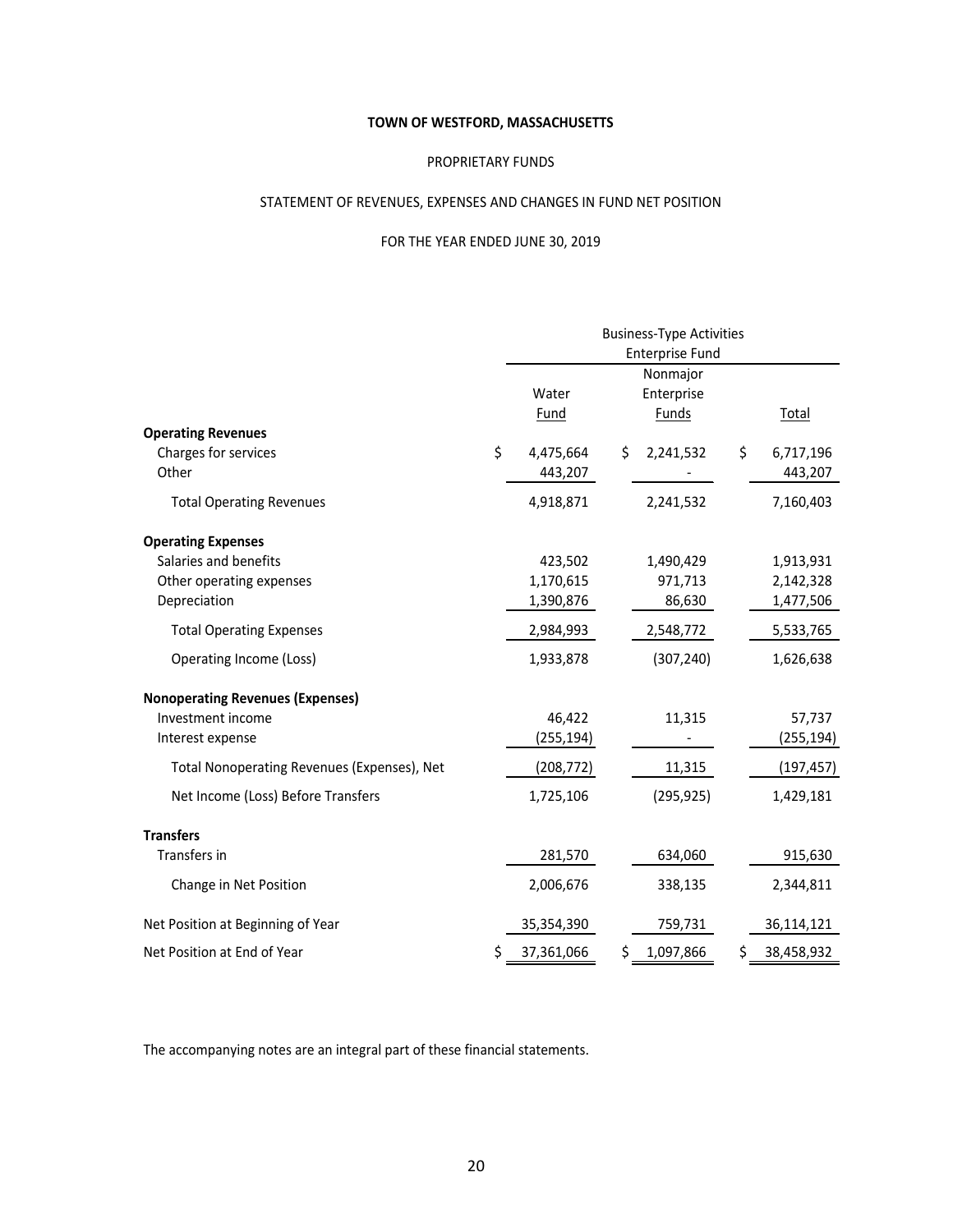#### PROPRIETARY FUNDS

#### STATEMENT OF CASH FLOWS

#### FOR THE YEAR ENDED JUNE 30, 2019

|                                                                                                                                                                                                                                                                                                        |                                                                                                       |     | <b>Enterprise Funds</b>                                                                          |    |                                                                                                        |
|--------------------------------------------------------------------------------------------------------------------------------------------------------------------------------------------------------------------------------------------------------------------------------------------------------|-------------------------------------------------------------------------------------------------------|-----|--------------------------------------------------------------------------------------------------|----|--------------------------------------------------------------------------------------------------------|
|                                                                                                                                                                                                                                                                                                        | Water<br>Fund                                                                                         |     | Nonmajor<br>Enterprise<br>Funds                                                                  |    | <b>Total</b>                                                                                           |
| <b>Cash Flows From Operating Activities</b>                                                                                                                                                                                                                                                            |                                                                                                       |     |                                                                                                  |    |                                                                                                        |
| Receipts from customers and users<br>Payments to vendors and employees                                                                                                                                                                                                                                 | \$<br>4,817,041<br>(1,991,484)                                                                        | \$  | 2,272,526<br>(2,691,983)                                                                         | \$ | 7,089,567<br>(4,683,467)                                                                               |
| Net Cash Provided By (Used For) Operating Activities                                                                                                                                                                                                                                                   | 2,825,557                                                                                             |     | (419, 457)                                                                                       |    | 2,406,100                                                                                              |
| <b>Cash Flows From Capital and Related Financing Activities</b><br>Acquisition, construction, and disposition of capital assets<br>Issuance of bonds and notes<br>Payments on bond and notes<br>Interest expense                                                                                       | (4, 178, 099)<br>3,200,000<br>(1, 129, 553)<br>(255, 193)                                             |     | (346, 045)                                                                                       |    | (4,524,144)<br>3,200,000<br>(1, 129, 553)<br>(255, 193)                                                |
| Net Cash (Used For) Capital and Related Financing Activities                                                                                                                                                                                                                                           | (2,362,845)                                                                                           |     | (346, 045)                                                                                       |    | (2,708,890)                                                                                            |
| <b>Cash Flows From Noncapital Financing Activities</b><br>Transfers in                                                                                                                                                                                                                                 | 281,570                                                                                               |     | 634,060                                                                                          |    | 915,630                                                                                                |
| Net Cash Provided By Noncapital Financing Activities                                                                                                                                                                                                                                                   | 281,570                                                                                               |     | 634,060                                                                                          |    | 915,630                                                                                                |
| <b>Cash Flows From Investing Activities</b><br>Investment income                                                                                                                                                                                                                                       | 46,422                                                                                                |     | 11,314                                                                                           |    | 57,736                                                                                                 |
| Net Cash Provided By (Used For) Investing Activities                                                                                                                                                                                                                                                   | 46,422                                                                                                |     | 11,314                                                                                           |    | 57,736                                                                                                 |
| Net Change in Cash and Short-Term Investments                                                                                                                                                                                                                                                          | 790,704                                                                                               |     | (120, 128)                                                                                       |    | 670,576                                                                                                |
| Cash and Short-Term Investments, Beginning of Year                                                                                                                                                                                                                                                     | 6,495,570                                                                                             |     | 972,004                                                                                          |    | 7,467,574                                                                                              |
| Cash and Short-Term Investments, End of Year                                                                                                                                                                                                                                                           | \$<br>7,286,274                                                                                       | \$. | 851,876                                                                                          | S  | 8,138,150                                                                                              |
| Reconciliation of Operating Income to Net Cash<br><b>Provided By (Used For) Operating Activities</b><br>Operating income (loss)<br>Adjustments to reconcile operating income (loss) to net<br>cash provided by (used for) operating activities:                                                        | \$<br>1,933,878                                                                                       | \$  | (307, 240)                                                                                       | \$ | 1,626,638                                                                                              |
| Depreciation<br>Changes in assets, liabilities, and deferred outflows/inflows:                                                                                                                                                                                                                         | 1,390,876                                                                                             |     | 86,630                                                                                           |    | 1,477,506                                                                                              |
| Receivables<br>Deferred outflows - related to pensions<br>Deferred outflows - related to OPEB<br>Warrants payable<br><b>Accrued liabilities</b><br>Compensated absences<br>Net pension liability<br>Net OPEB liability<br>Deferred inflows - related to pensions<br>Deferred inflows - related to OPEB | (101, 829)<br>(40, 964)<br>133,779<br>327,392<br>4,653<br>13,689<br>113,625<br>(924, 519)<br>(25,061) |     | 30,994<br>(40, 133)<br>53,152<br>25,273<br>34,699<br>1,933<br>111,322<br>(391, 782)<br>(24, 553) |    | (70, 835)<br>(81,097)<br>186,931<br>352,665<br>39,352<br>15,622<br>224,947<br>(1,316,301)<br>(49, 614) |
| Net Cash Provided By (Used For) Operating Activities                                                                                                                                                                                                                                                   | \$<br>38<br>2,825,557                                                                                 | \$  | 248<br>(419, 457)                                                                                | \$ | 286<br>2,406,100                                                                                       |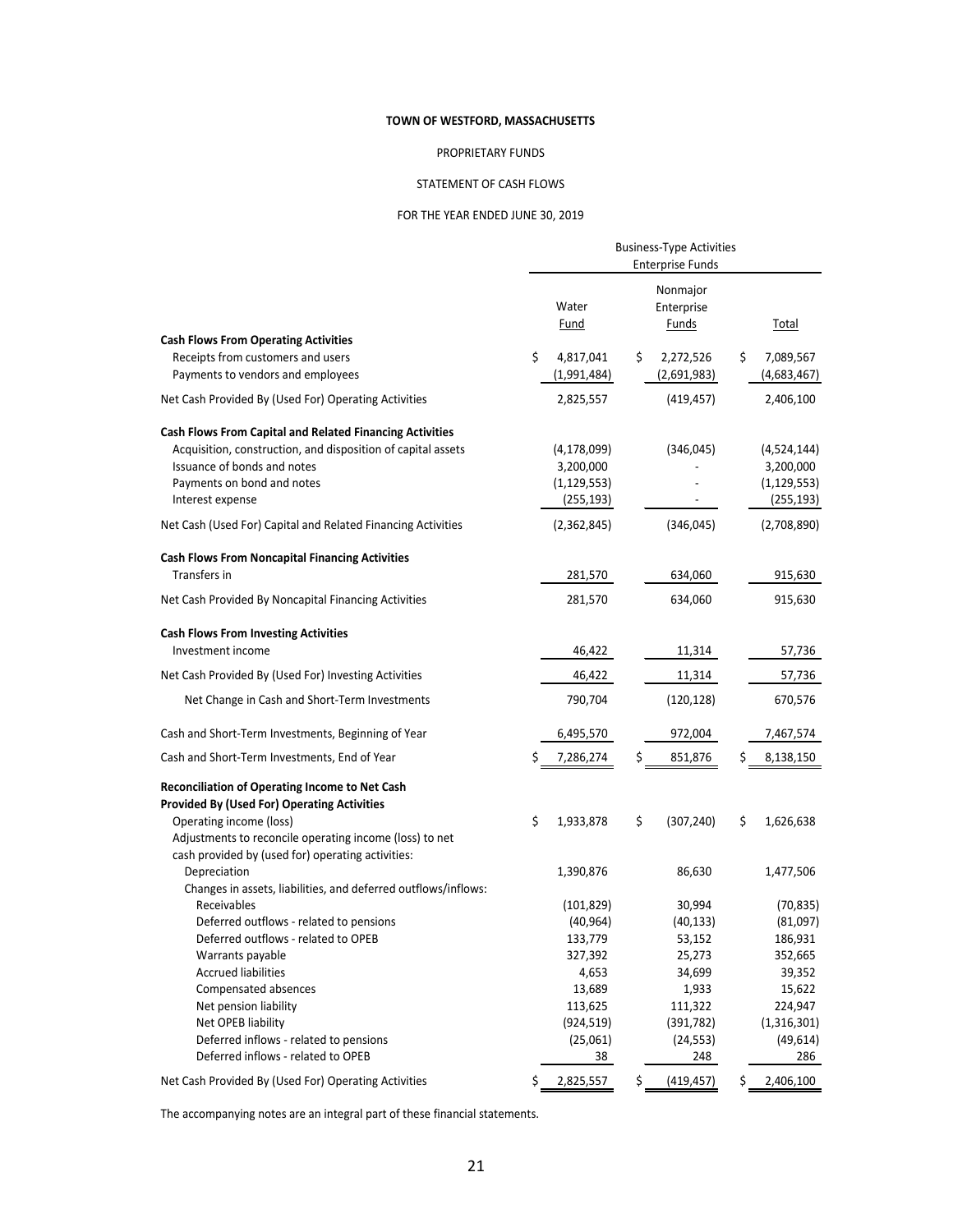#### FIDUCIARY FUNDS

#### STATEMENT OF FIDUCIARY NET POSITION

#### JUNE 30, 2019

|                                 | <b>OPEB</b>       | Agency          |  |  |
|---------------------------------|-------------------|-----------------|--|--|
|                                 | <b>Trust Fund</b> | <b>Funds</b>    |  |  |
| <b>Assets</b>                   |                   |                 |  |  |
| Cash and short-term investments | \$<br>130,041     | \$<br>1,063,969 |  |  |
| Investments:                    |                   |                 |  |  |
| Corporate bonds                 | 608,058           |                 |  |  |
| Corporate equities              | 2,787,026         |                 |  |  |
| Mutual funds                    | 1,975,333         |                 |  |  |
| Federal agency securities       | 484,594           |                 |  |  |
| <b>Total Investments</b>        | 5,855,011         |                 |  |  |
| Other assets                    |                   | 159,540         |  |  |
| <b>Total Assets</b>             | 5,985,052         | 1,223,509       |  |  |
| <b>Liabilities</b>              |                   |                 |  |  |
| Warrants payable                |                   | 227             |  |  |
| <b>Accrued liabilities</b>      |                   | 23,336          |  |  |
| <b>Other liabilities</b>        |                   | 1,199,946       |  |  |
| <b>Total Liabilities</b>        |                   | 1,223,509       |  |  |
| <b>Net Position</b>             |                   |                 |  |  |
| Restricted for OPEB purposes    | 5,985,052         |                 |  |  |
| <b>Total Net Position</b>       | \$<br>5,985,052   | \$              |  |  |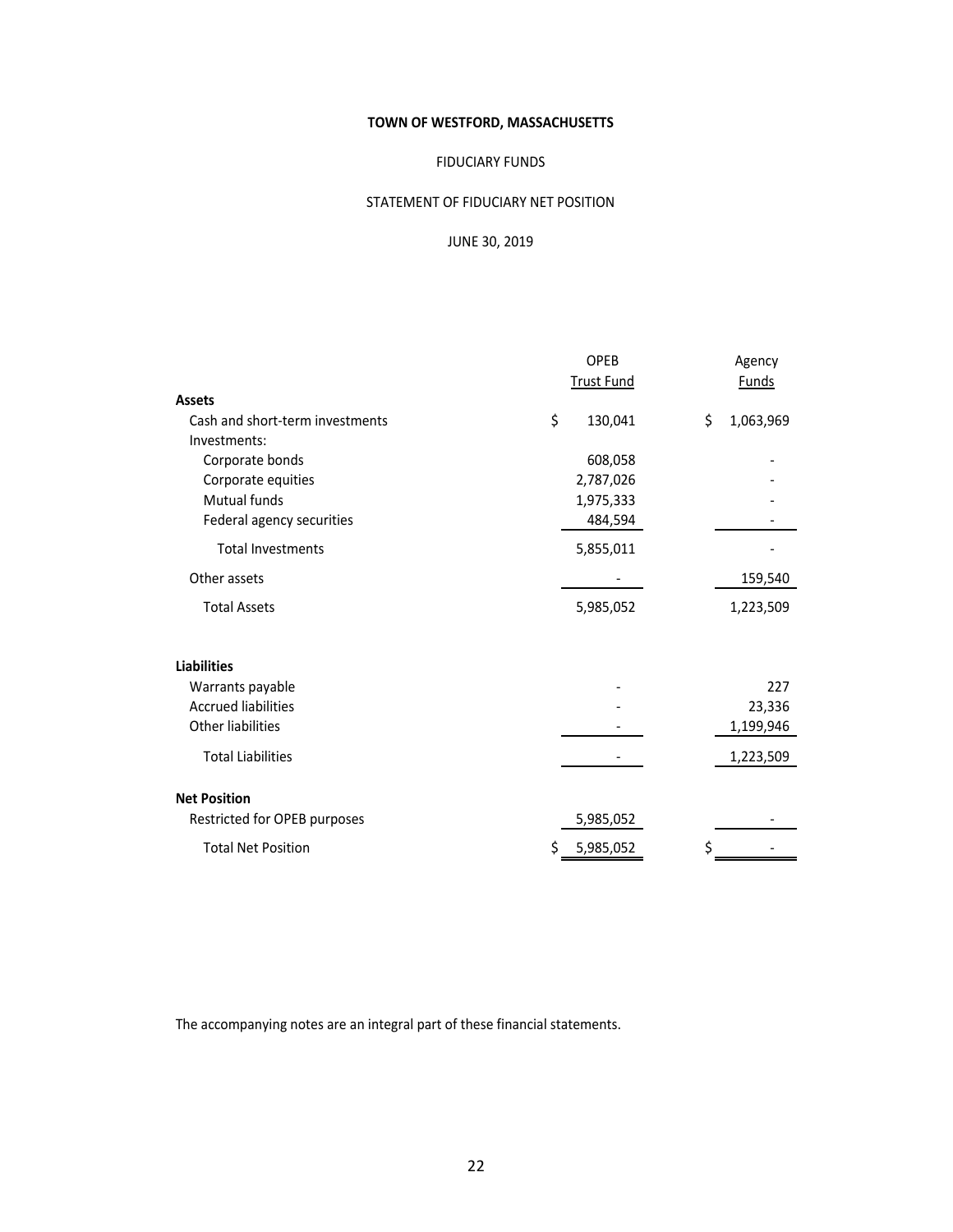#### FIDUCIARY FUNDS

#### STATEMENT OF CHANGES IN FIDUCIARY NET POSITION

FOR THE YEAR ENDED JUNE 30, 2019

| Additions<br>\$<br><b>Employer contributions</b><br>Interest income<br>Total additions<br><b>Deductions</b><br>Benefit payments to plan members and beneficiaries<br><b>Total deductions</b><br>Net increase<br><b>Net position restricted OPEB purposes</b><br>Beginning of year<br>End of year<br>S |  | OPEB              |
|-------------------------------------------------------------------------------------------------------------------------------------------------------------------------------------------------------------------------------------------------------------------------------------------------------|--|-------------------|
|                                                                                                                                                                                                                                                                                                       |  | <b>Trust Fund</b> |
|                                                                                                                                                                                                                                                                                                       |  |                   |
|                                                                                                                                                                                                                                                                                                       |  | 3,575,809         |
|                                                                                                                                                                                                                                                                                                       |  | 357,859           |
|                                                                                                                                                                                                                                                                                                       |  | 3,933,668         |
|                                                                                                                                                                                                                                                                                                       |  |                   |
|                                                                                                                                                                                                                                                                                                       |  | 2,503,168         |
|                                                                                                                                                                                                                                                                                                       |  | 2,503,168         |
|                                                                                                                                                                                                                                                                                                       |  | 1,430,500         |
|                                                                                                                                                                                                                                                                                                       |  |                   |
|                                                                                                                                                                                                                                                                                                       |  | 4,554,552         |
|                                                                                                                                                                                                                                                                                                       |  | 5,985,052         |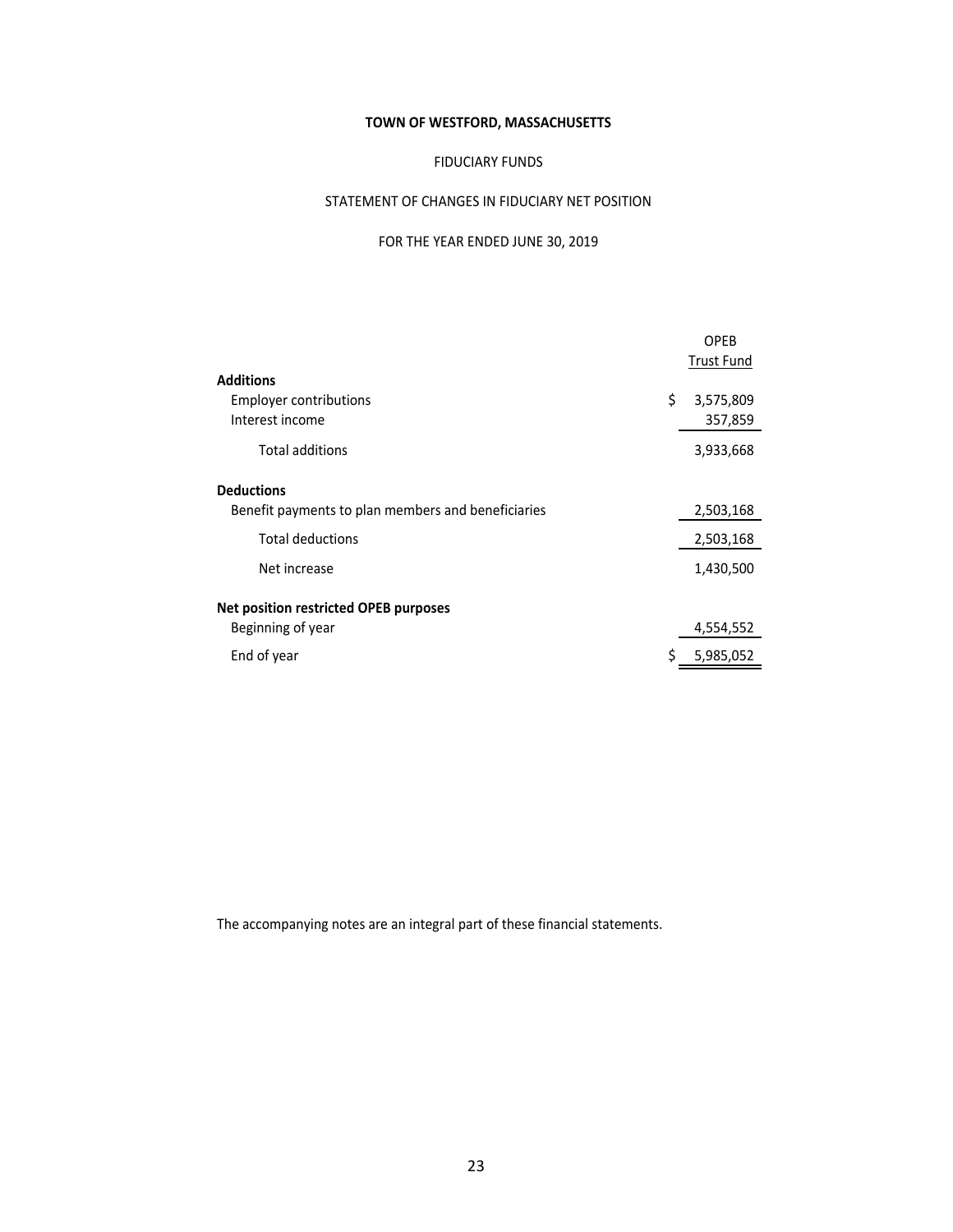#### **Notes to Financial Statements**

### **1. Summary of Significant Accounting Policies**

The accounting policies of the Town of Westford (the Town) conform to generally accepted accounting principles (GAAP) as applicable to governmental units. The following is a summary of the more significant policies:

# *A. Reporting Entity*

The Town is a municipal corporation governed by an elected Board of Selectmen. As required by generally accepted accounting principles, these financial statements present the government and applicable component units for which the government is considered to be financially accountable. In fiscal year 2019, it was determined that no entities met the required GASB 14 (as amended) criteria of component units.

#### *B. Government‐wide and Fund Financial Statements*

#### Government‐wide Financial Statements

The government‐wide financial statements (i.e., the Statement of Net Position and the Statement of Activities) report information on all of the nonfiduciary activities of the primary government. For the most part, the effect of interfund activity has been removed from these statements. *Governmental activities*, which normally are supported by taxes and intergovernmental revenues, are reported separately from *business‐type activities*, which rely to a significant extent on fees and charges for support.

The Statement of Activities demonstrates the degree to which the direct expenses of a given function or segment are offset by program revenues. *Direct expenses* are those that are clearly identifiable with a specific function or segment. Program revenues include (1) charges to customers or applicants who purchase, use, or directly benefit from goods, services, or privileges provided by a given function or segment and (2) grants and contributions that are restricted to meeting the operational or capital requirements of a particular function or segment. Taxes and other items not properly included among program revenues are reported instead as *general revenues*.

#### Fund Financial Statements

Separate financial statements are provided for governmental funds, proprietary funds, and fiduciary funds, even though the latter are excluded from the government‐ wide financial statements. Major individual governmental funds and major individual enterprise funds are reported as separate columns in the fund financial statements.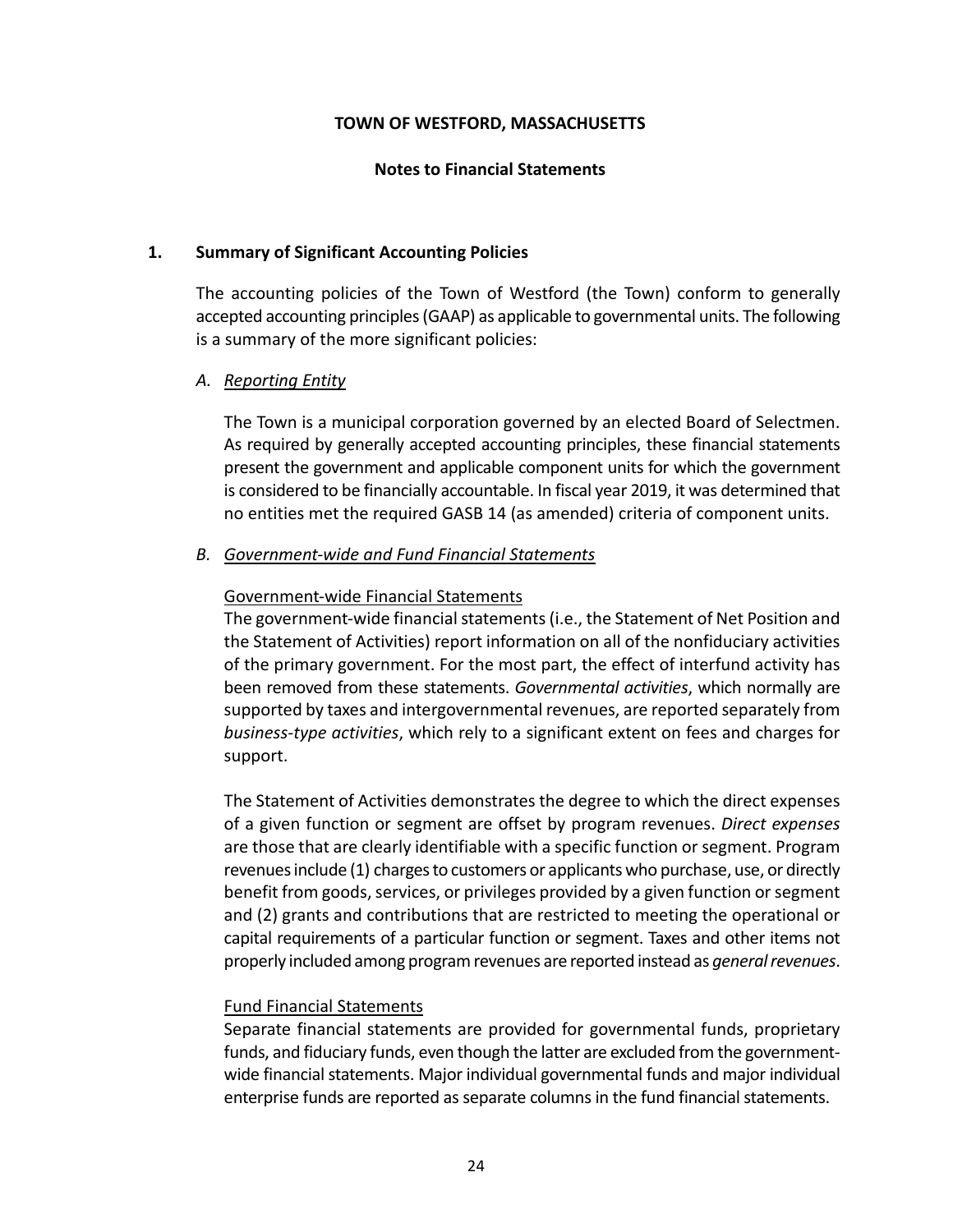# *C. Measurement Focus, Basis of Accounting, and Financial Statement Presentation*

# Government‐wide Financial Statements

The government‐wide financial statements are reported using the *economic resources measurement focus* and the *accrual basis of accounting*. Revenues are recorded when earned and expenses are recorded when a liability is incurred, regardless of the timing of related cash flows. Property taxes are recognized as revenues in the year for which they are levied. Grants and similar items are recognized as revenue as soon as all eligibility requirements imposed by the provider have been met. As a general rule, the effect of interfund activity has been eliminated from the government‐wide financial statements.

Amounts reported as *program revenues* include (1) charges to customers or appli‐ cants for goods, services, or privileges provided, (2) operating grants and contribu‐ tions, and (3) capital grants and contributions, including special assessments. Internally dedicated resources are reported as *general revenues* rather than as pro‐ gram revenues. Likewise, general revenues include all taxes and excises.

# Fund Financial Statements

Governmental fund financial statements are reported using the *current financial resources measurement focus* and the *modified accrual basis of accounting*. Revenues are recognized as soon as they are both measurable and available. Revenues are considered to be available when they are collectible within the current period or soon enough thereafter to pay liabilities of the current period. For this purpose, the Town considers property tax revenues to be available if they are collected within 60 days of the end of the current fiscal period. All other revenue items are con‐ sidered to be measurable and available only when cash is received by the government. Expenditures generally are recorded when a liability is incurred, as under accrual accounting. However, certain expenditures such as debt service, claims and judgments, compensated absences, OPEB, and pension are recorded only when pay‐ ment is due.

The Town reports the following major governmental funds:

- The *general fund* is the government's primary operating fund. It accounts for all financial resources of the general government, except those required to be accounted for in another fund.
- The community preservation fund accounts for funds used for the acquisition, creation, and preservation of open space historic resources, and community housing.
- The Roudenbush rehabilitation fund accounts for funds used for the Roudenbush Community Center building project.
- The *MSBA Abbot roof fund* accounts for funds used for the replacement of the Abbott Elementary School roof.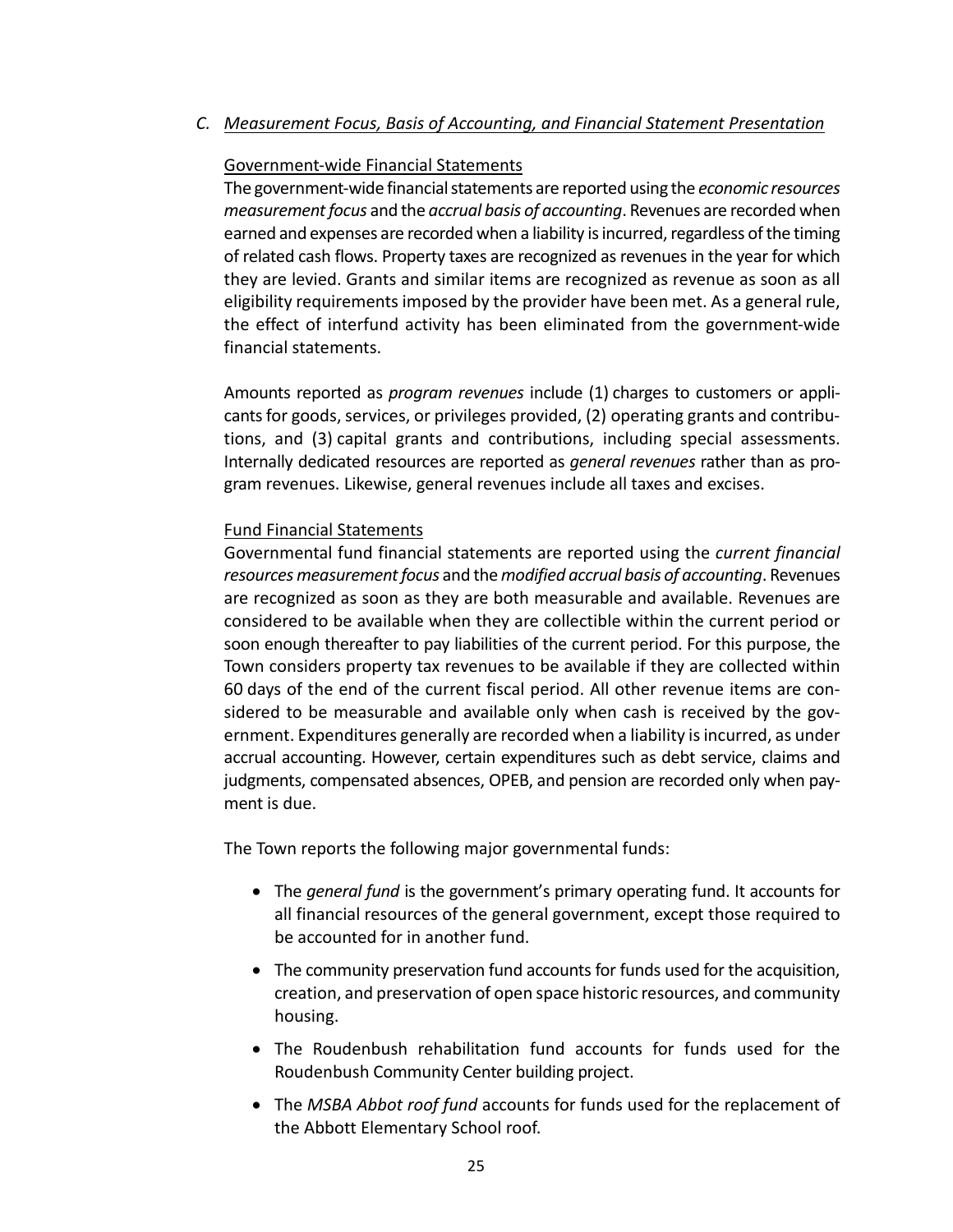The proprietary fund financial statements are reported using the *economic resources measurement* focus and the *accrual basis of accounting.* Under this method, revenues are recognized when earned and expenses are recorded when liabilities are incurred.

Proprietary funds distinguish operating revenues and expenses from nonoperating items. Operating revenues and expenses generally result from providing services and producing and delivering goods in connection with a proprietary fund's principal ongoing operations. The principal operating revenues of the enterprise fund are charges to customers for sales and services. Operating expenses for enterprise funds include the cost of sales and services, administrative expenses, and depreciation on capital assets. All revenues and expenses not meeting this definition are reported as nonoperating revenues and expenses.

The Town reports the following major proprietary funds:

Water Fund

The fiduciary fund financial statements are reported using the *economic resources measurement focus* and the *accrual basis of accounting.* Under this method, revenues are recognized when earned and expenses are recorded when liabilities are incurred.

The Town reports the following fiduciary funds:

- The *other post‐employment benefit trust fund* is used to accumulate resources for health and life insurance benefits for retired employees.
- The *agency funds* account for fiduciary assets held by the Town in a custodial capacity as an agent on behalf of others. Agency funds report only assets and liabilities, and therefore, have no measurement focus.

# *D. Cash and Short‐Term Investments*

Cash balances from all funds, except those required to be segregated by law, are combined to form a consolidation of cash. Cash balances are invested to the extent available, and interest earnings are recognized in the general fund. Certain special revenue, proprietary, and fiduciary funds segregate cash, and investment earnings become a part of those funds.

Deposits with financial institutions consist primarily of demand deposits, certificates of deposits, and savings accounts. A cash and investment pool is maintained that is available for use by all funds. Each fund's portion of this pool is reflected on the combined financial statements under the caption "cash and short‐term investments". The interest earnings attributable to each fund type are included under investment income.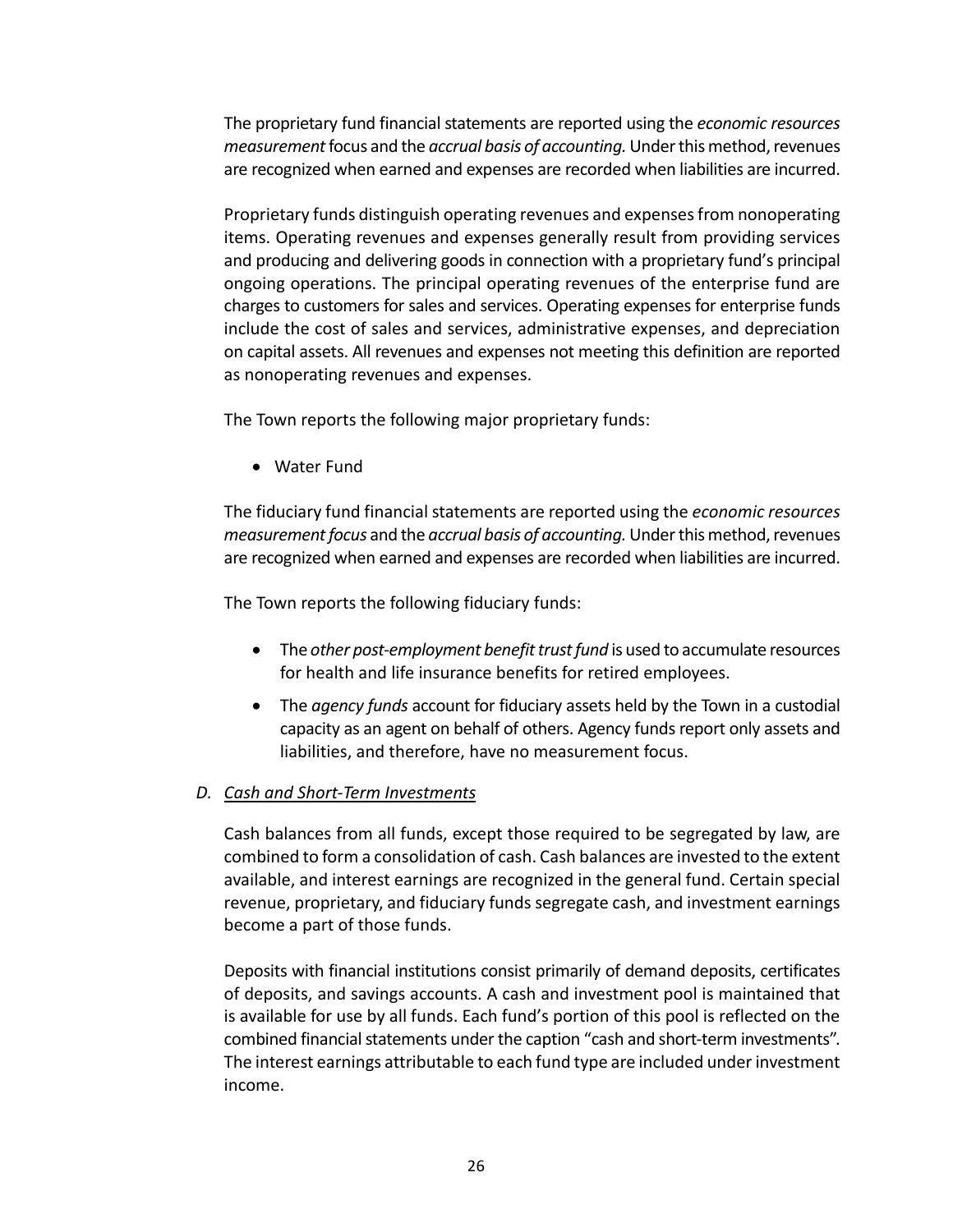For purpose of the statement of cash flows, the proprietary funds consider investments with original maturities of three months or less to be short-term investments.

# *E. Investments*

State and local statutes place certain limitations on the nature of deposits and investments available. Deposits in any financial institution may not exceed certain levels within the financial institution. Non‐fiduciary fund investments can be made in securities issued by or unconditionally guaranteed by the U.S. Government or agencies that have a maturity of one year or less from the date of purchase and repurchase agreements guaranteed by such securities with maturity dates of no more than 90 days from the date of purchase.

Investments for the Trust Funds consist of marketable securities, bonds, and short‐ term money market investments. Investments are carried at fair value.

# *F. Property Tax Limitations*

Legislation known as "Proposition 2½" has limited the amount of revenue that can be derived from property taxes. The prior fiscal year's tax levy limit is used as a base and cannot increase by more than 2.5% (excluding new growth), unless an override is voted. The actual fiscal year 2019 tax levy reflected an excess capacity of \$538,179.

# *G. Capital Assets*

Capital assets, which include property, plant, equipment, and infrastructure assets are reported in the applicable governmental or business‐type activities columns in the government‐wide financial statements. Capital assets are defined by the Town as assets with an initial individual cost of more than \$10,000 and an estimated useful life in excess of five years. Such assets are recorded at historical cost or esti‐ mated historical cost if purchased or constructed. Donated capital assets are recorded at acquisition value at the date of donation.

The costs of normal maintenance and repairs that do not add to the value of the asset or materially extend assets' lives are not capitalized.

Major outlays for capital assets and improvements are capitalized as projects are con‐ structed. Interest incurred during the construction phase of capital assets of business‐ type activities is included as part of the capitalized value of the assets constructed.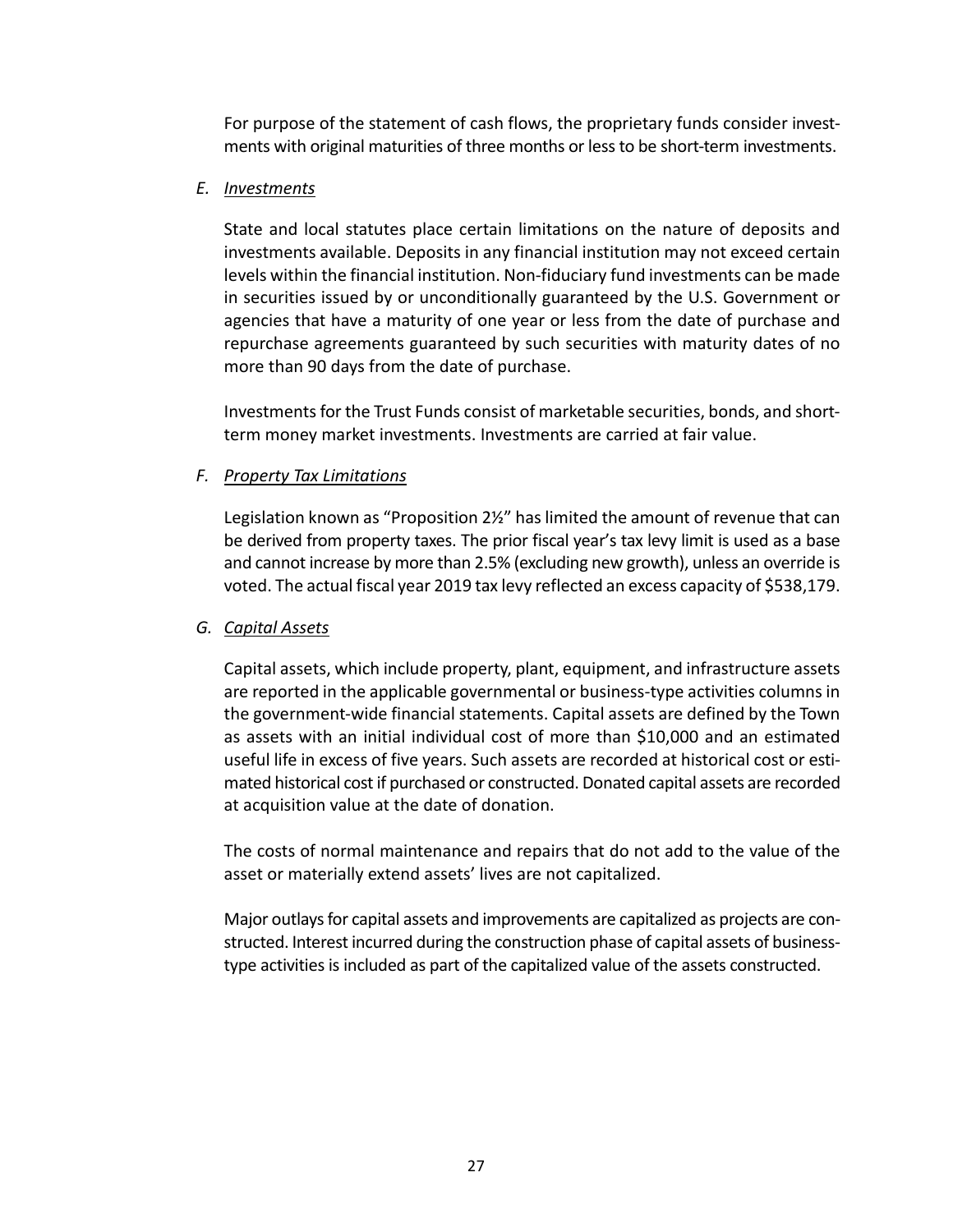Capital assets are depreciated using the straight‐line method over the following estimated useful lives:

| Assets                       | Years     |
|------------------------------|-----------|
| <b>Buildings</b>             | 40        |
| <b>Building improvements</b> | 20        |
| Infrastructure               | $30 - 75$ |
| Vehicles                     | 5         |
| Office equipment             | 5         |
| Computer equipment           | 5         |

# *H. Compensated Absences*

It is the Town's policy to permit employees to accumulate earned but unused vacation and sick pay benefits. All vested sick and vacation pay is accrued when incurred in the government‐wide, proprietary, and fiduciary fund financial statements. A liability for these amounts is reported in governmental funds only if they have matured, for example, as a result of employee resignations and retirements.

# *I. Long‐Term Obligations*

In the government‐wide financial statements, and proprietary fund types in the fund financial statements, long‐term debt, and other long‐term obligations are reported as liabilities in the applicable governmental activities, business‐type activities, or pro‐ prietary fund type Statement of Net Position.

# *J. Fund Equity*

Fund equity at the governmental fund financial reporting level is classified as "fund balance". Fund equity for all other reporting is classified as "net position".

*Fund Balance* ‐ Generally, fund balance represents the difference between the current assets/deferred outflows and current liabilities/deferred inflows. The Town reserves those portions of fund balance that are legally segregated for a specific future use or which do not represent available, spendable resources and therefore, are not available for appropriation or expenditure. Unassigned fund balance indicates that portion of fund balance that is available for appropriation in future periods.

When an expenditure is incurred that would qualify for payment from multiple fund balance types, the Town uses the following order to liquidate liabilities: restricted, committed, assigned, and unassigned.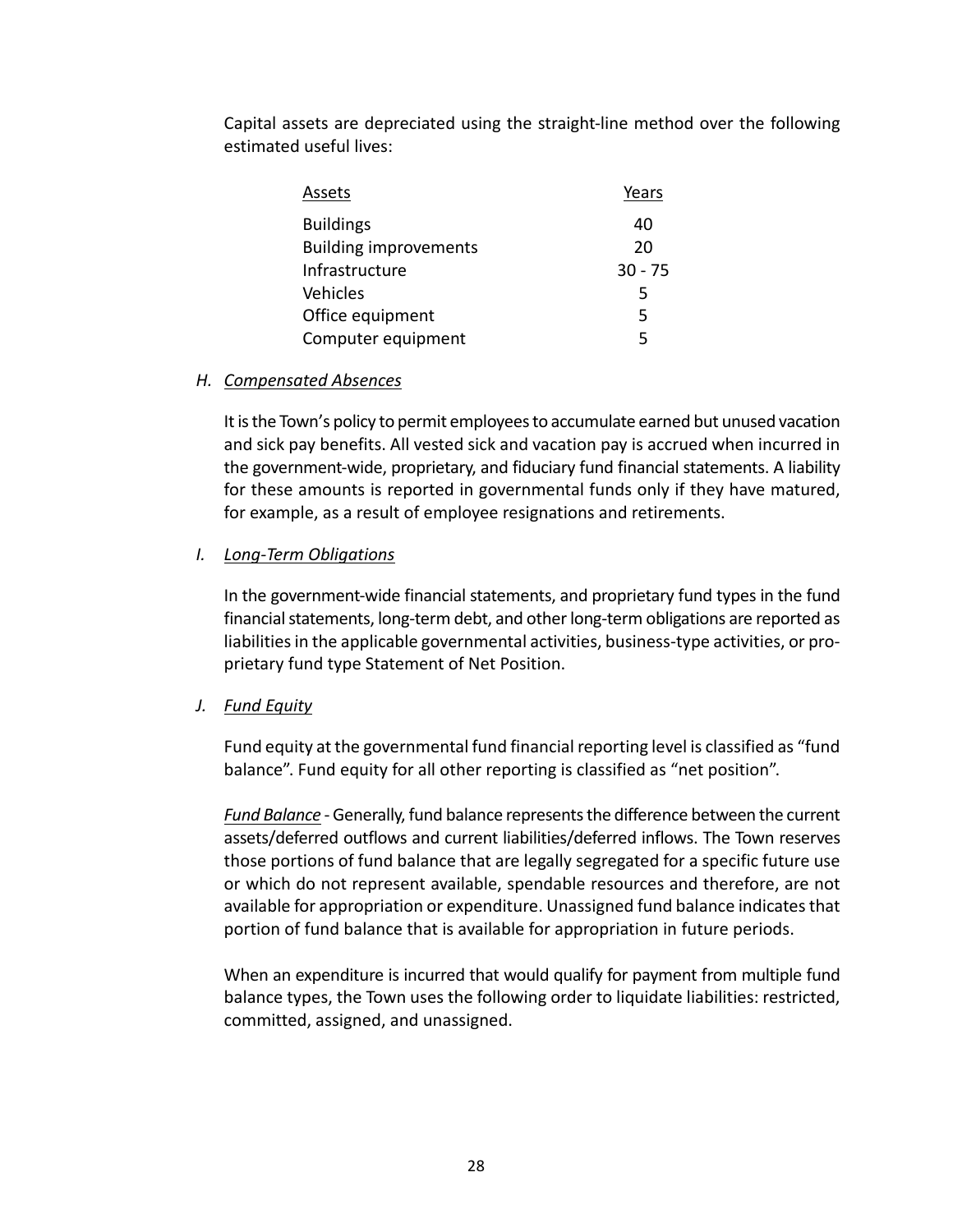*Net Position* ‐ Net position represents the difference between assets/deferred out‐ flows and liabilities/deferred inflows. Net investment in capital assets, consists of capital assets, net of accumulated depreciation, reduced by the outstanding balances of any borrowing used for the acquisition, construction or improvement of those assets. Net position is reported as restricted when there are limitations imposed on their use either through the enabling legislation adopted by the Town or through external restrictions imposed by creditors, grantors, or laws or regulations of other governments. The remaining net position is reported as unrestricted.

# *K. Use of Estimates*

The preparation of basic financial statements in conformity with generally accepted accounting principles requires management to make estimates and assumptions that affect the reported amounts of assets and liabilities and disclosures for contin‐ gent assets and liabilities at the date of the basic financial statements and the reported amounts of the revenues and expenditures/expenses during the fiscal year. Actual results could vary from estimates that were used.

# **2. Stewardship, Compliance, and Accountability**

# *A. Budgetary Information*

At the annual town meeting, the Finance Committee presents an operating and capital budget for the proposed expenditures of the fiscal year commencing the following July 1. The budget, as enacted by town meeting, establishes the legal level of control and specifies that certain appropriations are to be funded by particular revenues. The original budget is amended during the fiscal year at special town meetings as required by changing conditions. In cases of extraordinary or unforeseen expenses, the Finance Committee is empowered to transfer funds from the reserve fund (a contingency appropriation) to a departmental appropriation. "Extraordinary" includes expenses which are not in the usual line, or are great or exceptional. "Unfore‐ seen" includes expenses which are not foreseen as of the time of the annual meeting when appropriations are voted.

Departments are limited to the line items as voted. Certain items may exceed the line item budget as approved if it is for an emergency and for the safety of the general public. These items are limited by the Massachusetts General Laws and must be raised in the next year's tax rate.

Formal budgetary integration is employed as a management control device during the year for the general fund and proprietary funds. Effective budgetary control is achieved for all other funds through provisions of the Massachusetts General Laws.

At year‐end, appropriation balances lapse, except for certain unexpended capital items and encumbrances which will be honored during the subsequent year.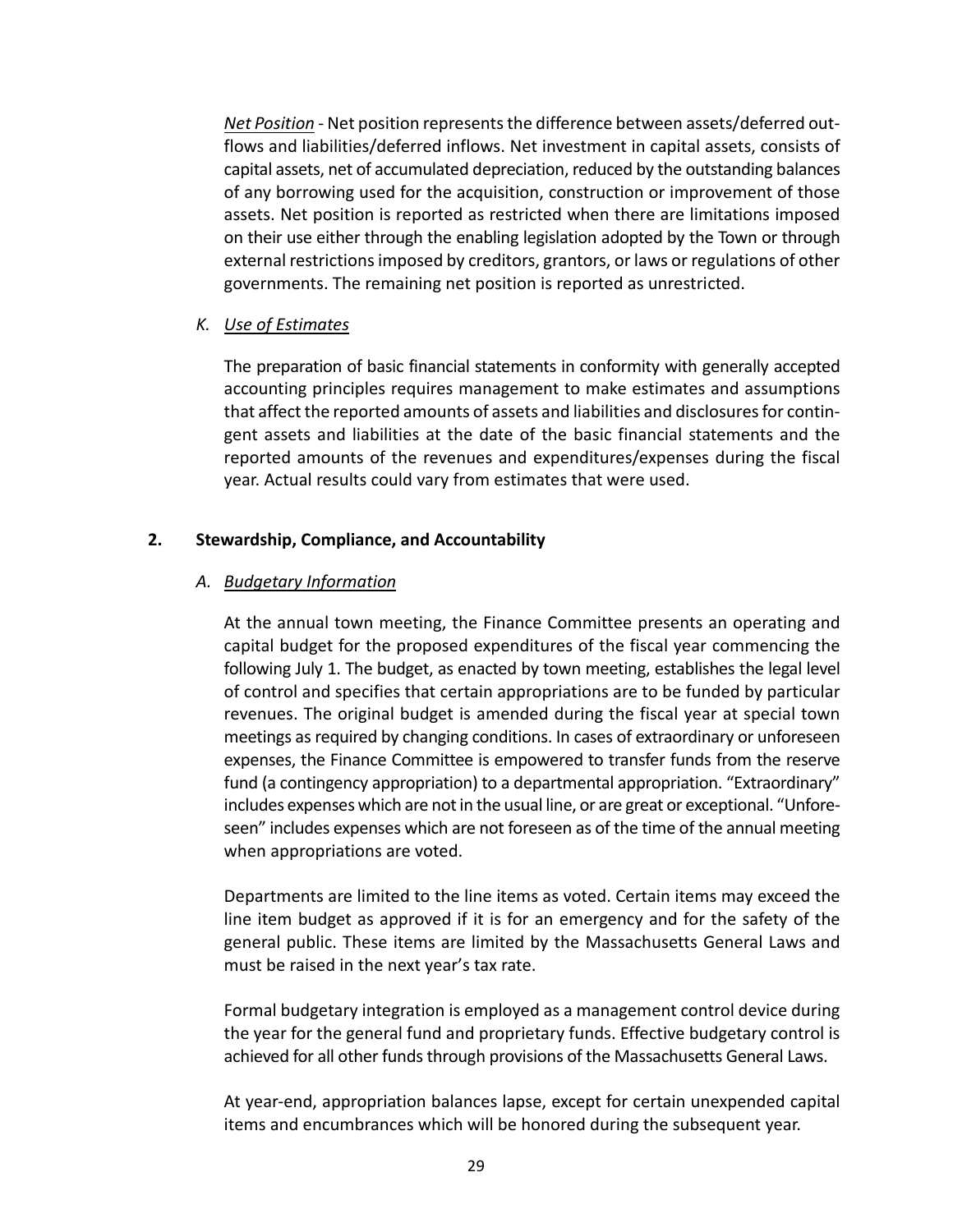# *B. Budgetary Basis*

The general fund final appropriation appearing on the "Budget and Actual" page of the fund financial statements represents the final amended budget after all reserve fund transfers and supplemental appropriations.

# *C. Budget/GAAP Reconciliation*

The budgetary data for the general fund is based upon accounting principles that differ from generally accepted accounting principles (GAAP). Therefore, in addition to the GAAP basis financial statements, the results of operations of the general fund are presented in accordance with budgetary accounting principles to provide a meaningful comparison to budgetary data.

The following is a summary of adjustments made to the actual revenues and other sources, and expenditures and other uses, to conform to the budgetary basis of accounting.

 $Q_{\text{th}}$ 

|                                                                                    |   |             |                   | UUIT                      |
|------------------------------------------------------------------------------------|---|-------------|-------------------|---------------------------|
| General Fund                                                                       |   | Revenues    | Expenditures      | Financing<br>Sources/Uses |
| Revenues/expenditures/other financing<br>sources/uses (GAAP basis)                 | Ś | 114,469,346 | \$<br>114,679,970 | \$<br>(880, 522)          |
| Adjust tax revenue to accrual basis                                                |   | 271,566     |                   |                           |
| Reverse beginning of year appropriation<br>carryforwards from expenditures         |   |             | (2,977,324)       |                           |
| Add end-of-year appropriation<br>carryforwards from expenditures                   |   |             | 3,780,753         |                           |
| To record use of free cash                                                         |   |             |                   | 3,232,537                 |
| To record use of restricted fund balance                                           |   |             |                   | 19,630                    |
| Reverse the effects of non-budgeted<br>audit adjustments                           |   | (5,905,001) | (7,057,301)       | 230,524                   |
| Reverse the effects of combining general<br>fund and stabilization funds (GASB 54) |   | (310,438)   |                   | 430,000                   |
| <b>Budgetary basis</b>                                                             |   | 108,525,473 | \$<br>108,426,098 | \$<br>3,032,169           |
|                                                                                    |   |             |                   |                           |

# *D. Deficit Fund Equity*

Certain individual funds reflected deficit balances as of June 30, 2019.

It is anticipated that the deficits in these funds will be eliminated through future departmental revenues, bond proceeds, and transfers from other funds.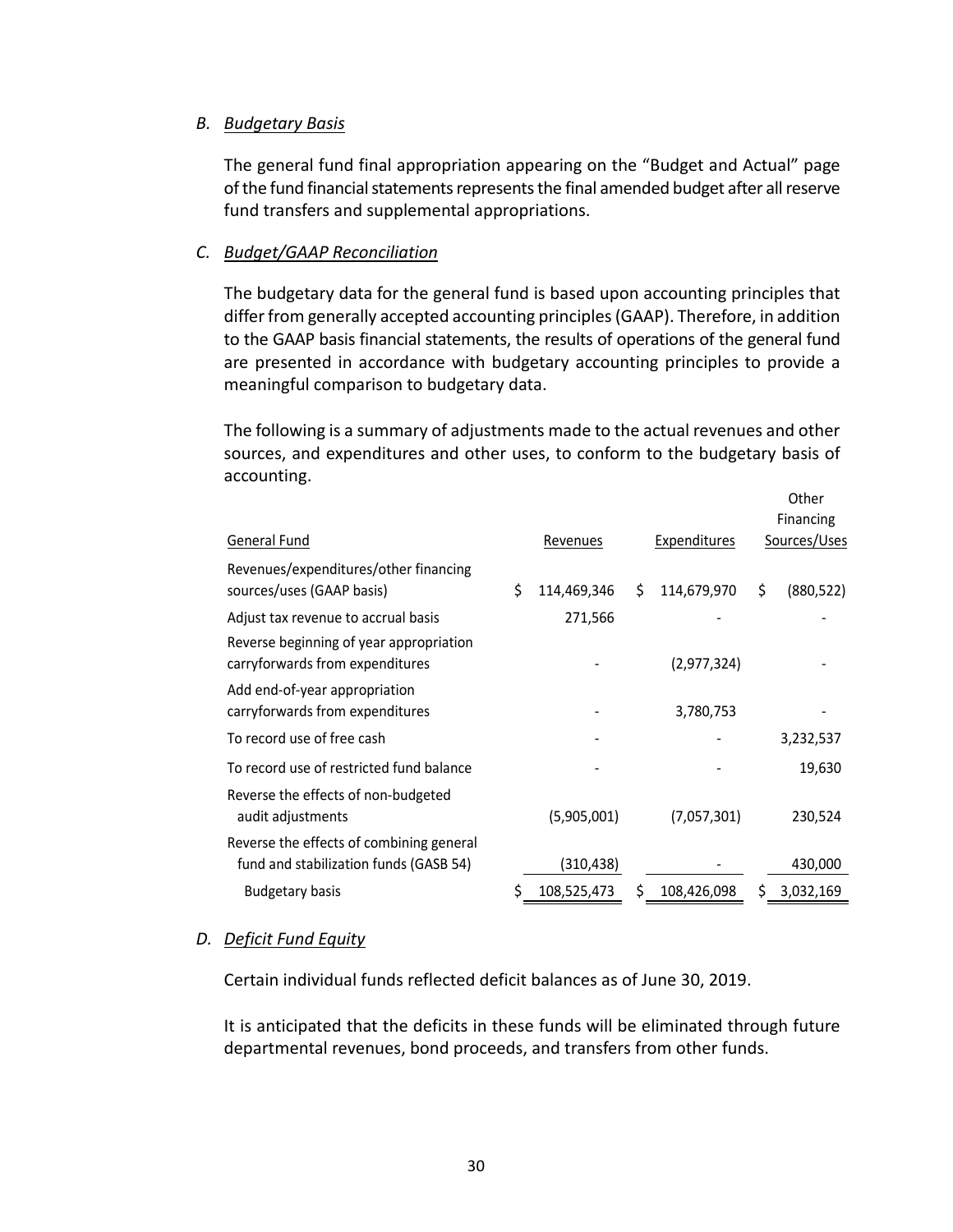### **3. Cash and Short‐Term Investments**

*Custodial Credit Risk ‐ Deposits*. Custodial credit risk is the risk that in the event of a bank failure, the Town's deposits may not be returned. Massachusetts General Law Chapter 44, Section 55, limits the Town's deposits "in a bank or trust company or banking company to an amount not exceeding 60% of the capital and surplus of such bank or trust company or banking company, unless satisfactory security is given to it by such bank or trust company or banking company for such excess." The Town does not have a deposit policy for custodial credit risk.

As of June 30, 2019, \$9,208,058 of the Town's bank balances of \$26,711,541 was exposed to custodial credit risk as uninsured and/or uncollateralized.

#### **4. Investments**

#### *Town (Including the OPEB Trust Fund)*

The following is a summary of the Town's investments (in thousands) as of June 30, 2019:

| <b>Investment Type</b>    |   | Amount |
|---------------------------|---|--------|
| Certificates of deposits  | Ś | 5,456  |
| Corporate bonds           |   | 5,621  |
| Corporate equities        |   | 5,230  |
| Equity mutual funds       |   | 2,055  |
| Federal agency securities |   | 13,617 |
| Fixed income mutual funds |   | 267    |
| Total investments         |   | 32,246 |

# *A. Credit Risk*

Generally, credit risk is the risk that an issuer of an investment will not fulfill its obligation to the holder of the investment. For short‐term investments that were pur‐ chased using surplus revenues, Massachusetts General Law, Chapter 44, Section 55, limits the Town's investments to the top rating issued by at least one nationally recognized statistical rating organization (NRSROs). The Town does not have formal investment policies related to credit risk.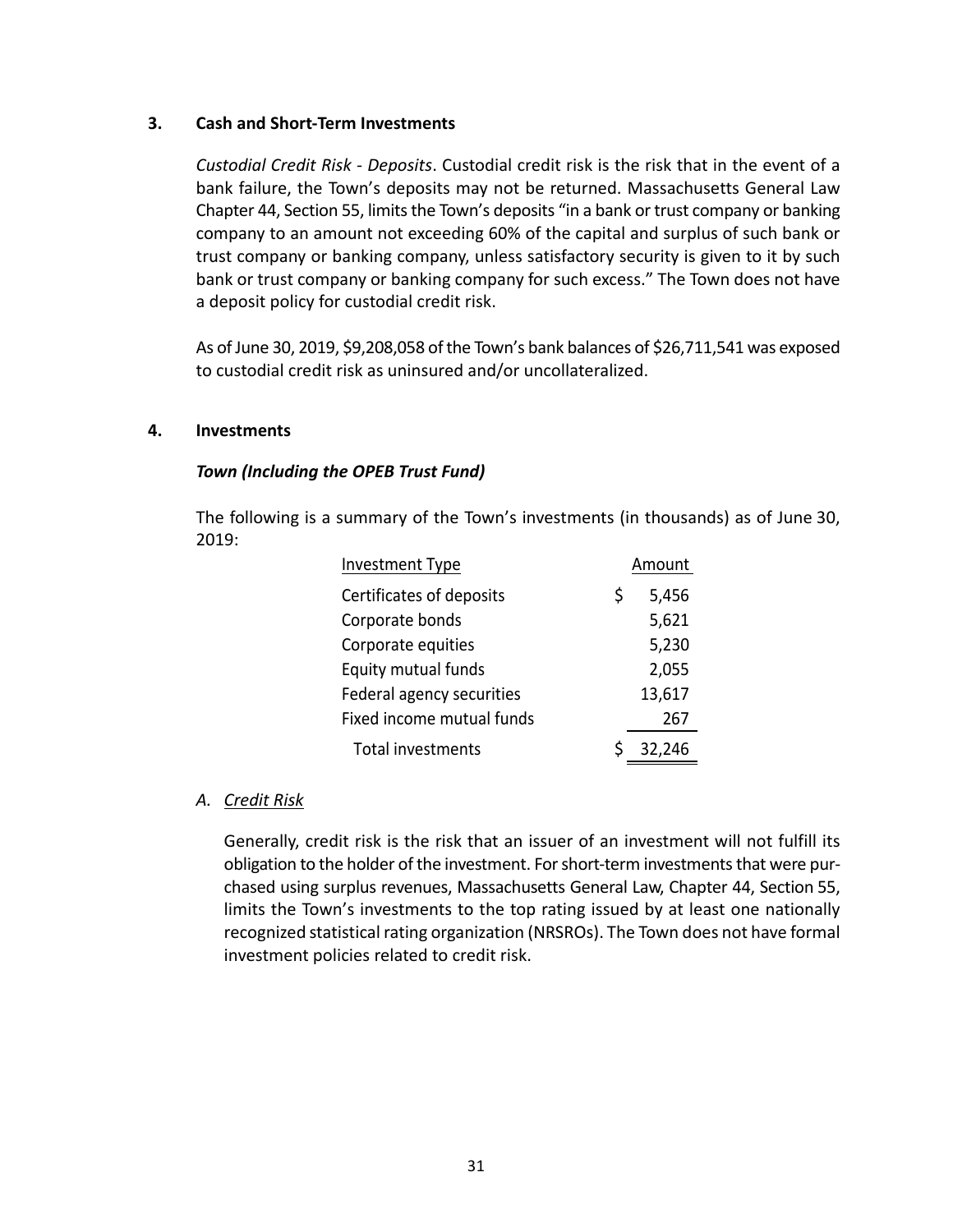|                           |         |       |     |    |        | Rating as of Year End |    |                                             |      |                          |
|---------------------------|---------|-------|-----|----|--------|-----------------------|----|---------------------------------------------|------|--------------------------|
| Investment Type           | Amount  | AAA   | Aa3 |    | Α1     | A2                    | A3 | Baa1                                        | Baa2 | Unrated                  |
| Corporate bonds           | 5.621 S |       |     |    |        |                       |    | 269 \$ 530 \$ 774 \$ 365 \$ 762 \$ 2,020 \$ | 901  | $\overline{\phantom{a}}$ |
| Federal agency securities | 13,617  | 6.983 | 434 |    | 51     | -                     |    |                                             |      | 6.149                    |
| Total                     | 19.238  | 7,252 | 964 | Ş. | 825 \$ | 365 \$ 762            |    | \$2,020                                     | 901  | 6.149                    |

Presented below is the actual rating as of year‐end for each investment type of the Town (in thousands):

# *B. Custodial Credit Risk*

The custodial credit risk for investments is the risk that, in the event of the failure of the counterparty (e.g., broker‐dealer) to a transaction, a government will not be able to recover the value of its investment or collateral securities that are in the possession of another party. The Town does not have formal investment policies related to custodial credit risk.

As of June 30, 2019, all of the Town's total investments were subject to custodial credit risk exposure because the related securities are uninsured, unregistered, and/or held by the Town's brokerage firm, which is also the counterparty to these securities as follows (in thousands):

|                           |             |    |              | Held by               |
|---------------------------|-------------|----|--------------|-----------------------|
|                           |             |    | Held by      | Counterparty's        |
| Investment Type           | Amount      |    | Counterparty | <b>Trust or Agent</b> |
| Certificates of deposits  | \$<br>5,456 | Ś. | 3,126        | \$<br>2,330           |
| Corporate bonds           | 5,621       |    |              | 5,621                 |
| Corporate equities        | 5,230       |    |              | 5,230                 |
| Equity mutual funds       | 2,055       |    |              | 2,055                 |
| Federal agency securities | 13,617      |    |              | 13,617                |
| Fixed income mutual funds | 267         |    |              | 267                   |
| Total                     | 32,246      |    | 3,126        | 29,120                |

#### *C. Concentration of Credit Risk*

The Town places no limit on the amount the Town may invest in any one issuer. Investments in any one issuer. The Town does not have formal investment policies related to concentration of credit risk exposure.

Investments issued or explicitly guaranteed by the U.S. government and investments in mutual funds, external investment pools, and other pooled investments are excluded from concentration of credit disclosure.

|                                     |        | % of Total  |
|-------------------------------------|--------|-------------|
| Investment Issuer                   | Amount | Investments |
| Century Bank certificate of deposit | -3,117 | 10%         |
| Total                               | 3,117  |             |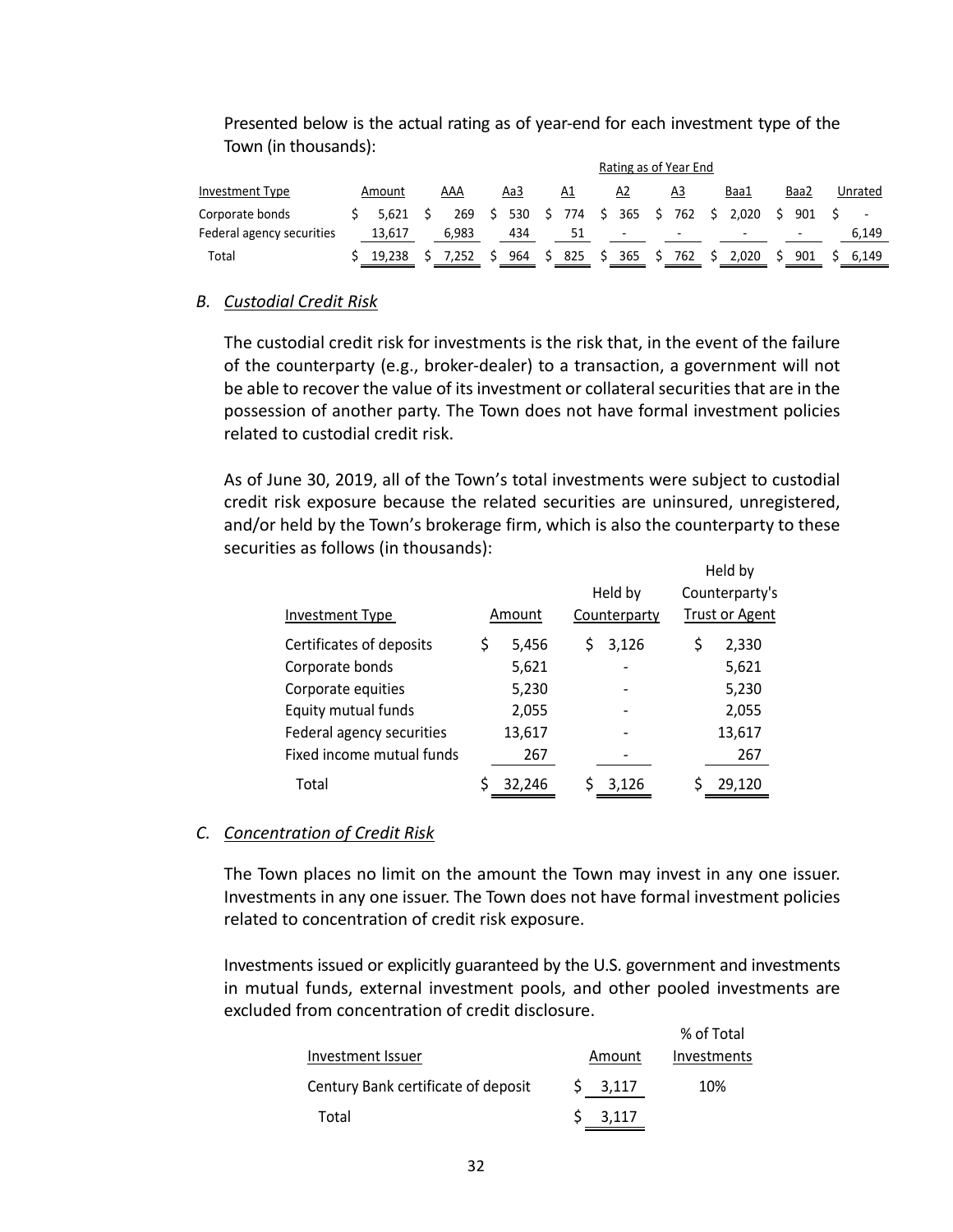# *D. Interest Rate Risk*

Interest rate risk is the risk that changes in market interest rates will adversely affect the fair value of an investment. Generally, the longer the maturity of an investment, the greater the sensitivity of its fair value to changes in market interest rates. The Town does not have formal investment policies limiting investment maturities as a means of managing its exposure to fair value losses arising from increasing interest rates.

Information about the sensitivity of the fair values of the Town's investments to market interest rate fluctuations is as follows (in thousands):

|                           |        | Investment Maturities (in Years) |        |  |         |  |          |  |                              |  |  |  |
|---------------------------|--------|----------------------------------|--------|--|---------|--|----------|--|------------------------------|--|--|--|
|                           |        |                                  | Less   |  |         |  |          |  |                              |  |  |  |
| Investment Type           | Amount |                                  | Than 1 |  | $1 - 5$ |  | $6 - 10$ |  | Thereafter                   |  |  |  |
| Certificates of deposit   | 5,456  |                                  | 4.522  |  | 934     |  |          |  | $\qquad \qquad \blacksquare$ |  |  |  |
| Corporate bonds           | 5,621  |                                  | 1,549  |  | 4,072   |  | ٠        |  | $\qquad \qquad \blacksquare$ |  |  |  |
| Federal agency securities | 13,617 |                                  | 3,083  |  | 10,516  |  |          |  | 13                           |  |  |  |
| Total                     | 24,694 |                                  | 9.154  |  | 15,522  |  |          |  | 13                           |  |  |  |

# *E. Foreign Currency Risk*

Foreign currency risk is the risk that changes in foreign exchange rates will adversely affect the fair value of an investment. The Town does not have formal investment policies related to foreign currency risk.

# *F. Fair Value*

The Town categorizes its fair value measurements within the fair value hierarchy established by Governmental Accounting Standards Board Statement No. 72 *Fair Value Measurement and Application* (GASB 72).

The hierarchy is based on the valuation inputs used to measure the fair value of the asset and give the highest priority to unadjusted quoted prices in active markets for identical assets or liabilities (level 1 measurements) and the lowest priority to unobservable inputs (level 3 measurements). The hierarchy categorizes the inputs to valuation techniques used for fair value measurement into three levels as follows:

- Level 1 inputs that reflect quoted prices (unadjusted) in active markets for identical assets or liabilities that the fund has the ability to access at the meas‐ urement date.
- Level 2 inputs other than quoted prices that are observable for an asset or liability either directly or indirectly, including inputs in markets that are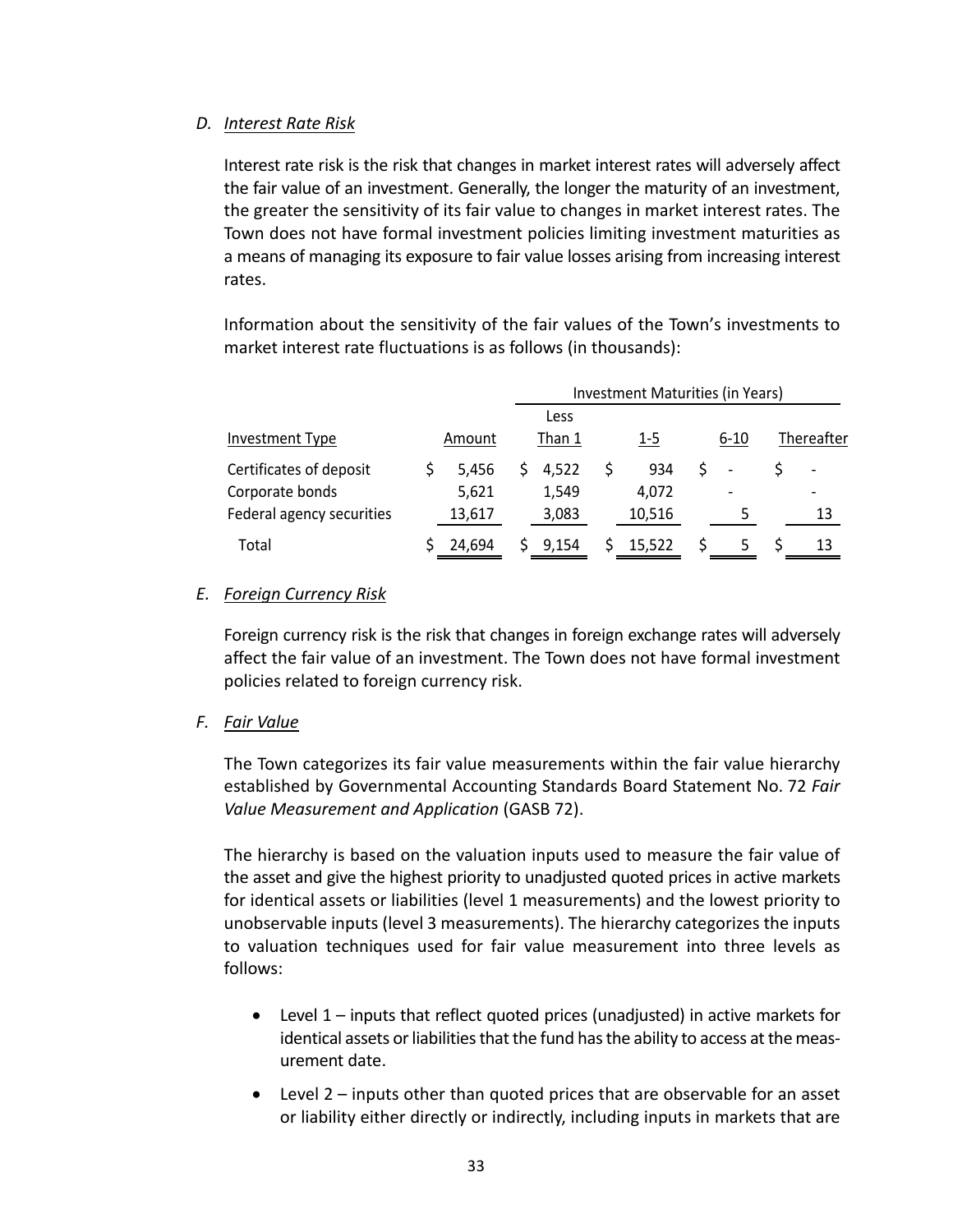not considered to be active. Because they must often be priced on the basis of transactions involving similar but not identical securities or do not trade with sufficient frequency, certain directly held securities are categorized as level 2.

 $\bullet$  Level 3 – unobservable inputs based on the best information available, using assumptions in determining the fair value of investments and derivative instruments.

In instances where inputs used to measure fair value fall into different levels in the fair value hierarchy, fair value measurements in their entirety are categorized based on the lowest level input that is significant to the valuation.

The Town has the following fair value measurements (in thousands) as of June 30, 2019:

|                                  |             | Fair Value Measurements Using: |                                                               |    |                                     |    |                                       |  |  |  |  |  |
|----------------------------------|-------------|--------------------------------|---------------------------------------------------------------|----|-------------------------------------|----|---------------------------------------|--|--|--|--|--|
|                                  |             |                                | Quoted prices<br>in active<br>markets for<br>identical assets |    | Significant<br>observable<br>inputs |    | Significant<br>unobservable<br>inputs |  |  |  |  |  |
| Investment Type                  | Amount      |                                | (Level 1)                                                     |    | (Level 2)                           |    | (Level 3)                             |  |  |  |  |  |
| Investments by fair value level: |             |                                |                                                               |    |                                     |    |                                       |  |  |  |  |  |
| Corporate bonds                  | \$<br>5,621 | \$                             |                                                               | \$ | 5,621                               | \$ |                                       |  |  |  |  |  |
| Corporate equities               | 5,230       |                                | 5,230                                                         |    |                                     |    |                                       |  |  |  |  |  |
| Equity mutual funds              | 2,055       |                                | 2,055                                                         |    |                                     |    |                                       |  |  |  |  |  |
| Federal agency securities        | 13,617      |                                | $\overline{\phantom{0}}$                                      |    | 13,617                              |    |                                       |  |  |  |  |  |
| Fixed income mutual funds        | 267         |                                | 267                                                           |    |                                     |    |                                       |  |  |  |  |  |
| Total                            | 26,790      |                                |                                                               |    |                                     |    |                                       |  |  |  |  |  |

Equity securities classified in Level 1 are valued using prices quoted in active markets for those securities.

Debt securities classified in Level 2 are valued using either a bid evaluation or a matrix pricing technique. Bid evaluations may include market quotations, yields, maturities, call features, and ratings. Matrix pricing is used to value securities based on the securities relationship to benchmark quote prices. Level 2 debt securities have nonproprietary information that was readily available to market participants, from multi‐ ple independent sources, which are known to be actively involved in the market.

#### **5. Property Taxes and Excises Receivables**

Real estate and personal property taxes are levied and based on values assessed on January 1 of every year. Assessed values are established by the Board of Assessor's for 100% of the estimated fair market value. Taxes are due on a quarterly basis and are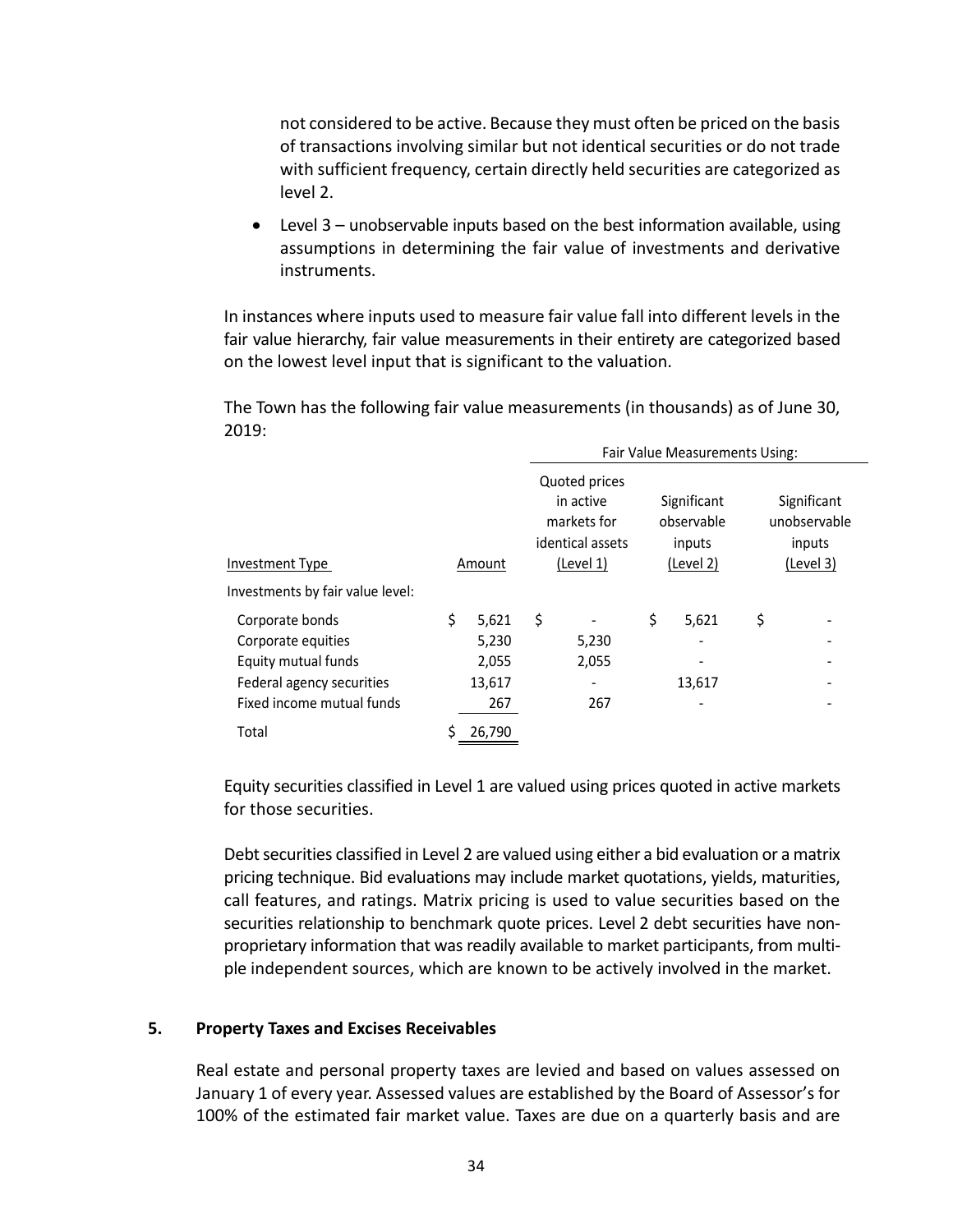subject to penalties and interest if they are not paid by the respective due date. Real estate and personal property taxes levied are recorded as receivables in the fiscal year they relate to.

The day after the final tax bill is due, a demand notice may be sent to the delinquent taxpayer. Fourteen days after the demand notice has been sent, the tax collector may proceed to file a lien against the delinquent taxpayers' property. The Town has an ultimate right to foreclose on property for unpaid taxes. Personal property taxes cannot be secured through the lien process.

Motor vehicle excise taxes are assessed annually for every motor vehicle and trailer registered in the Commonwealth. The Registry of Motor Vehicles annually calculates the value of all registered motor vehicles for the purpose of excise assessment. The amount of motor vehicle excise tax due is calculated using a fixed rate of \$25 per \$1,000 of value.

Boat excise taxes are assessed annually for all water vessels, including documented boats and ships, used or capable of being used for transportation on water. A boat excise is assessed by the community where the vessel is moored. July 1 is the assessing date for all vessels, and the boat excise due is calculated using a fixed rate of \$10 per \$1,000 of value.

|                            |    | Gross        | Allowance      |                | Long-                        |
|----------------------------|----|--------------|----------------|----------------|------------------------------|
|                            |    | Amount       | for Doubtful   | Current        | Term                         |
|                            |    | (fund basis) | Accounts       | Portion        | Portion                      |
| Real estate taxes          | \$ | 964,493 \$   | $(96, 449)$ \$ | 868,044 \$     |                              |
| Personal property taxes    |    | 48,359       | (5,039)        | 43,320         |                              |
| Community preservation act |    | 40,321       | (4,032)        | 36,289         | $\qquad \qquad \blacksquare$ |
| <b>Tax liens</b>           |    | 601,401      | (60, 140)      | 124,894        | 416,367                      |
| Deferred taxes             |    | 361,069      | (36, 107)      | 22,649         | 302,313                      |
| Total property taxes       | S  | 2,015,643 \$ | (201,767) \$   | $1,095,196$ \$ | 718,680                      |
| Motor vehicle excise       | \$ | $313,100$ \$ | (35,661) \$    | 277,439        |                              |
| <b>Total excises</b>       | \$ | $313,100$ \$ | (35,661) \$    | 277,439        |                              |

Property taxes and excise receivables at June 30, 2019 consist of the following: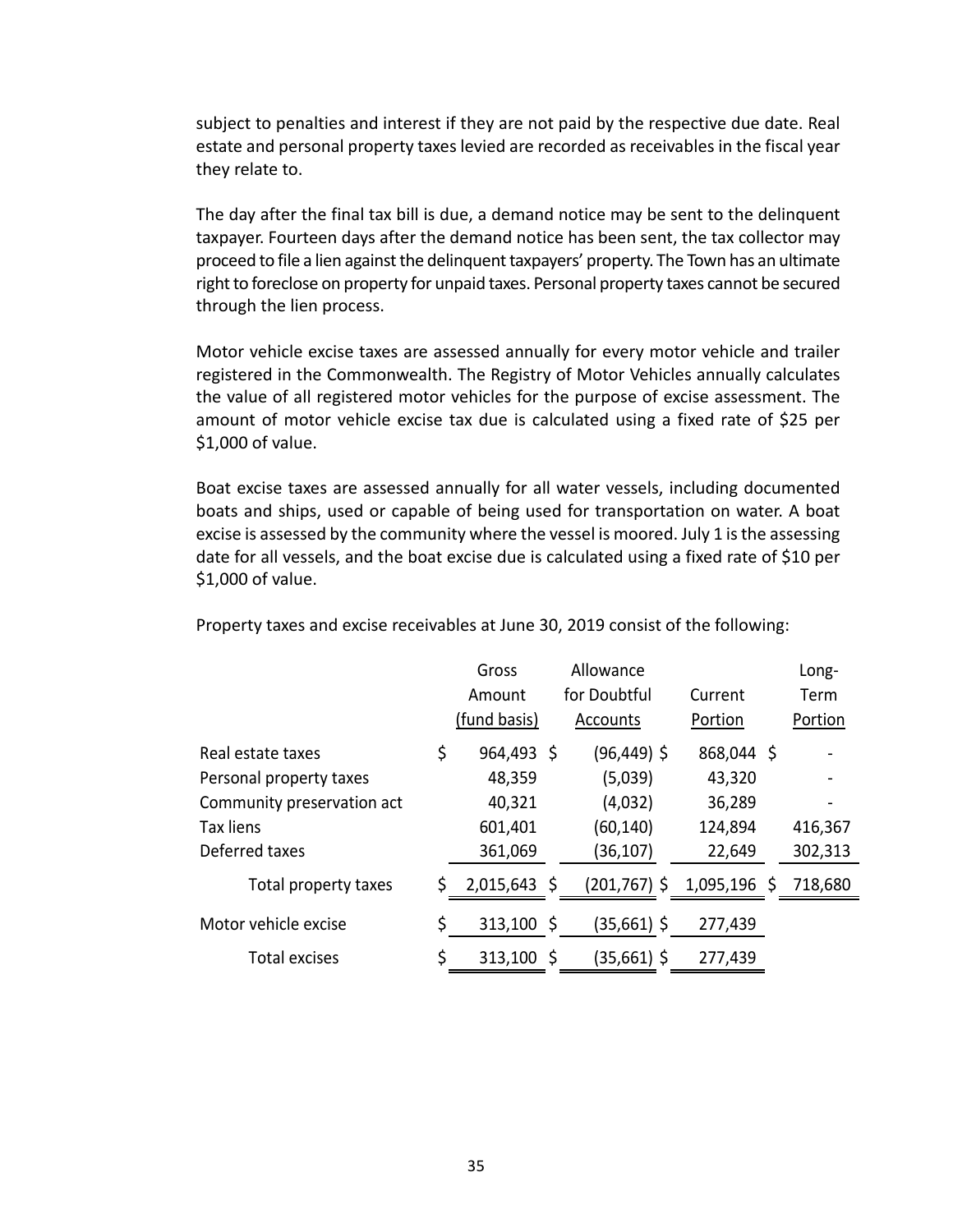# **6. User Fee Receivables**

Receivables for user charges at June 30, 2019 consist of the following:

|                           |   |           |                      | Allowance     |  |           |  |
|---------------------------|---|-----------|----------------------|---------------|--|-----------|--|
|                           |   | Gross     | for Doubtful<br>Net. |               |  |           |  |
|                           |   | Amount    | Accounts             |               |  |           |  |
| Water                     | S | 955,165   | - S                  | $(25,000)$ \$ |  | 930,165   |  |
| Nonmajor enterprise funds |   | 618,857   |                      | (29,600)      |  | 589,257   |  |
| Total                     |   | 1,574,022 |                      | (54,600)      |  | 1,519,422 |  |

#### **7. Interfund Fund Accounts**

#### **Transfers**

The Town reports interfund transfers between various funds. Most transfers results from budgetary or statutory actions, whereby funds are moved to accomplish various expenditure purposes. The following is an analysis of major interfund transfers:

| <b>Governmental Funds</b>    | Transfers In    | <b>Transfers Out</b> |
|------------------------------|-----------------|----------------------|
| <b>General Fund</b>          | \$<br>241,461   | \$<br>1,121,983      |
| <b>Nonmajor Funds:</b>       |                 |                      |
| Special Revenue Funds        | 17,821          | 244,929              |
| <b>Capital Project Funds</b> | 192,000         |                      |
| Subtotal Nonmajor Funds      | 209,821         | 244,929              |
| <b>Business-Type Funds</b>   |                 |                      |
| Water Fund                   | 281,570         |                      |
| Nonmajor Enterprise Funds    | 634,060         |                      |
| Subtotal Business-Type Funds | 915,630         |                      |
| <b>Grand Total</b>           | \$<br>1,366,912 | 1,366,912            |

Of the transfers into the general fund, \$202,846 was transferred from the excess premium revolving fund. Of the transfers out of the general fund, \$851,860 was transferred to the enterprise funds to subsidize the operating budgets and \$192,000 was transferred to various capital project funds for a bond anticipation note paydown.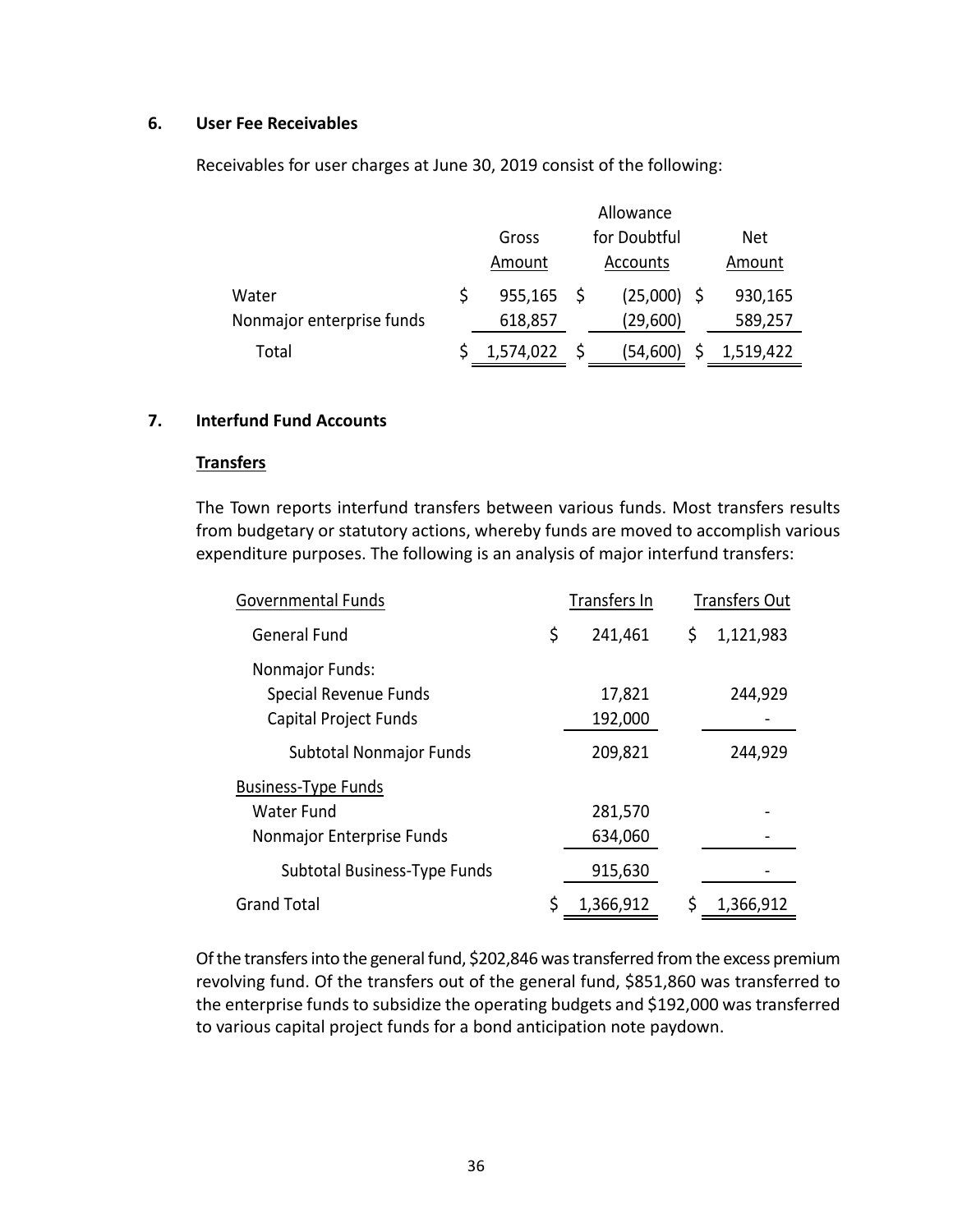# **8. Capital Assets**

Capital asset activity for the year ended June 30, 2019 was as follows (in thousands):

|                                              | Beginning       |              |                  | Ending         |
|----------------------------------------------|-----------------|--------------|------------------|----------------|
|                                              | <b>Balance</b>  | Increases    | Decreases        | Balance        |
| <b>Governmental Activities</b>               |                 |              |                  |                |
| Capital assets, being depreciated:           |                 |              |                  |                |
| <b>Buildings and improvements</b>            | \$<br>156,884   | \$<br>19,839 | \$               | \$<br>176,723  |
| Machinery, equipment, and furnishings        | 39,127          | 1,786        |                  | 40,913         |
| Infrastructure                               | 134,991         | 1,004        |                  | 135,995        |
| Total capital assets, being depreciated      | 331,002         | 22,629       |                  | 353,631        |
| Less accumulated depreciation for:           |                 |              |                  |                |
| <b>Buildings and improvements</b>            | (63, 433)       | (3,859)      |                  | (67, 292)      |
| Machinery, equipment, and furnishings        | (21, 105)       | (1, 967)     |                  | (23,072)       |
| Infrastructure                               | <u>(62,274)</u> | (3, 420)     |                  | (65, 694)      |
| Total accumulated depreciation               | (146,812)       | (9, 246)     |                  | (156,058)      |
| Total capital assets, being depreciated, net | 184,190         | 13,383       |                  | 197,573        |
| Capital assets, not being depreciated:       |                 |              |                  |                |
| Land                                         | 31,954          | 5,270        |                  | 37,224         |
| Construction in progress                     | 12,267          | 2,427        | (10, 482)        | 4,212          |
| Total capital assets, not being depreciated  | 44,221          | 7,697        | (10, 482)        | 41,436         |
| Governmental activities capital assets, net  | \$<br>228,411   | \$<br>21,080 | \$<br>(10, 482)  | \$<br>239,009  |
|                                              |                 |              |                  |                |
|                                              | Beginning       |              |                  | Ending         |
|                                              | <b>Balance</b>  | Increases    | <b>Decreases</b> | <b>Balance</b> |
| <b>Business-Type Activities</b>              |                 |              |                  |                |
| Capital assets, being depreciated:           |                 |              |                  |                |
| <b>Buildings and improvements</b>            | \$<br>16,739    | \$           | \$               | \$<br>16,739   |
| Machinery, equipment, and furnishings        | 3,296           | 1,026        |                  | 4,322          |
| Infrastructure                               | 42,344          | 2,868        |                  | 45,212         |
| Total capital assets, being depreciated      | 62,379          | 3,894        |                  | 66,273         |
| Less accumulated depreciation for:           |                 |              |                  |                |
| <b>Buildings and improvements</b>            | (8, 917)        | (646)        |                  | (9, 563)       |
| Machinery, equipment, and furnishings        | (2, 155)        | (201)        |                  | (2, 356)       |
| Infrastructure                               | (14, 633)       | (631)        |                  | (15, 264)      |
| Total accumulated depreciation               | (25,705)        | (1, 478)     |                  | (27, 183)      |
| Total capital assets, being depreciated, net | 36,674          | 2,416        |                  | 39,090         |
| Capital assets, not being depreciated:       |                 |              |                  |                |
| Land                                         | 2,390           |              |                  | 2,390          |
| Construction in progress                     | 2,280           | 1,893        | (1, 262)         | 2,911          |
| Total capital assets, not being depreciated  | 4,670           | 1,893        | (1, 262)         | 5,301          |
| Business-type activities capital assets, net | \$<br>41,344    | \$<br>4,309  | \$<br>(1, 262)   | \$<br>44,391   |
|                                              |                 |              |                  |                |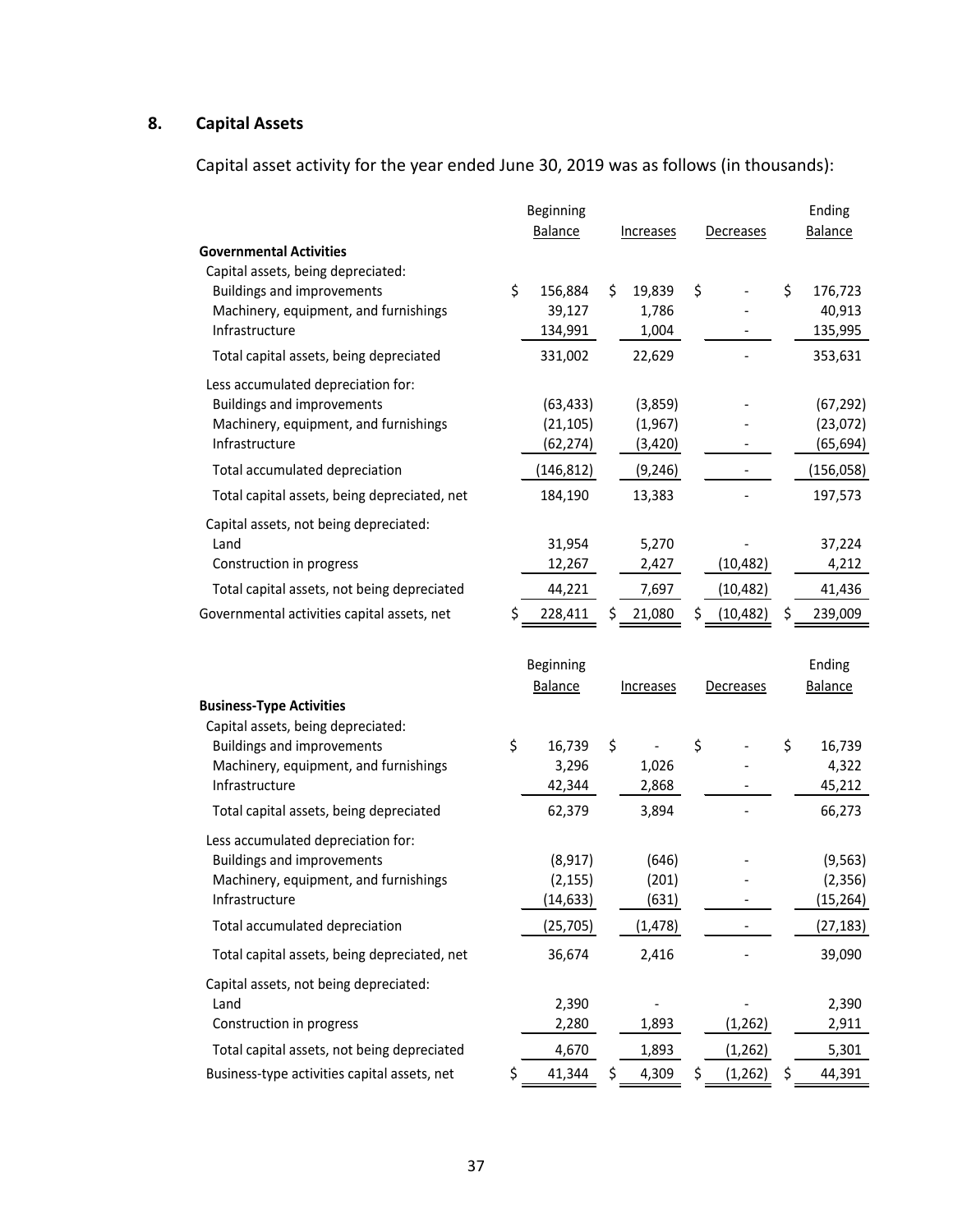Depreciation expense was charged to functions of the Town as follows (in thousands):

| <b>Governmental Activities</b>   |    |       |
|----------------------------------|----|-------|
| General government               | \$ | 254   |
| Public safety                    |    | 592   |
| Education                        |    | 4,101 |
| Public works                     |    | 4,045 |
| Culture and recreation           |    | 106   |
| <b>Health and Human Services</b> |    | 148   |
| Total governmental activities    | Ş. | 9,246 |
| <b>Business-Type Activities</b>  |    |       |
| Water                            | \$ | 1,391 |
| Nonmajor enterprise funds        |    | 87    |
| Total business-type activities   | S  | 1,478 |

# **9. Deferred Outflows of Resources**

Deferred outflows of resources represent the consumption of net position by the Town that is applicable to future reporting periods. Deferred outflows of resources have a positive effect on net position, similar to assets. Deferred outflows of resources related to pensions and OPEB, in accordance with GASB Statements No. 68 and 75, are more fully discussed in the corresponding pension and OPEB notes.

# **10. Warrants Payable**

Warrants payable represent 2019 expenditures paid by July 15, 2019.

# **11. Accrued Liabilities**

Accrued liabilities consist of amounts accrued at June 30, 2019 for fiscal 2019 employee payrolls, as well as interest accrued on outstanding bonds.

# **12. Tax Refunds Payable**

This balance consists of an estimate of refunds due to property taxpayers for potential abatements. These cases are currently pending with the state Appellate Tax Board.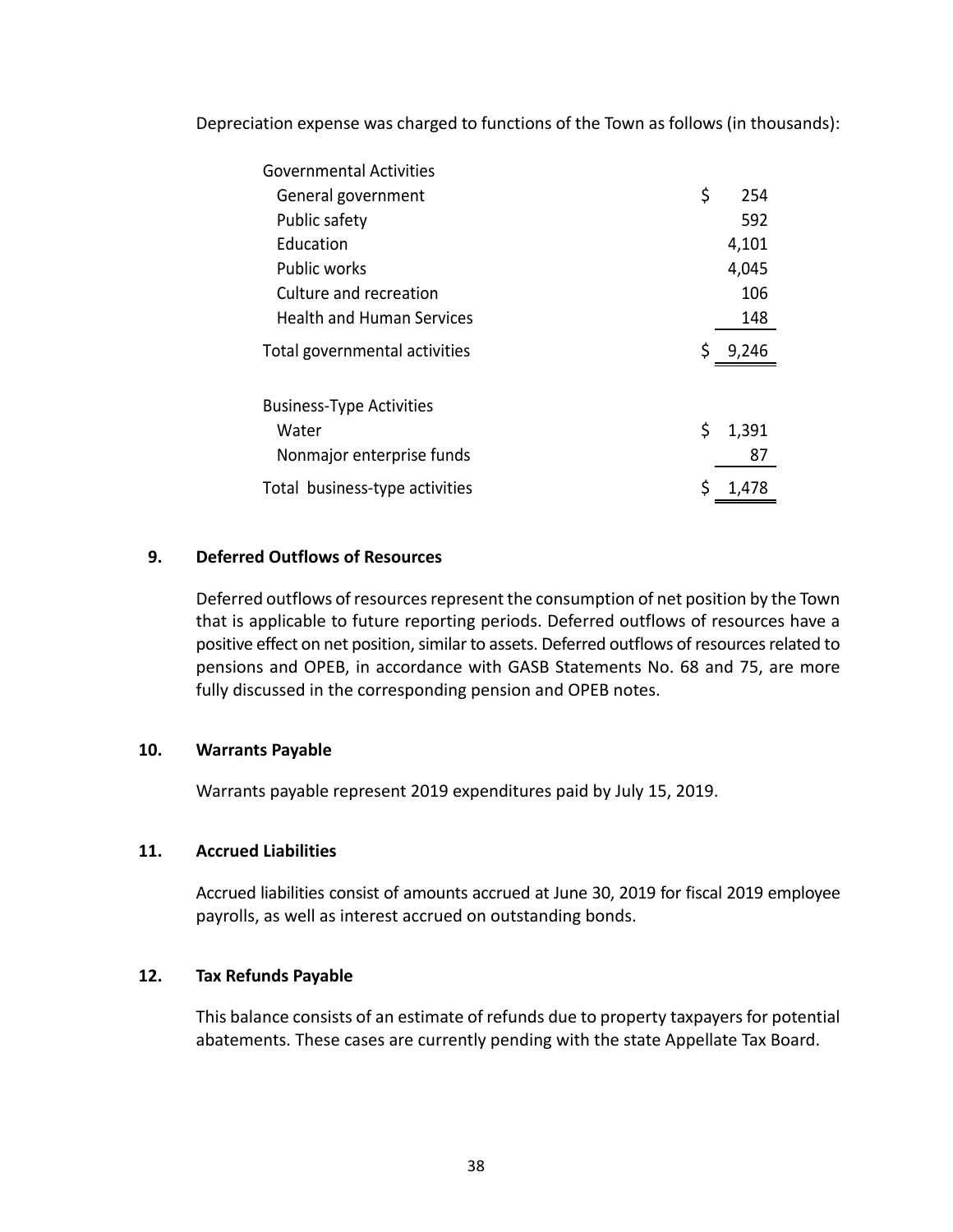# **13. Notes Payable**

| Purpose                                     | Interest<br>Rate | Date of<br>Issue | Date of<br>Maturity | Balance at<br>6/30/19 |
|---------------------------------------------|------------------|------------------|---------------------|-----------------------|
| Abbot School Roof                           | 2.20%            | 06/20/18         | $08/15/19$ \$       | 2,000,000             |
| Vine Brook Water System                     | 2.45%            | 06/20/18         | 08/15/19            | 1,000,000             |
| <b>Street Lights</b>                        | 2.45%            | 06/20/18         | 08/15/19            | 500,000               |
| School Windows Project                      | 3.00%            | 10/03/18         | 08/15/19            | 1,165,000             |
| Prospect Hill Water Tank                    | 3.00%            | 10/03/18         | 08/15/19            | 2,000,000             |
| Road Bonds                                  | 3.00%            | 10/03/18         | 08/15/19            | 575,000               |
| Vine Brook Water System                     | 3.00%            | 10/03/18         | 08/15/19            | 500,000               |
| <b>Fletcher Fire Station</b>                | 2.75%            | 03/19/19         | 08/15/19            | 1,500,000             |
| Abbot School Roof                           | 2.75%            | 03/19/19         | 08/15/19            | 300,000               |
| Prospect Hill Water Tank                    | 2.75%            | 03/19/19         | 08/15/19            | 1.200.000             |
| Road Work                                   | 2.75%            | 03/19/19         | 08/15/19            | 270,000               |
| Roudenbush Building Rehabilitation          | 4.00%            | 05/14/19         | 08/15/19            | 7,000,000             |
| Groton Rd/Dunstable Rd Water Main Extension | 2.25%            | 06/20/19         | 08/15/19            | 500,000               |
| Total                                       |                  |                  |                     | 18,510,000            |

The Town had the following notes outstanding at June 30, 2019:

Additional disclosures for short‐term debt that matured on August 15, 2019 can be found in Note 20.

The following summarizes activity in notes payable during fiscal year 2019:

| Purpose                                     | Balance<br>Beginning<br>of Year |   | New<br>Issues |    | Rollover    |   | Paydown       |     | <b>Bonded</b> |    | Balance<br>End of<br>Year |
|---------------------------------------------|---------------------------------|---|---------------|----|-------------|---|---------------|-----|---------------|----|---------------------------|
| Drainage Master Plan                        | \$<br>26,000                    | Ś |               | Ś  |             | Ś | $(26,000)$ \$ |     |               | \$ |                           |
| <b>Intersection Design</b>                  | 91,000                          |   |               |    |             |   | (91,000)      |     |               |    |                           |
| <b>Plain Road Sidewalk</b>                  | 25,000                          |   |               |    |             |   |               |     | (25,000)      |    |                           |
| <b>School Window Project</b>                | 990,000                         |   |               |    | (965,000)   |   | (25,000)      |     |               |    |                           |
| Robinson & Day Windows                      | 200,000                         |   |               |    | (200,000)   |   |               |     |               |    |                           |
| Plain Road Sidewalk                         | 485,725                         |   |               |    |             |   |               |     | (485, 725)    |    |                           |
| <b>Main Street Reconciliation</b>           | 1,895,000                       |   |               |    |             |   |               |     | (1,895,000)   |    |                           |
| <b>Stormwater Master Plan</b>               | 50,000                          |   |               |    |             |   | (50,000)      |     |               |    |                           |
| Roudenbush Building Rehabilitation          | 1,000,000                       |   |               |    | (1,000,000) |   |               |     |               |    |                           |
| Roudenbush Building Rehabilitation          | 2,000,000                       |   |               |    | (2,000,000) |   |               |     |               |    |                           |
| Roudenbush Building Rehabilitation          | 3,000,000                       |   |               |    | (3,000,000) |   |               |     |               |    |                           |
| Prospect Hill Water Tank                    | 1,000,000                       |   |               |    | (1,000,000) |   |               |     |               |    |                           |
| <b>Wastewater Upgrades</b>                  | 500,000                         |   |               |    |             |   | (35,000)      |     | (465,000)     |    |                           |
| <b>Fire Truck</b>                           | 615,000                         |   |               |    |             |   | (50, 725)     |     | (564, 275)    |    |                           |
| Abbot School Roof                           | 2,000,000                       |   |               |    |             |   |               |     |               |    | 2,000,000                 |
| Vine Brook Water System                     | 1,000,000                       |   |               |    |             |   |               |     |               |    | 1,000,000                 |
| <b>Street Lights</b>                        | 500,000                         |   |               |    |             |   |               |     |               |    | 500,000                   |
| School Windows Project                      |                                 |   |               |    | 1,165,000   |   |               |     |               |    | 1,165,000                 |
| Prospect Hill Water Tank                    |                                 |   | 1,000,000     |    | 1,000,000   |   |               |     |               |    | 2,000,000                 |
| Road Bonds                                  |                                 |   | 575,000       |    |             |   |               |     |               |    | 575,000                   |
| Vine Brook Water System                     |                                 |   | 500,000       |    |             |   |               |     |               |    | 500,000                   |
| Roudenbush Building Renovations             |                                 |   |               |    | 3,000,000   |   |               |     |               |    | 3,000,000                 |
| <b>Fletcher Fire Station</b>                |                                 |   | 1,500,000     |    |             |   |               |     |               |    | 1,500,000                 |
| Abbot School Roof                           |                                 |   | 300,000       |    |             |   |               |     |               |    | 300,000                   |
| Prospect Hill Water Tank                    |                                 |   | 1,200,000     |    |             |   |               |     |               |    | 1,200,000                 |
| Road Work                                   |                                 |   | 270,000       |    |             |   |               |     |               |    | 270,000                   |
| Roudenbush Building Rehabilitation          |                                 |   | 1,000,000     |    | 3,000,000   |   |               |     |               |    | 4,000,000                 |
| Groton Rd/Dunstable Rd Water Main Extension |                                 |   | 500,000       |    |             |   |               |     |               |    | 500,000                   |
| Total                                       | \$<br>15,377,725                | S | 6,845,000     | \$ |             | Ş | (277, 725)    | -\$ | (3,435,000)   | S  | 18,510,000                |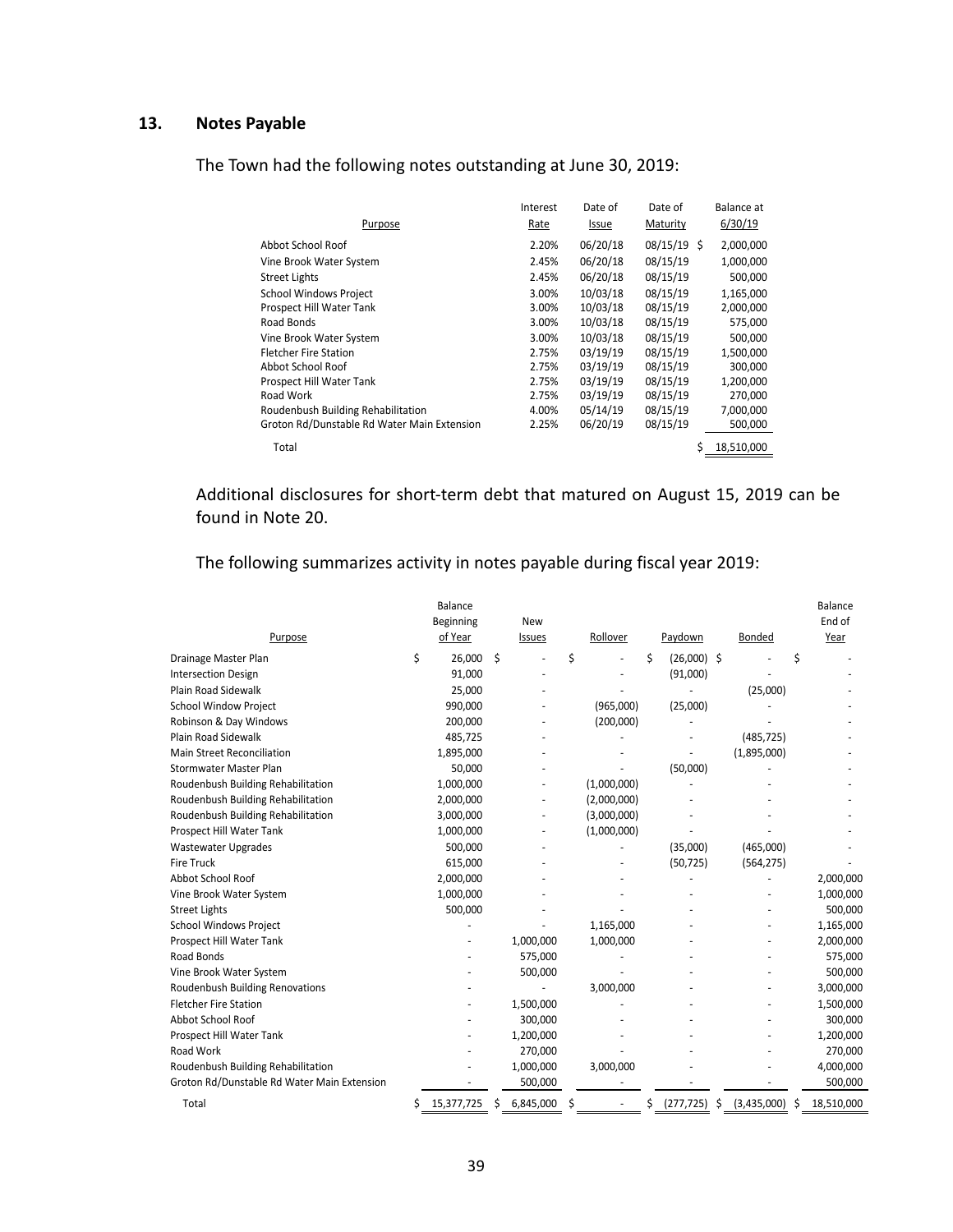# **14. Long‐Term Debt**

#### *A. General Obligation Bonds*

The Town issues general obligation bonds to provide funds for the acquisition and construction of major capital facilities. General obligation bonds have been issued for both governmental and business-type activities. General obligation bonds currently outstanding are as follows:

Amount

|                                      | Serial            |             | Outstanding |
|--------------------------------------|-------------------|-------------|-------------|
|                                      | <b>Maturities</b> | Interest    | as of       |
| <b>Governmental Activities</b>       | <b>Through</b>    | $Rate(s)$ % | 6/30/19     |
| Title V                              | 08/01/19          | 0.00%       | \$<br>4,014 |
| Elementary school construction       | 06/01/22          | 4.14%       | 4,275,000   |
| Elementary school construction       | 12/01/22          | 4.49%       | 1,555,000   |
| Middle school construction           | 06/01/22          | 4.14%       | 4,070,000   |
| Middle school construction           | 12/01/22          | 4.49%       | 1,480,000   |
| Academy refunding                    | 06/30/20          | 4.00%       | 1,295,000   |
| Elevator 2013                        | 06/01/23          | 1.40%       | 180,000     |
| Police communications 2013           | 06/01/22          | 1.29%       | 60,000      |
| Boiler 2013                          | 06/01/22          | 1.29%       | 30,000      |
| Highway refunding 2014               | 04/25/24          | 1.54%       | 2,660,000   |
| School 2016                          | 06/30/37          | 2.08%       | 1,800,000   |
| Dispatch center 2016                 | 06/30/37          | 2.07%       | 920,000     |
| Senior center refunding 2018         | 06/30/30          | $2.5 - 5%$  | 2,120,000   |
| Fire station 2018                    | 06/30/30          | $2.5 - 5%$  | 9,900,000   |
| Refunding 2019                       | 02/01/30          | $3 - 5%$    | 4,580,000   |
| Lowell Road                          | 02/01/39          | $3 - 5%$    | 4,090,000   |
| <b>Total Governmental Activities</b> |                   |             | 39,019,014  |
|                                      |                   |             |             |

|                                       |                   |             | Amount        |
|---------------------------------------|-------------------|-------------|---------------|
|                                       | Serial            |             | Outstanding   |
| <b>Business-Type Activities</b>       | <b>Maturities</b> | Interest    | as of         |
| <b>Water Enterprise</b>               | Through           | Rate(s) $%$ | 6/30/19       |
| Filtration plant - MWPAT              | 02/01/21          | 1.11%       | \$<br>305,000 |
| <b>MWPAT</b>                          | 08/01/22          | 1.13%       | 2,940,000     |
| <b>MWPAT DW 08-16</b>                 | 07/15/30          | 2.00%       | 146,169       |
| <b>MWPAT DW 09-07</b>                 | 07/15/30          | 2.00%       | 1,216,994     |
| 2013 Water bond                       | 06/01/33          | 2.36%       | 1,120,000     |
| 2013 Water bond                       | 06/01/33          | 2.36%       | 405,000       |
| Water Graniteville 2016               | 06/30/37          | 2.08%       | 360,000       |
| Water Pleasant 2016                   | 06/30/37          | 2.08%       | 450,000       |
| Water refunding                       | 06/30/24          | $3 - 5%$    | 240,000       |
| <b>Total Business-Type Activities</b> |                   |             | 7,183,163     |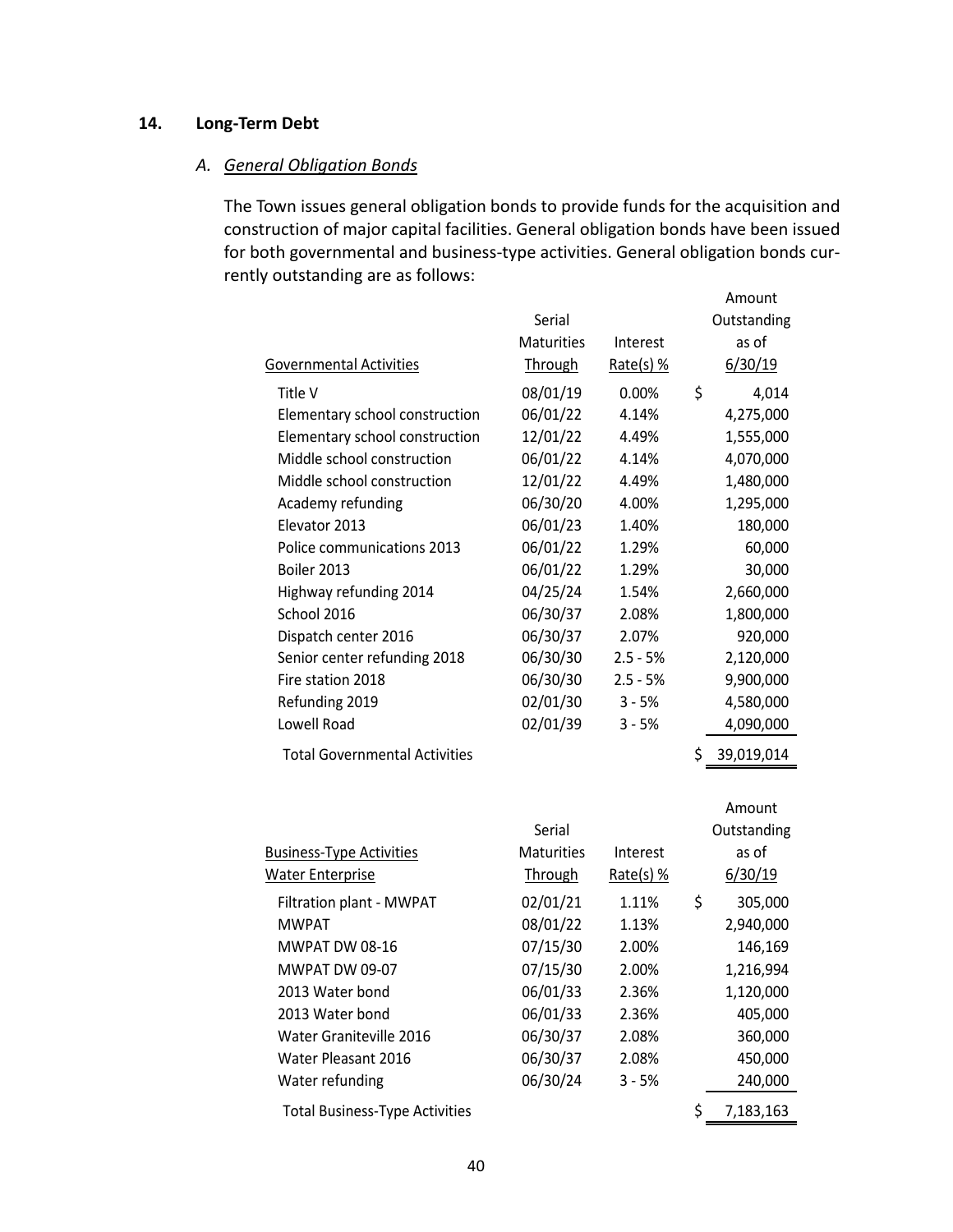# *B. Future Debt Service*

The annual payments to retire all general obligation long‐term debt outstanding as of June 30, 2019 are as follows:

| Governmental         | <b>Principal</b> |     | <b>Interest</b> | <b>Total</b>     |
|----------------------|------------------|-----|-----------------|------------------|
| 2020                 | \$<br>5,959,014  | \$  | 1,494,049       | \$<br>7,453,063  |
| 2021                 | 4,700,000        |     | 1,178,043       | 5,878,043        |
| 2022                 | 4,910,000        |     | 984,537         | 5,894,537        |
| 2023                 | 4,870,000        |     | 713,738         | 5,583,738        |
| 2024                 | 2,065,000        |     | 580,813         | 2,645,813        |
| 2025 - 2029          | 8,900,000        |     | 1,947,388       | 10,847,388       |
| 2030 - 2034          | 5,150,000        |     | 747,963         | 5,897,963        |
| Thereafter           | 2,465,000        |     | 191,929         | 2,656,929        |
| Total                | 39,019,014       | \$. | 7,838,460       | \$<br>46,857,474 |
|                      |                  |     |                 |                  |
|                      |                  |     |                 |                  |
| <b>Business-Type</b> | <b>Principal</b> |     | <b>Interest</b> | <u>Total</u>     |
| 2020                 | \$<br>1,136,558  | \$  | 132,333         | \$<br>1,268,891  |
| 2021                 | 1,168,602        |     | 110,819         | 1,279,421        |
| 2022                 | 1,045,690        |     | 91,295          | 1,136,985        |
| 2023                 | 1,067,819        |     | 71,558          | 1,139,377        |
| 2024                 | 304,989          |     | 63,869          | 368,858          |
| 2025 - 2029          | 1,359,074        |     | 253,386         | 1,612,460        |
| 2030 - 2034          | 965,431          |     | 50,252          | 1,015,683        |
| Thereafter           | 135,000          |     | 3,373           | 138,373          |

# *C. Changes in General Long‐Term Liabilities*

During the year ended June 30, 2019, the following changes occurred in long‐term liabilities (in thousands):

|                                | Beginning<br><b>Balance</b> |    | Additions |   | Reductions | Ending<br><b>Balance</b> | Less<br>Current<br>Portion |   | Equals<br>Long-Term<br>Portion |
|--------------------------------|-----------------------------|----|-----------|---|------------|--------------------------|----------------------------|---|--------------------------------|
| <b>Governmental Activities</b> |                             |    |           |   |            |                          |                            |   |                                |
| Bonds payable                  | \$<br>37.598                | \$ | 7,525     | S | (6, 104)   | \$<br>39,019             | \$<br>(5,959)              | S | 33,060                         |
| Unamortized premium            | 41                          |    |           |   | (14)       | 27                       | (11)                       |   | 16                             |
| Subtotal                       | 37,639                      |    | 7,525     |   | (6, 118)   | 39,046                   | (5,970)                    |   | 33,076                         |
| Net pension liability          | 50,184                      |    | 7,453     |   |            | 57,637                   |                            |   | 57,637                         |
| Net OPEB liability             | 77,244                      |    |           |   | (2,977)    | 74,267                   |                            |   | 74,267                         |
| Other:                         |                             |    |           |   |            |                          |                            |   |                                |
| Compensated absences           | 1,711                       |    | 53        |   | (8)        | 1,756                    | (88)                       |   | 1,668                          |
| Subtotal - other               | 1,711                       |    | 53        |   | (8)        | 1,756                    | (88)                       |   | 1,668                          |
| <b>Totals</b>                  | 166,778                     | Ś. | 15,031    |   | (9, 103)   | \$<br>172,706            | \$<br>(6,058)              |   | 166.648                        |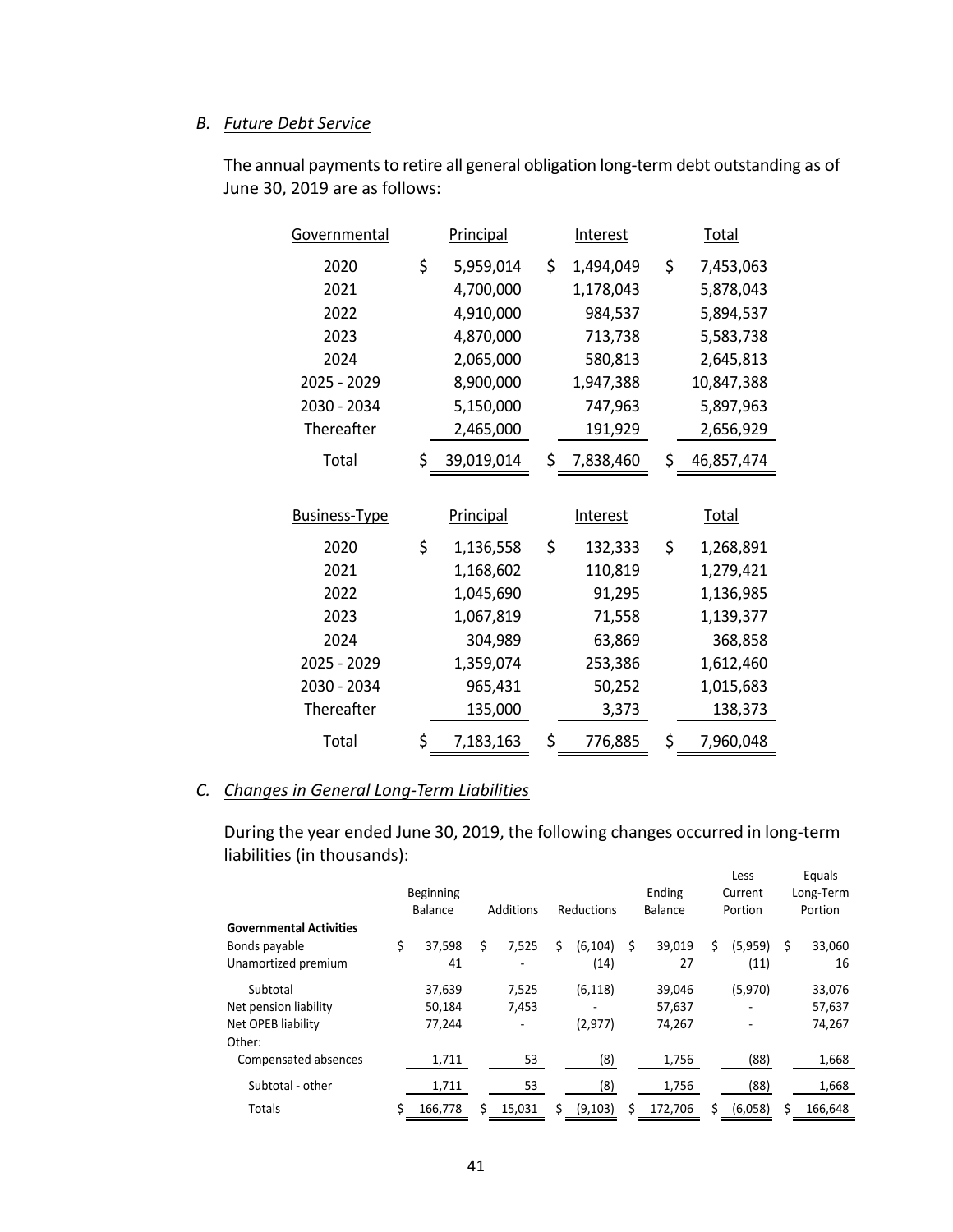|                                 | Beginning      |   |           |   |            |      | Ending         |    | Less<br>Current |     | Equals<br>Long-Term |
|---------------------------------|----------------|---|-----------|---|------------|------|----------------|----|-----------------|-----|---------------------|
|                                 | <b>Balance</b> |   | Additions |   | Reductions |      | <b>Balance</b> |    | Portion         |     | Portion             |
| <b>Business-Type Activities</b> |                |   |           |   |            |      |                |    |                 |     |                     |
| Bonds payable                   | \$<br>8,313    | Ŝ | ۰         | Ś | (1, 129)   | - \$ | 7,184          | \$ | (1, 137)        | - S | 6,047               |
| Net pension liability           | 1,515          |   | 225       |   | -          |      | 1,740          |    | ۰               |     | 1,740               |
| Net OPEB liability              | 2,332          |   |           |   | (1, 317)   |      | 1,015          |    |                 |     | 1,015               |
| Other:                          |                |   |           |   |            |      |                |    |                 |     |                     |
| Compensated absences            | 183            |   | 21        |   | (5)        |      | 199            |    | (10)            |     | 189                 |
| Subtotal - other                | 183            |   | 21        |   | (5)        |      | 199            |    | (10)            |     | 189                 |
| Totals                          | 12,343         | Ś | 246       |   | (2,451)    | \$   | 10,138         | Ś. | (1, 147)        |     | 8,991               |

#### *D. Long‐Term Debt Supporting Governmental and Business‐Type Activities*

General obligation bonds, issued by the Town for various municipal projects are approved by Town Meeting and repaid with revenues recorded in the general fund and user fees recorded in enterprise funds. All other long‐term debt is repaid from the funds that the cost relates to, primarily the general fund and enterprise funds.

# **15. Deferred Inflows of Resources**

Deferred inflows of resources are the acquisition of net position by the Town that are applicable to future reporting periods. Deferred inflows of resources have a negative effect on net position, similar to liabilities. Deferred inflows of resources related to pension and OPEB will be recognized as expense in future years and is more fully described in the corresponding pension and OPEB notes. *Unavailable revenues* are reported in the governmental funds balance sheet in connection with receivables for which revenues are not considered available to liquidate liabilities of the current year.

# **16. Governmental Funds ‐ Balances**

Fund balances are segregated to account for resources that are either not available for expenditure in the future or are legally set aside for a specific future use.

The Town implemented *GASB Statement No. 54 (GASB 54), Fund Balance Reporting and Governmental Fund Type Definitions,* which enhances the usefulness of fund balance information by providing clearer fund balance classifications that can be more consistently applied and by clarifying existing governmental fund type definitions.

The following types of fund balances are reported at June 30, 2019:

Nonspendable ‐ Represents amounts that cannot be spent because they are either (a) not in spendable form or (b) legally or contractually required to be maintained intact. This fund balance classification includes general fund reserves for prepaid expenditures and nonmajor governmental fund reserves for the principal portion of permanent trust funds.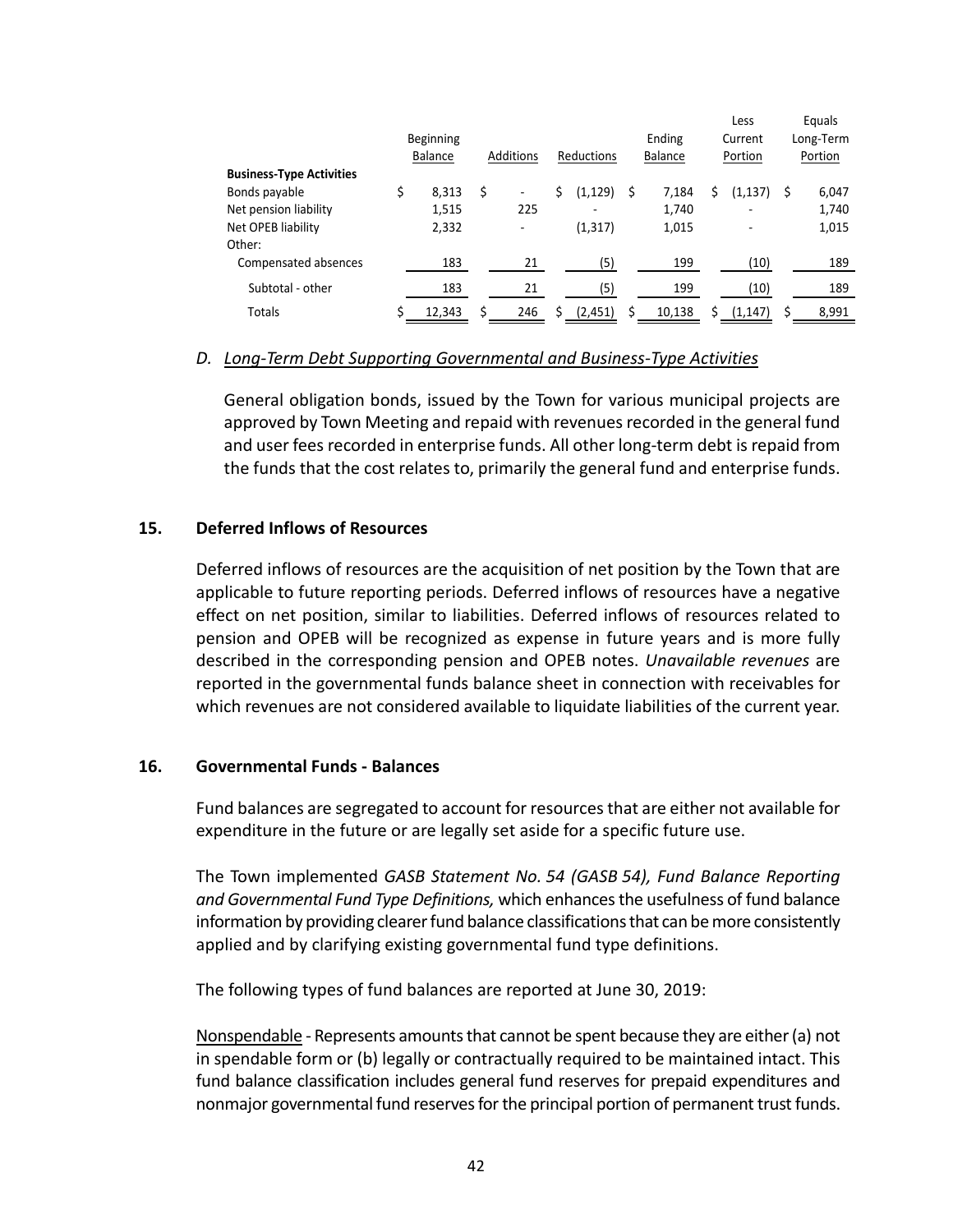Restricted ‐ Represents amounts that are restricted to specific purposes by constraints imposed by creditors, grantors, contributors, or laws or regulations of other governments, or constraints imposed by law through constitutional provisions or enabling legislation. This fund balance classification includes general fund encumbrances funded by bond issuances, various special revenue funds, and the income portion of permanent trust funds.

Committed ‐ Represents amounts that can only be used for specific purposes pursuant to constraints imposed by formal action of the Town's highest level of decision‐making authority. This fund balance classification includes general fund encumbrances for non‐ lapsing, special article appropriations approved at Town Meeting, stabilization funds and various special revenue funds.

Assigned ‐ Represents amounts that are constrained by the Town's intent to use these resources for a specific purpose. This fund balance classification includes general fund encumbrances that have been established by various Town departments for the expend‐ iture of current year budgetary financial resources upon vendor performance in the subsequent budgetary period.

Unassigned ‐ Represents amounts that are available to be spent in future periods.

|                                               | General<br>Fund |   | Community<br>Preservation<br>Fund | Roudenbush<br>Rehabilitation<br>Fund |   | <b>MSBA</b><br>Abbot<br>Roof | Nonmajor<br>Governmental<br>Funds |    | Total<br>Governmental<br>Funds |
|-----------------------------------------------|-----------------|---|-----------------------------------|--------------------------------------|---|------------------------------|-----------------------------------|----|--------------------------------|
| Nonspendable<br>Nonexpendable permanent funds | \$              | Ś |                                   | \$                                   | Ś |                              | \$<br>735,062                     | Ś. | 735,062                        |
| <b>Total Nonspendable</b>                     |                 |   |                                   |                                      |   |                              | 735,062                           |    | 735,062                        |
| Restricted                                    |                 |   |                                   |                                      |   |                              |                                   |    |                                |
| Reserve for debt service                      | 6,188,400       |   |                                   |                                      |   |                              |                                   |    | 6,188,400                      |
| Capital project funds                         |                 |   |                                   |                                      |   |                              | 304,926                           |    | 304,926                        |
| Special revenue funds:                        |                 |   |                                   |                                      |   |                              |                                   |    |                                |
| School bus transportation                     |                 |   |                                   |                                      |   |                              | 201,172                           |    | 201,172                        |
| Full day kindergarten                         |                 |   |                                   |                                      |   |                              | 219,502                           |    | 219,502                        |
| Newport improvements                          |                 |   |                                   |                                      |   |                              | 200,000                           |    | 200,000                        |
| PWAH gift                                     |                 |   |                                   |                                      |   |                              | 261,015                           |    | 261,015                        |
| School choice                                 |                 |   |                                   |                                      |   |                              | 614,647                           |    | 614,647                        |
| Circuit breaker                               |                 |   |                                   |                                      |   |                              | 1,728,467                         |    | 1,728,467                      |
| School lunch                                  |                 |   |                                   |                                      |   |                              | 698,699                           |    | 698,699                        |
| Cemetery lot sales                            |                 |   |                                   |                                      |   |                              | 180,382                           |    | 180,382                        |
| Town building leases                          |                 |   |                                   |                                      |   |                              | 137,448                           |    | 137,448                        |
| East Boston camp                              |                 |   |                                   |                                      |   |                              | 157,380                           |    | 157,380                        |
| Board of Health immunization                  |                 |   |                                   |                                      |   |                              | 108,499                           |    | 108,499                        |
| Student activity fees                         |                 |   |                                   |                                      |   |                              | 184,781                           |    | 184,781                        |
| 2 Robbins Road transportation gift            |                 |   |                                   |                                      |   |                              | 131,400                           |    | 131,400                        |
| Groton/Dunstable intersection                 |                 |   |                                   |                                      |   |                              | 100,000                           |    | 100,000                        |
| Special education reserve fund                |                 |   |                                   |                                      |   |                              | 108,725                           |    | 108,725                        |
| Other                                         |                 |   |                                   |                                      |   |                              | 1,262,690                         |    | 1,262,690                      |
| Expendable permanent funds                    |                 |   |                                   |                                      |   |                              | 1,212,783                         |    | 1,212,783                      |
| <b>Total Restricted</b>                       | 6,188,400       |   |                                   |                                      |   |                              | 7,812,516                         |    | 14,000,916                     |
| Committed                                     |                 |   |                                   |                                      |   |                              |                                   |    |                                |
| Reserve for continuing appropriations         | 2,887,056       |   |                                   |                                      |   |                              |                                   |    | 2,887,056                      |
| Health stabilization                          | 672,587         |   |                                   |                                      |   |                              |                                   |    | 672,587                        |
| Capital stabilization                         | 457,222         |   |                                   |                                      |   |                              |                                   |    | 457,222                        |
| Community preservation act funds              |                 |   | 7,238,231                         |                                      |   |                              |                                   |    | 7,238,231                      |
| <b>Total Committed</b>                        | 4,016,865       |   | 7,238,231                         |                                      |   | ÷                            |                                   |    | 11,255,096                     |

Following is a breakdown of the Town's fund balances at June 30, 2019:

(continued)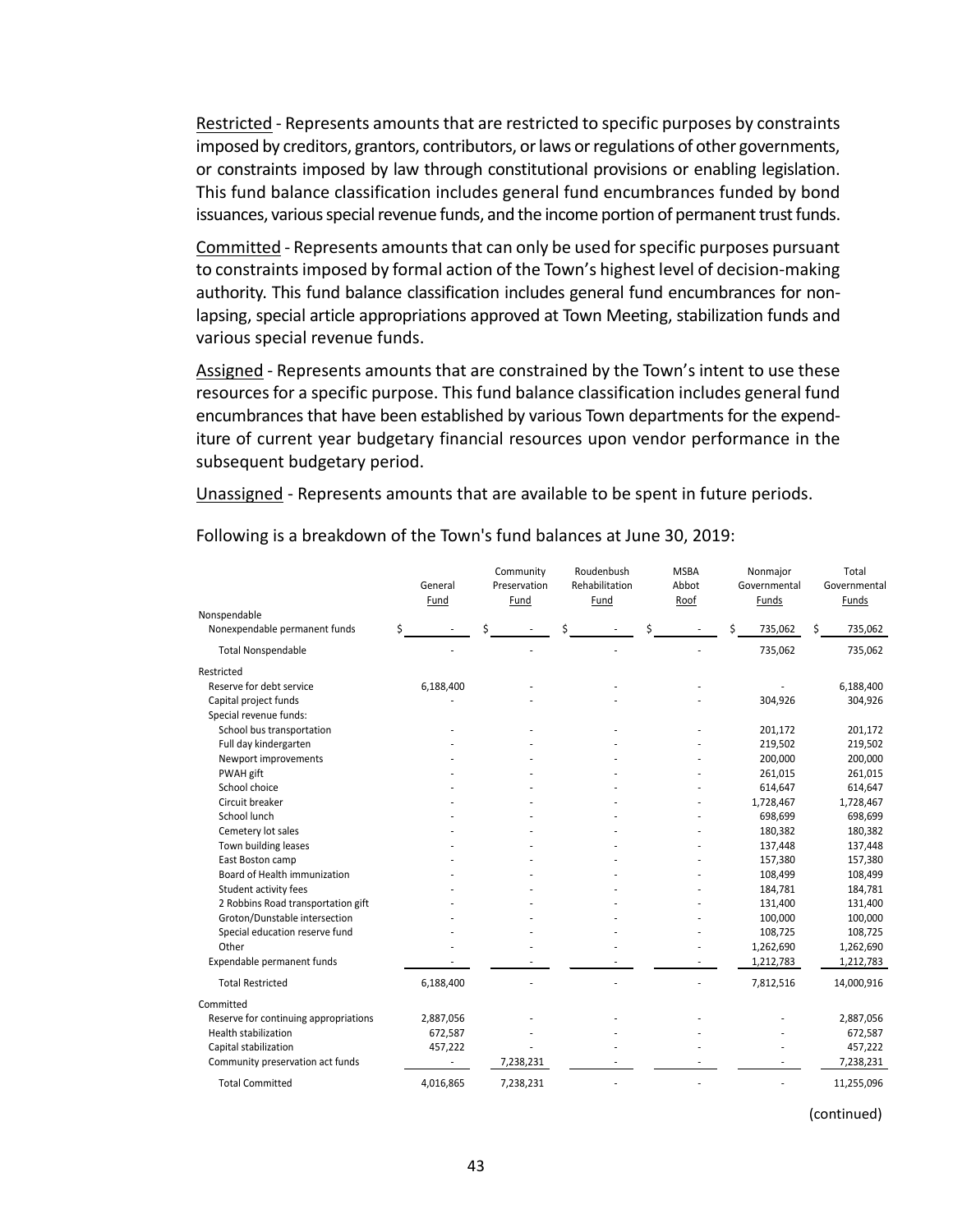#### (continued)

|                            |            | Community    | Roudenbush     | <b>MSBA</b>   | Nonmaior     | Total        |
|----------------------------|------------|--------------|----------------|---------------|--------------|--------------|
|                            | General    | Preservation | Rehabilitation | Abbot         | Governmental | Governmental |
|                            | Fund       | Fund         | Fund           | Roof          | Funds        | Funds        |
| Assigned                   |            |              |                |               |              |              |
| Reserved for encumbrances  | 893,690    |              |                |               |              | 893,690      |
| Reserved for petty cash    | 5,500      |              |                |               |              | 5,500        |
| <b>Total Assigned</b>      | 899,190    |              |                |               |              | 899,190      |
| Unassigned                 |            |              |                |               |              |              |
| General fund               | 5,691,873  |              | ٠              | ٠             | ۰            | 5,691,873    |
| General stabilization fund | 5,561,932  |              |                |               |              | 5,561,932    |
| Special revenue funds      | ۰          |              |                |               | (52, 853)    | (52, 853)    |
| Capital project funds      |            |              | (6,558,405)    | (2, 151, 293) | (1,831,254)  | (10,540,952) |
| <b>Total Unassigned</b>    | 11,253,805 |              | (6,558,405)    | (2, 151, 293) | (1,884,107)  | 660,000      |
| <b>Total Fund Balances</b> | 22,358,260 | 7,238,231    | (6,558,405)    | (2, 151, 293) | 6,663,471    | 27,550,264   |

#### **17. Retirement System – Middlesex County Retirement System**

The Town follows the provisions of GASB Statement No. 68, *Accounting and Financial Reporting for Pensions – an amendment of GASB Statement No. 27,* with respect to the employees' retirement funds.

#### *A. Plan Description*

Substantially all employees of the Town (except teachers and administrators under contract employed by the School Department) are members of the Middlesex County Retirement System (the System), a cost‐sharing, multiple‐employer, public employee retirement system (PERS). Eligible employees must participate in the System. The pension plan provides pension benefits, deferred allowances, and death and disability benefits. Chapter 32 of the Massachusetts General Laws establishes the authority of the System, contribution percentages and benefits paid. The System Retirement Board does not have the authority to amend benefit provisions. Additional infor‐ mation is disclosed in the System's annual financial reports publicly available from the System located at 25 Linnell Circle, P.O. Box 160, Billerica, Massachusetts 01865.

#### Participant Contributions

Participants contribute a set percentage of their gross regular compensation annually. Employee contribution percentages are specified in Chapter 32 of the Massachusetts General Laws. The employee's individual contribution percentage is determined by their date of entry into the system. In addition, all employees hired on or after January 1, 1979 contribute an additional 2% on all gross regular compensation over the rate of \$30,000 per year. The percentages are as follows:

| Before January 1, 1975              | .5% |
|-------------------------------------|-----|
| January 1, 1975 - December 31, 1983 | 7%  |
| January 1, 1984 - June 30, 1996     | 8%  |
| Beginning July 1, 1996              | 9%  |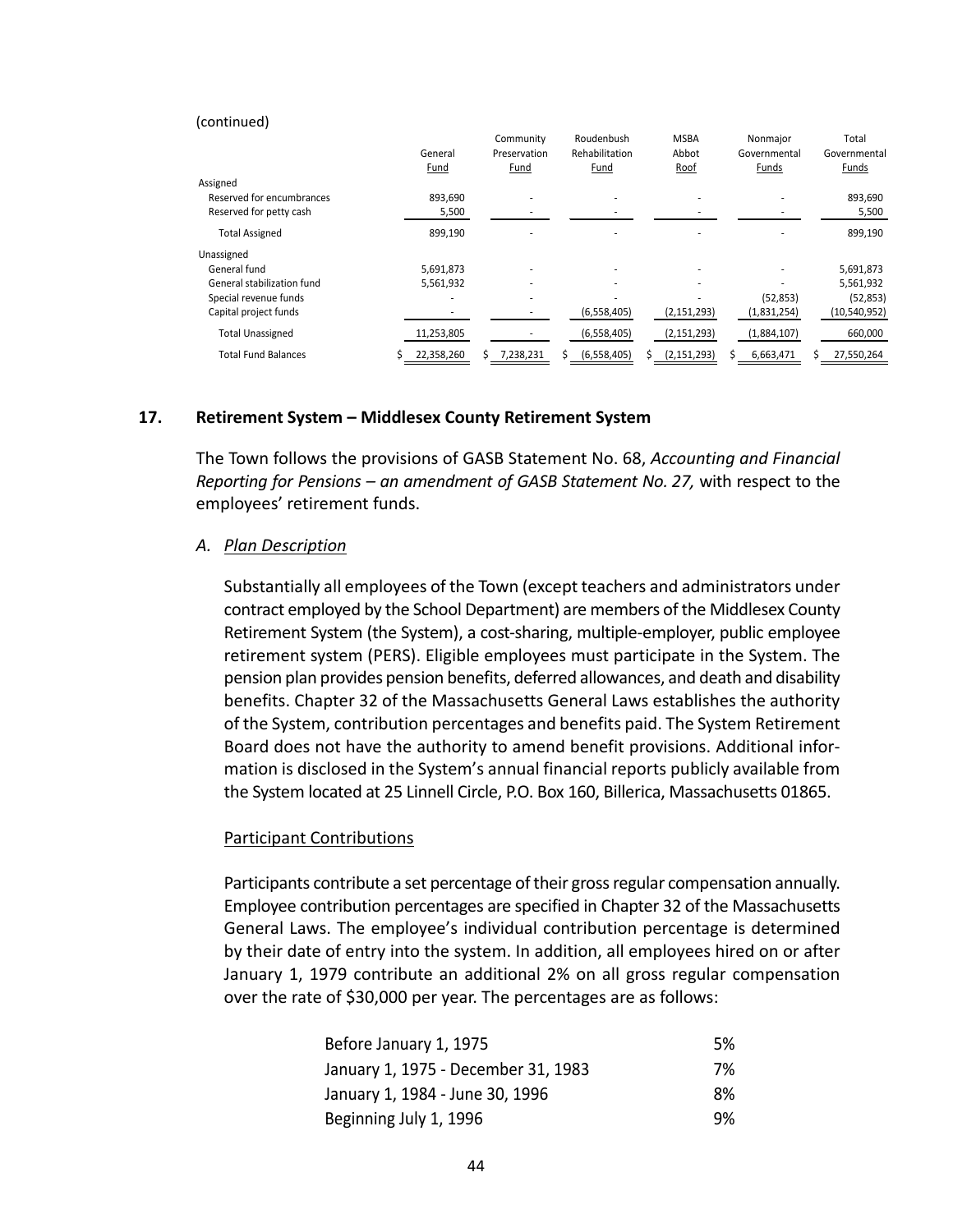For those members entering a Massachusetts System on or after April 2, 2012 in Group 1, the contribution rate will be reduced to 6% when at least 30 years of cred‐ itable service has been attained.

#### Participant Retirement Benefits

A retirement allowance consists of two parts: an annuity and a pension. A member's accumulated total deductions and a portion of the interest they generate constitute the annuity. The difference between the total retirement allowance and the annuity is the pension. The average retirement benefit is approximately 80‐85% pension and 15‐20% annuity.

The System provides for retirement allowance benefits up to a maximum of 80% of a member's highest 3‐year average annual rate of regular compensation for those hired prior to April 2, 2012 and the highest 5‐year average annual rate of regular compensation for those first becoming members of the Massachusetts System on or after that date. However, per Chapter 176 of the Acts of 2011, for members who retire on or after April 2, 2012, if in the 5 years of creditable service immediately preceding retirement, the difference in the annual rate of regular com‐ pensation between any 2 consecutive years exceeds 100%, the normal yearly amount of the retirement allowance shall be based on the average annual rate of regular compensation received by the member during the period of 5 consecutive years preceding retirement. Benefit payments are based upon a member's age, length of creditable service, level of compensation, and group classification.

There are four classes of membership in the retirement system, but one of these classes, Group 3, is made up exclusively of the Massachusetts State Police. The other three classes are as follows:

- Group 1 General employees, including clerical, administrative, technical, and all other employees not otherwise classified.
- Group 2 Certain specified hazardous duty positions.
- Group 4 Police officers, firefighters, and other specified hazardous positions.

A retirement allowance may be received at any age, upon attaining 20 years of service. The plan also provides for retirement at age 55 if the participant was a member prior to January 1, 1978, with no minimum vesting requirements. If the participant was a member on or after January 1, 1978 and a member of Groups 1 or 2, then a retirement allowance may be received if the participant (1) has at least 10 years of creditable service, (2) is age 55, (3) voluntarily left Town employment on or after that date, and (4) left accumulated annuity deductions in the fund. Members of Group 4 have no minimum vesting requirements, however, must be at least age 55. Groups 2 and 4 require that participants perform the duties of the Group position for at least 12 months immediately prior to retirement.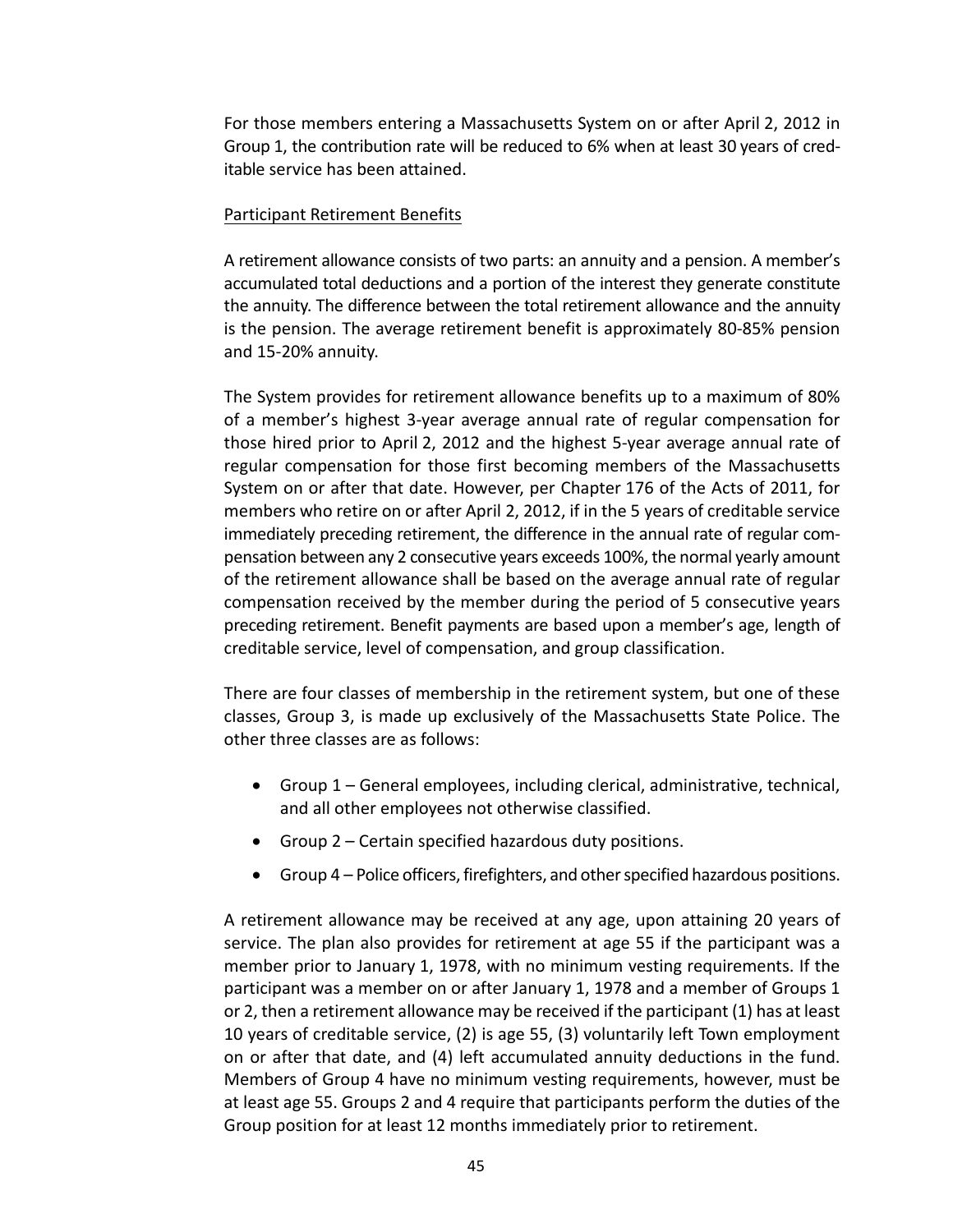A participant who became a member on or after April 2, 2012 is eligible for a retire‐ ment allowance upon 10 years creditable service and reaching ages 60 or 55 for Groups 1 and 2, respectively. Participants in Group 4 must be at least age 55. Groups 2 and 4 require that participants perform the duties of the Group position for at least 12 months immediately prior to retirement.

# Methods of Payment

A member may elect to receive his or her retirement allowance in one of three forms of payment as follows:

- Option A Total annual allowance, payable in monthly installments, commencing at retirement and terminating at the members death.
- Option  $B A$  reduced annual allowance, payable in monthly installments, commencing at retirement and terminating at the death of the member, provided however, that if the total amount of the annuity portion received by the member is less than the amount of his or her accumulated deductions, including interest, the difference or balance of his accumulated deductions will be paid in a lump sum to the retiree's beneficiary or beneficiaries of choice.
- Option C A reduced annual allowance, payable in monthly installments, commencing at retirement. At the death of the retired employee, 2/3 of the allowance is payable to the member's designated beneficiary (who may be the spouse, or former spouse who has not remarried, child, parent, sister, or brother of the employee) for the life of the beneficiary. For members who retired on or after January 12, 1988, if the beneficiary pre‐deceases the retiree, the benefit payable increases (or "pops up" to Option A) based on the factor used to determine the Option C benefit at retirement. For mem‐ bers who retired prior to January 12, 1988, if the System has accepted Section 288 of Chapter 194 of the Acts of 1998 and the beneficiary pre‐ deceases the retiree, the benefit payable "pops up" to Option A in the same fashion. The Option C became available to accidental disability retirees on November 7, 1996.

# Participant Refunds

Employees who resign from service and who are not eligible to receive a retirement allowance are entitled to request a refund of their accumulated total deductions. Members voluntarily withdrawing with at least 10 years of service or involuntarily withdrawing, receive 100% of the regular interest that has accrued on those accumulated total deductions. Members voluntarily withdrawing with less than 10 years of service get credited interest each year at a rate of 3%.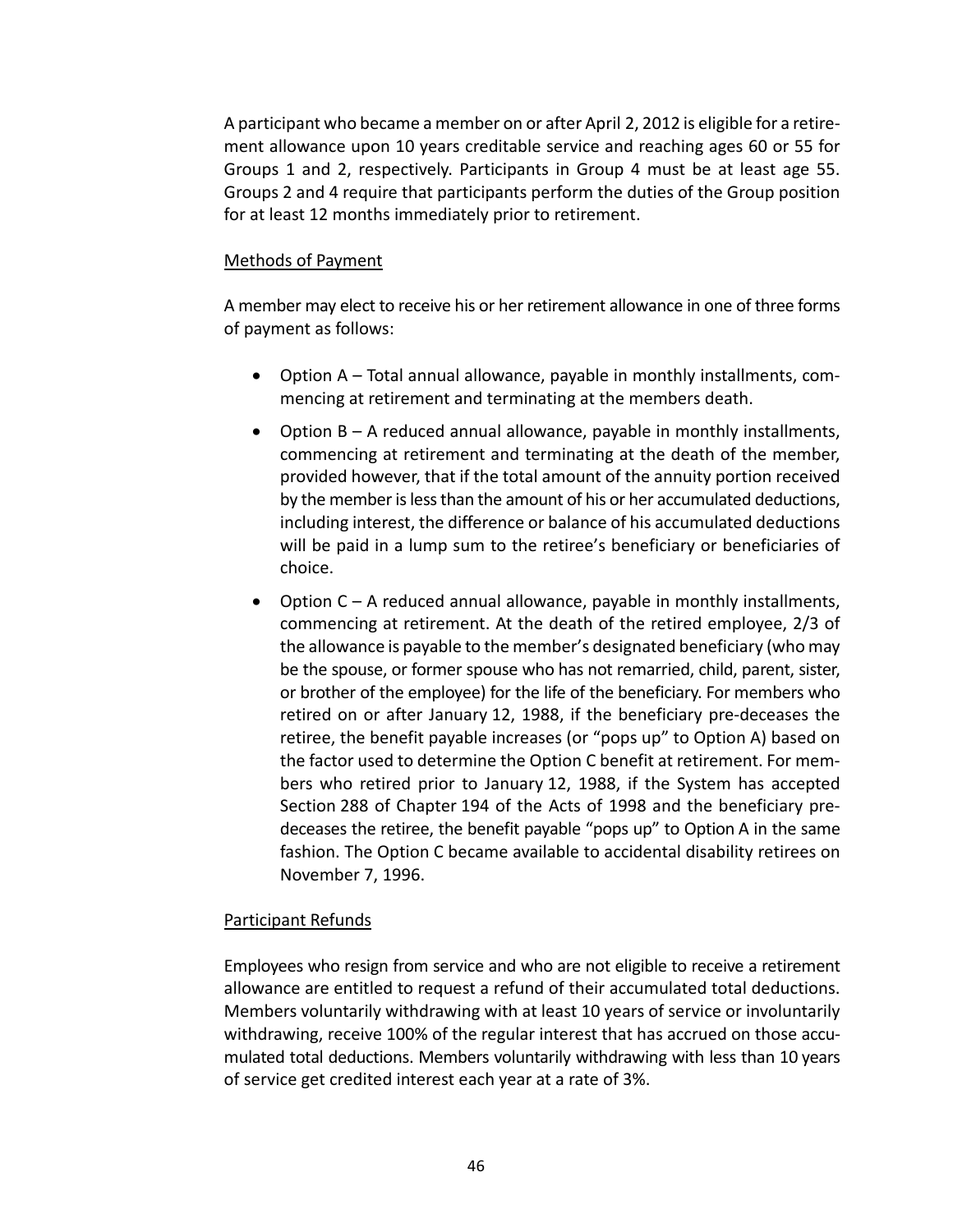# Employer Contributions

Employers are required to contribute at actuarially determined rates as accepted by the Public Employee Retirement Administration Commission (PERAC).

The Town's contribution to the System for the year ended June 30, 2019 was \$4,902,690, which was equal to its annual required contribution.

# *B. Summary of Significant Accounting Policies*

For purposes of measuring the net pension liability, deferred outflows of resources and deferred inflows of resources related to pensions, and pension expense, infor‐ mation about the fiduciary net position of the System and additions to/deductions from System's fiduciary net position have been determined on the same basis as they are reported by System. For this purpose, benefit payments (including refunds of employee contributions) are recognized when due and payable in accordance with benefit terms. Investments are reported at fair value.

# *C. Pension Liabilities, Pension Expense, and Deferred Outflows of Resources and Deferred (Inflows) of Resources Related to Pensions*

At June 30, 2019, the Town reported a liability of \$59,376,424 for its proportionate share of the net pension liability. The net pension liability was measured as of December 31, 2018 and the total pension liability used to calculate the net pension liability was determined by an actuarial valuation as of January 1, 2018. The Town's proportion of the net pension liability was based on a projection of the Town's long‐ term share of contributions to the pension plan relative to the projected contribu‐ tions of all participating employers, actuarially determined. At December 31, 2018, the Town's proportion was 3.807483%.

For the year ended June 30, 2019, the Town recognized pension expense of \$8,119,068. In addition, the Town reported deferred outflows of resources and deferred (inflows) of resources related to pensions from the following sources:

|                                                                                     | Deferred    |           |   | Deferred     |  |  |
|-------------------------------------------------------------------------------------|-------------|-----------|---|--------------|--|--|
|                                                                                     | Outflows of |           |   | (Inflows) of |  |  |
|                                                                                     |             | Resources |   | Resources    |  |  |
| Differences between expected and actual                                             |             |           |   |              |  |  |
| experience                                                                          | \$          | 121,481   | S | (206,961)    |  |  |
| Changes of assumptions                                                              |             | 3,690,129 |   |              |  |  |
| Net difference between projected and actual<br>earnings on pension plan investments |             | 2,646,625 |   |              |  |  |
| Changes in proportion and differences<br>between contributions and proportionate    |             |           |   |              |  |  |
| share of contributions                                                              |             | 2,957,496 |   | (696,089)    |  |  |
| Total                                                                               |             | 9,415,731 |   | (903,050)    |  |  |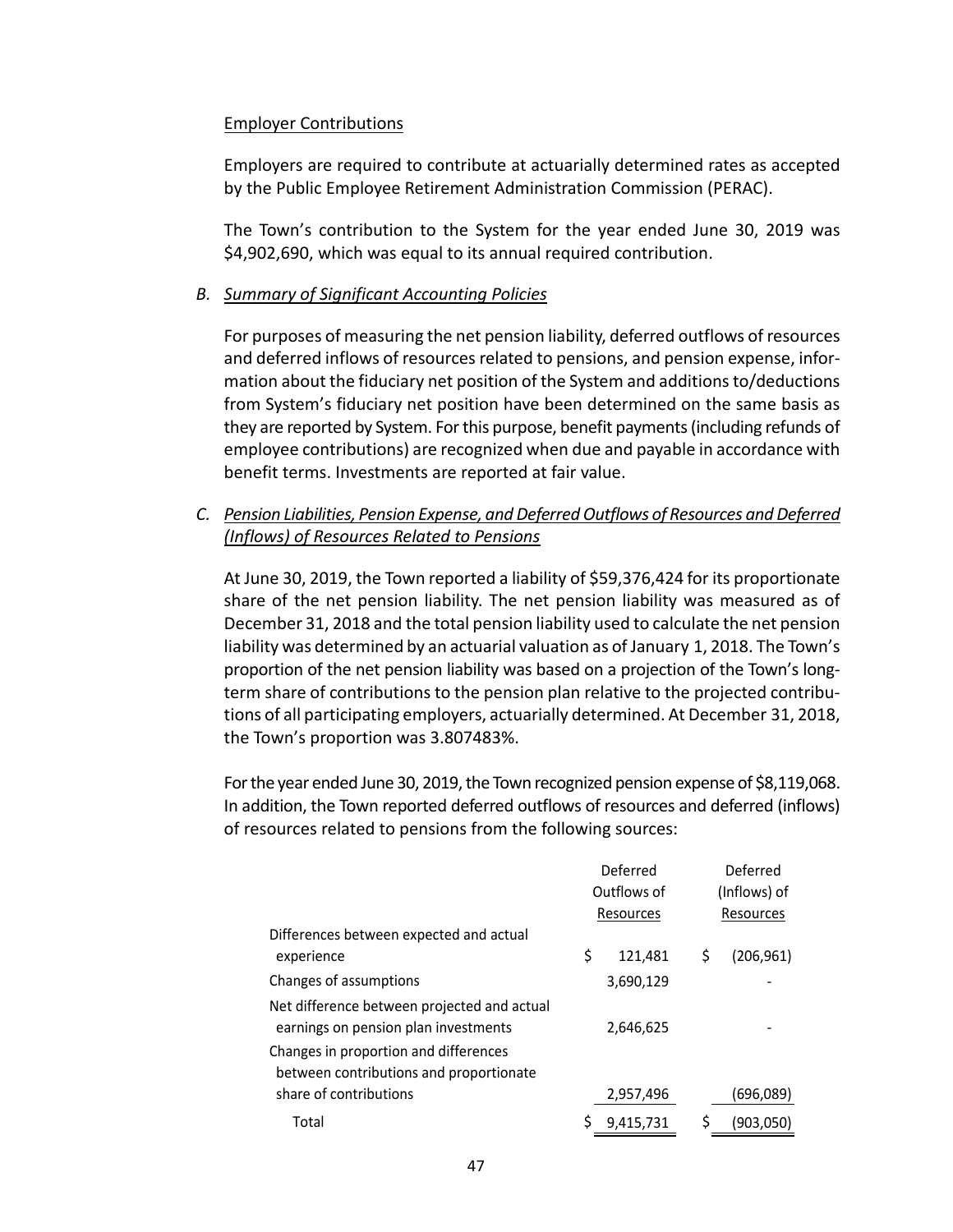Amounts reported as deferred outflows of resources and deferred (inflows) of resources related to pensions will be recognized in pension expense as follows:

| Year ended June 30: |   |           |
|---------------------|---|-----------|
| 2020                | Ś | 3,283,577 |
| 2021                |   | 2,398,159 |
| 2022                |   | 1,305,438 |
| 2023                |   | 1,525,507 |
| Total               | S | 8,512,681 |

#### *D. Actuarial Assumptions*

The total pension liability was determined by an actuarial valuation as of January 1, 2018, using the following actuarial assumptions, applied to all periods included in the measurement that was updated to December 31, 2018:

| COLA                      | 3.0% of the first \$14,000 of retirement    |
|---------------------------|---------------------------------------------|
|                           | income                                      |
| Salary increases          | Varies by length of service with ultimate   |
|                           | rates of 4.00% for Group 1, 4.25% for Group |
|                           | 2 and 4.50% for Group 4                     |
| Investment rate of return | 7.50%, net of pension plan investment       |
|                           | expense, including inflation. Previously    |
|                           | 7.75%                                       |

Mortality rates for pre‐retirement were based on the RP‐2014 Blue Collar Employee Mortality Table projected generationally with Scale MP‐2017. Mortality rates for retiree were based on the RP‐2014 Blue Collar Healthy Annuitant Mortality Table projected generationally with Scale MP‐2017. Mortality rates for disabled were based on the RP‐2014 Blue Collar Healthy Annuitant Mortality Table set forward one year and projected generationally with Scale MP‐2017.

# *E. Target Allocations*

The long‐term expected rate of return on pension plan investments was selected from a best estimate range determined using the building block approach. Under this method, an expected future real return range (expected returns, net of pension plan investment expense and inflation) is calculated separately for each asset class. These ranges are combined to produce the long-term expected rate of return by weighting the expected future real rates of return net of investment expenses by the target asset allocation percentage and by adding expected inflation. The target allocation and best estimates of arithmetic real rates of return for each major class are summarized in the following table: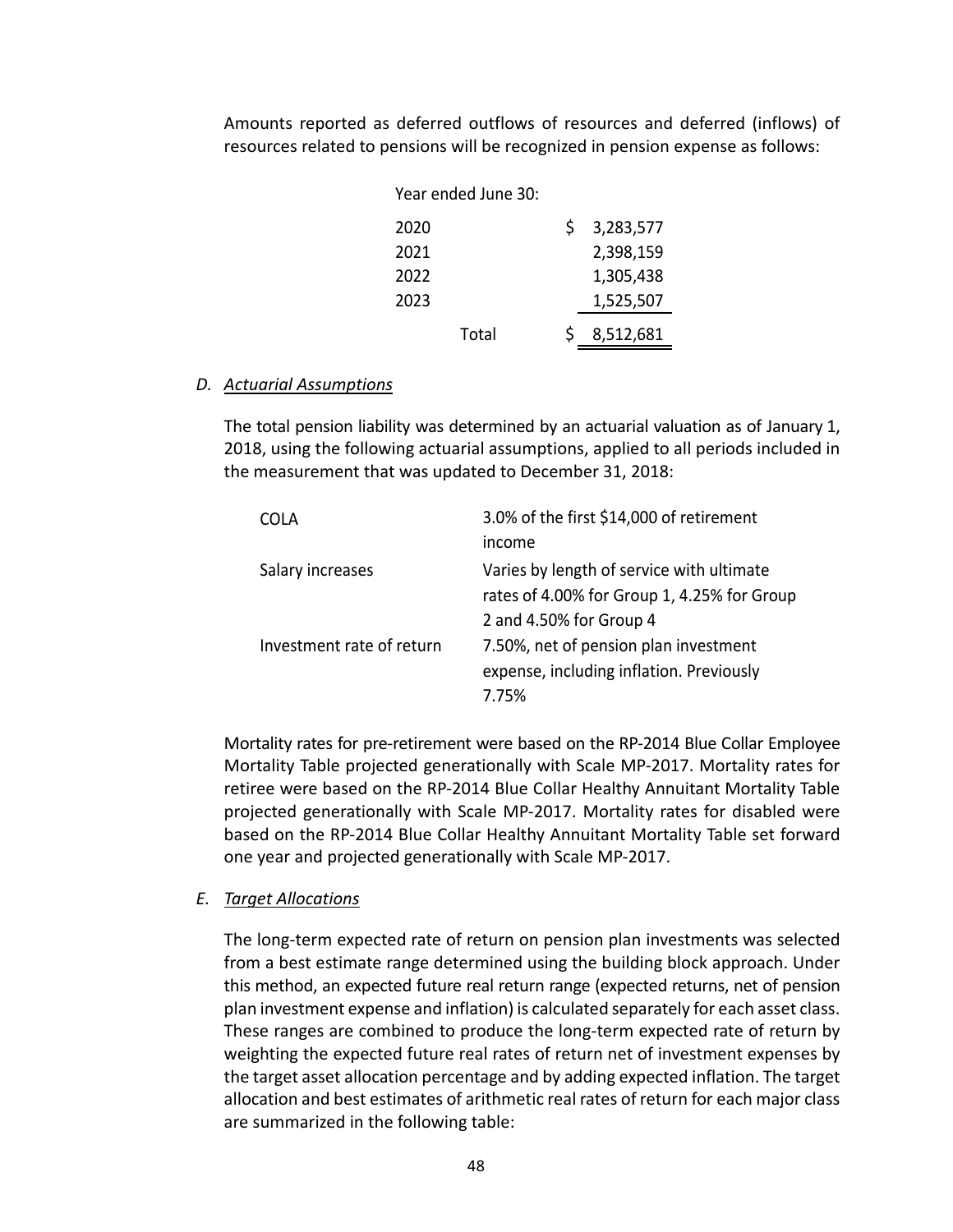|                                        |            | Long-term        |
|----------------------------------------|------------|------------------|
|                                        | Target     | Expected         |
|                                        | Asset      | <b>Real Rate</b> |
| <b>Asset Class</b>                     | Allocation | of Return        |
| Domestic Equity                        | 17.00%     | 7.62%            |
| International developed markets equity | 14.90%     | 7.80%            |
| International merging markets equity   | 6.00%      | 9.31%            |
| Core fixed income                      | 13.00%     | 4.00%            |
| Value-added fixed income               | 8.10%      | 7.58%            |
| Private equity                         | 12.10%     | 11.15%           |
| Real estate                            | 9.40%      | 6.59%            |
| Timberland                             | 4.10%      | 7.00%            |
| Hedge funds/PCS                        | 14.20%     | 6.83%            |
| Liquidating portfolios                 | 0.30%      | 0.00%            |
| Overlay                                | 0.90%      | 0.00%            |
| Total                                  | 100.00%    |                  |

# *F. Discount Rate*

The discount rate used to measure the total pension liability was 7.50%. The pro‐ jection of cash flows used to determine the discount rate assumed that the plan member contributions will be made at the current contribution rate and that employer contributions will be made at contractually required rates, actuarially determined. Based on those assumptions, the pension plan's fiduciary net position was projected to be available to make all projected future benefit payments to current active and inactive plan members. Therefore, the long‐term expected rate of return on pension plan investments was applied to all periods of projected benefit payments to determine the total pension liability.

*G. Sensitivity of the Proportionate Share of the Net Pension Liability to Changes in the Discount Rate* 

The following presents the Town's proportionate share of the net pension liability calculated using the discount rate of 7.50%, as well as what the Town's proportionate share of the net pension liability would be if it were calculated using a discount rate that is one percentage‐point lower or one percentage‐point higher than the current rate:

|              | Current      |              |
|--------------|--------------|--------------|
| 1%           | Discount     | 1%           |
| Decrease     | Rate         | Increase     |
| $(6.50\%)$   | (7.50%)      | $(8.50\%)$   |
| \$72,026,265 | \$59,376,424 | \$48,710,754 |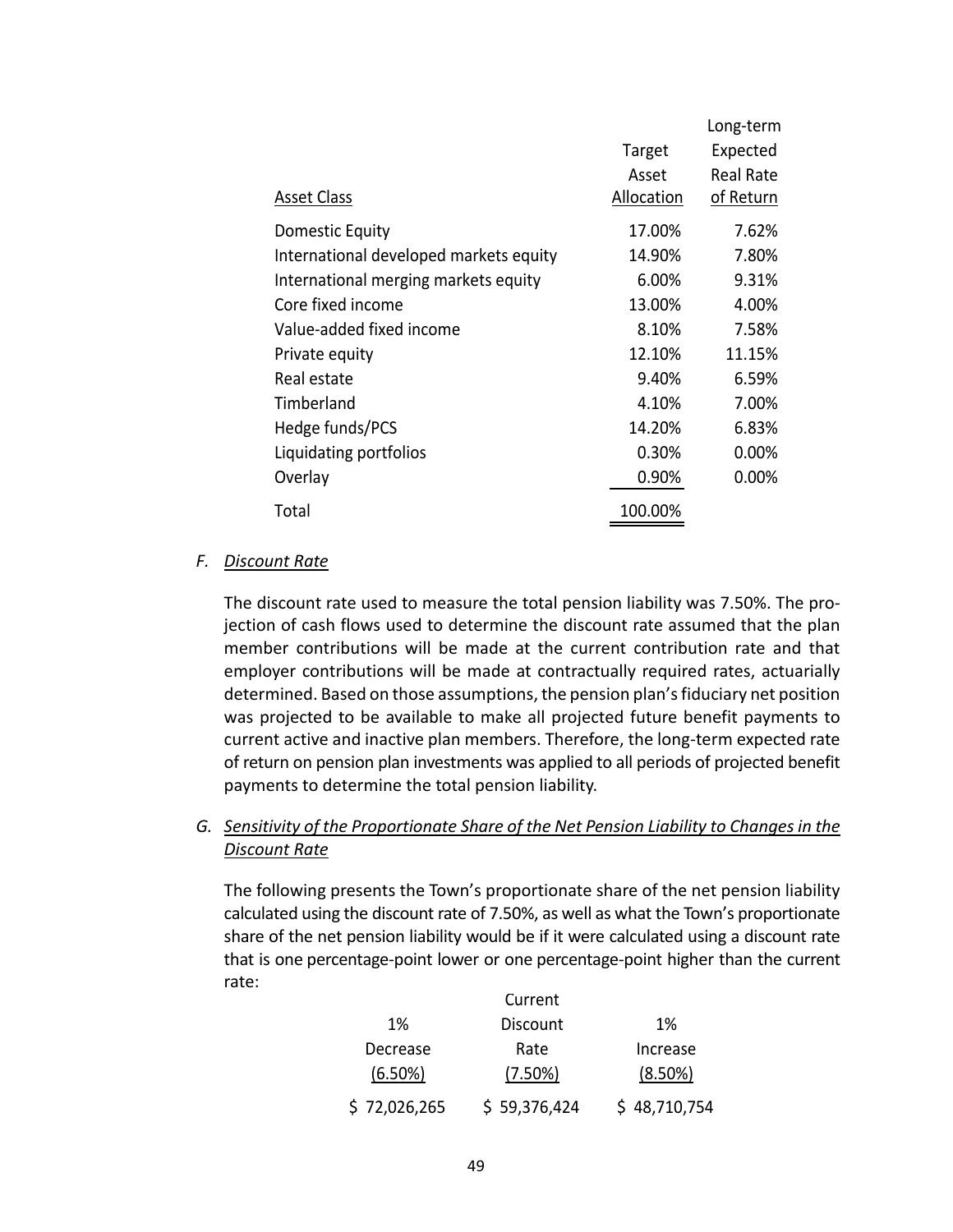# *H. Pension Plan Fiduciary Net Position*

Detailed information about the pension plan's fiduciary net position is available in the separately issued System financial report.

# **18. Massachusetts Teachers' Retirement System (MTRS)**

# *A. Plan Description*

The Massachusetts Teachers' Retirement System (MTRS) is a public employee retire‐ ment system (PERS) that administers a cost-sharing, multi-employer, defined benefit plan, as defined in Governmental Accounting Standards Board (GASB) Statement No. 67*, Financial Reporting for Pension Plans.* MTRS is managed by the Common‐ wealth on behalf of municipal teachers and municipal teacher retirees. The Common‐ wealth is a nonemployer contributor and is responsible for all contributions and future benefit requirements of the MTRS. The MTRS covers certified teachers in cities (except Boston), towns, regional school districts, charter schools, educational collaboratives, and Quincy College. The MTRS is part of the Commonwealth's report‐ ing entity and does not issue a stand‐alone audited financial report.

Management of MTRS is vested in the Massachusetts Teachers' Retirement Board (MTRB), which consists of seven members—two elected by the MTRS members, one who is chosen by the six other MTRB members, the State Treasurer (or their designee), the State Auditor (or their designee), a member appointed by the Gov‐ ernor, and the Commissioner of Education (or their designee), who serves ex‐officio as the Chairman of the MTRB.

# *B. Benefits Provided*

MTRS provides retirement, disability, survivor, and death benefits to members and their beneficiaries. Massachusetts General Laws (MGL) establishes uniform benefit and contribution requirements for all contributory PERS. These requirements provide for superannuation retirement allowance benefits up to a maximum of 80% of a member's highest 3‐year average annual rate of regular compensation. For employees hired after April 1, 2012, retirement allowances are calculated on the basis of the last 5 years or any 5 consecutive years, whichever is greater in terms of compensation. Benefit payments are based upon a member's age, length of cred‐ itable service, and group creditable service, and group classification. The authority for amending these provisions rests with the Legislature.

Members become vested after 10 years of creditable service. A superannuation retirement allowance may be received upon the completion of 20 years of creditable service or upon reaching the age of 55 with 10 years of service. Normal retirement for most employees occurs at age 65. Most employees who joined the system after April 1, 2012 cannot retire prior to age 60.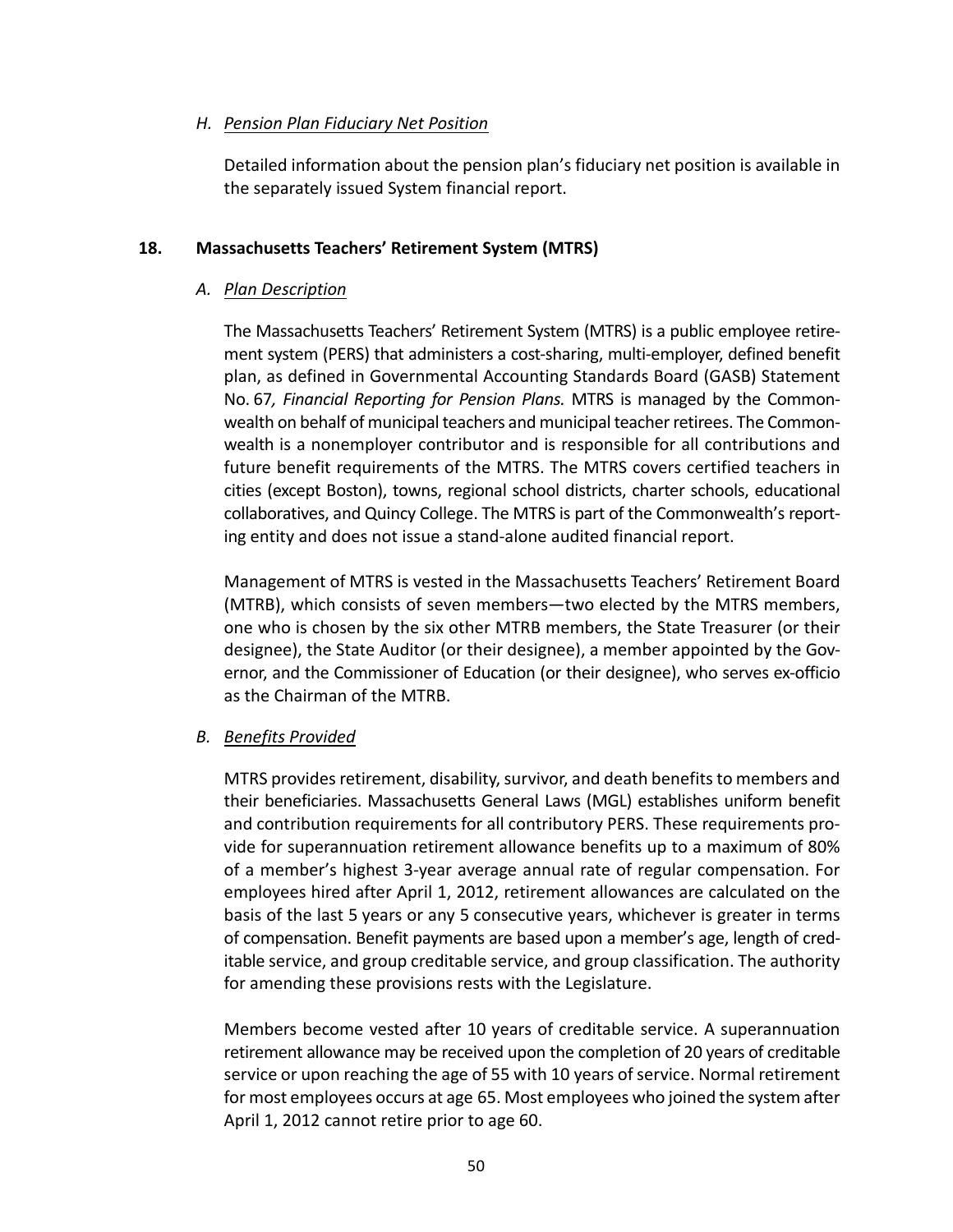The MTRS' funding policies have been established by Chapter 32 of the MGL. The Legislature has the authority to amend these policies. The annuity portion of the MTRS retirement allowance is funded by employees, who contribute a percentage of their regular compensation. Costs of administering the plan are funded out of plan assets.

# *C. Contributions*

Member contributions for MTRS vary depending on the most recent date of membership:

| <b>Membership Date</b> | % of Compensation                                                                                                                     |
|------------------------|---------------------------------------------------------------------------------------------------------------------------------------|
| Prior to 1975          | 5% of regular compensation                                                                                                            |
| 1975 - 1983            | 7% of regular compensation                                                                                                            |
| 1984 to 6/30/1996      | 8% of regular compensation                                                                                                            |
| $7/1/1996$ to present  | 9% of regular compensation                                                                                                            |
| $7/1/2001$ to present  | 11% of regular compensation (for teachers hired<br>after 7/1/01 and those accepting provisions of<br>Chapter 114 of the Acts of 2000) |
| 1979 to present        | An additional 2% of regular compensation in<br>excess of \$30,000                                                                     |

# *D. Actuarial Assumptions*

The total pension liability for the June 30, 2018 measurement date was determined by an actuarial valuation as of January 1, 2018 rolled forward to June 30, 2017. This valuation used the following assumptions:

- (a) 7.35% investment rate of return, (b) 3.50% interest rate credited to the annuity savings fund and (c) 3.00% cost of living increase on the first \$13,000 per year.
- Salary increases are based on analyses of past experience but range from 4.00% to 7.50% depending on length of service.
- Experience study is dated July 21, 2014 and encompasses the period January 1, 2006 to December 31, 2011.
- Mortality rates were as follows:
	- Pre-retirement reflects RP-2014 White Collar Employee table projected generationally with Scale MP‐2016 (gender district).
	- Post-retirement reflects RP-2014 White Collar Healthy Annuitant table projected generationally with Scale MP‐2016 (gender distinct).
	- Disability assumed to be in accordance with the RP‐2014 White Collar Healthy Annuitant Table projected generationally with Scale MP‐2016 (gender distinct).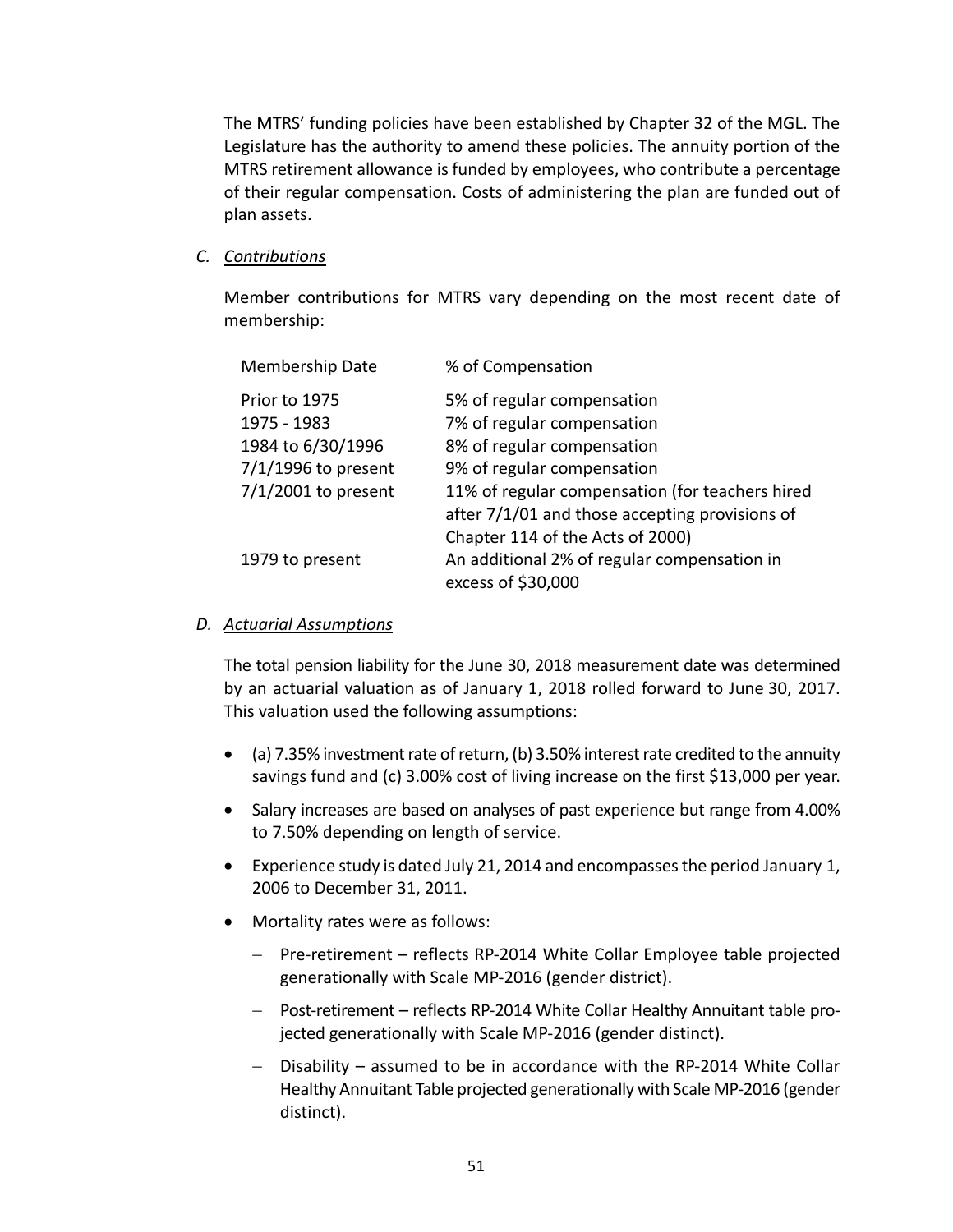# *E. Target Allocations*

Investment assets of the MTRS are with the Pension Reserves Investment Trust (PRIT) Fund. The long‐term expected rate of return on pension plan investments was determined using a building‐block method in which best‐estimate ranges of expected future rates of return are developed for each major asset class. These ranges are combined to produce the long‐term expected rate of return by weighting the expected future rates of return by the target asset allocation percentage. Best estimates of geometric rates of return for each major asset class included in the PRIT Fund's target asset allocation as of June 30, 2018 are summarized in the following table:

|                                 | Target     | Long-Term Expected  |
|---------------------------------|------------|---------------------|
| <b>Asset Class</b>              | Allocation | Real Rate of Return |
| Global equity                   | 39.00%     | 5.00%               |
| Portfolio completion strategies | 13.00%     | 3.70%               |
| Core fixed income               | 12.00%     | 0.90%               |
| Private equity                  | 12.00%     | 6.60%               |
| Value added fixed income        | 10.00%     | 3.80%               |
| Real estate                     | 10.00%     | 3.80%               |
| Timber/natural resources        | 4.00%      | 3.40%               |
| Total                           | 100.00%    |                     |

#### *F. Discount Rate*

The discount rate used to measure the total pension liability was 7.35%. The pro‐ jection of cash flows used to determine the discount rate assumed that plan member contributions will be made at the current contribution rates and the Commonwealth's contributions will be made at rates equal to the difference between actuarially deter‐ mined contribution rates and the member rates. Based on those assumptions, the net position was projected to be available to make all projected future benefit pay‐ ments of current plan members. Therefore, the long-term expected rate of return on pension plan investments was applied to all periods of projected benefit pay‐ ments to determine the total pension liability.

#### *G. Sensitivity Analysis*

The following illustrates the sensitivity of the collective net pension liability to changes in the discount rate. In particular, the table presents the MTRS collective net pension liability assuming it was calculated using a single discount rate that is one‐percentage‐ point lower or one-percentage-point higher than the current discount rate (amounts in thousands):

| 1% Decrease  | <b>Current Discount</b> | 1% Increase  |
|--------------|-------------------------|--------------|
| to 6.35%     | Rate 7.35%              | to 8.35%     |
| \$29,482,300 | \$23,711,289            | \$18,771,300 |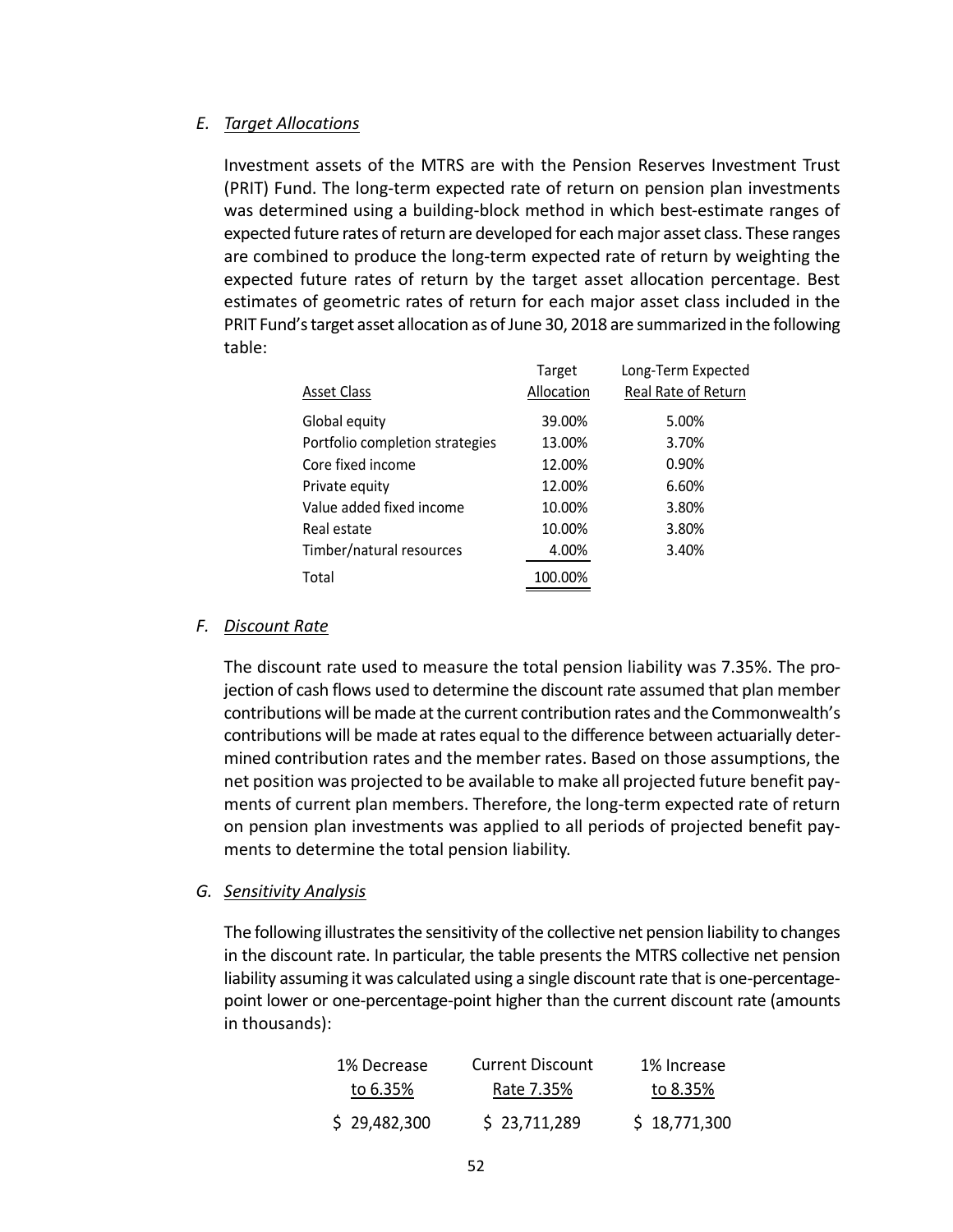# *H. Special Funding Situation*

The Commonwealth is a nonemployer contributor and is required by statute to make all actuarial determined employer contributions on behalf of the member employers. Therefore, these employers are considered to be in a special funding situation as defined by GASB Statement No. 68, *Accounting and Financial Reporting for Pensions* (GASB 68) and the Commonwealth is a nonemployer contributing entity in MTRS. Since the employers do not contribute directly to MTRS, there is no net pension lia‐ bility to recognize for each employer.

# *I. Town Proportions*

In fiscal year 2018 (the most recent measurement period), the Town's proportion‐ ate share of the MTRS' collective net pension liability was approximately \$131,431,351 based on a proportionate share of 0.554299%. As required by GASB 68, the Town has recognized its portion of the Commonwealth's contribution of approximately \$7,287,824 as both a revenue and expenditure in the general fund, and its portion of the collective pension expense of approximately \$6,030,840 as both a revenue and expense in the governmental activities.

# **19. Other Post‐Employment Benefits (GASB 74 and GASB 75)**

GASB Statement No. 74, *Financial Reporting for Postemployment Benefit Plans Other Than Pension Plans (OPEB)*, replaces the requirements of *Statement No. 43, Financial Reporting for Postemployment Benefit Plans Other Than Pension Plans*. This applies if a trust fund has been established to fund future OPEB costs. In fiscal year 2012, the Town established an OPEB Trust Fund to provide funding for future employee health care costs.

GASB Statement No. 75, *Accounting and Financial Reporting for Postemployment Benefits Other Than Pensions*, replaces the requirements of *Statement No. 45, Accounting and Financial Reporting by Employers for Postemployment Benefits Other Than Pensions*. The Statement establishes standards for recognizing and measuring liabilities, deferred outflows of resources, deferred inflows of resources, and expense/expenditures. This Statement identifies the methods and assumptions that are required to be used to project benefit payments, discounted projected benefit payments to their actuarial present value, and attribute that present value to periods of employee service.

All the following OPEB disclosures are based on a measurement date of June 30, 2019.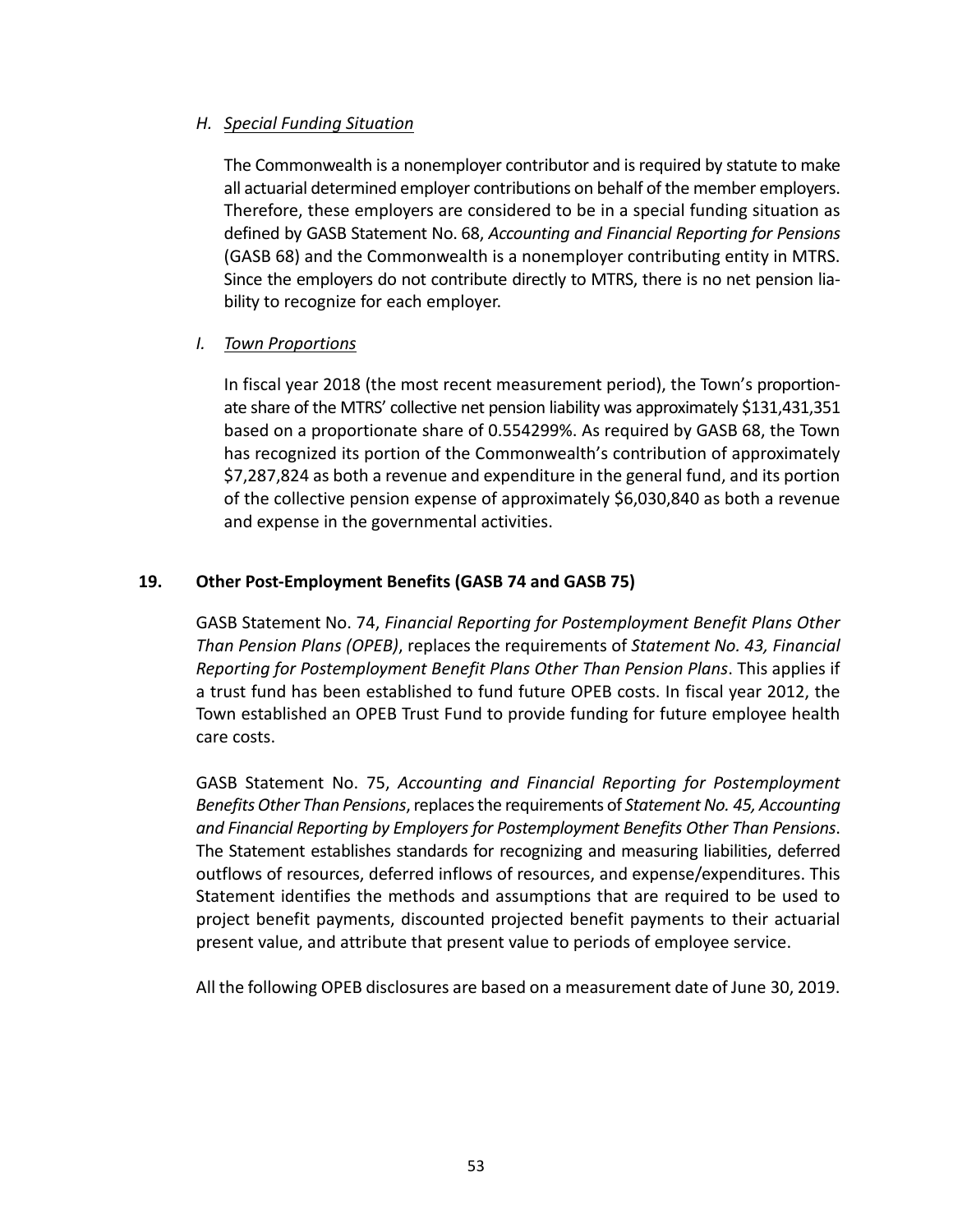# *A. General Information about the OPEB Plan*

# Plan Description

The Town provides post‐employment healthcare benefits for retired employees through the Town's plan. The Town provides health insurance coverage through Blue Cross Blue Shield of New England. The benefits, benefit levels, employee contribu‐ tions, and employer contributions are governed by Chapter 32 of the Massachusetts General Laws.

# Benefits Provided

The Town provides medical and prescription drug insurance to retirees and their covered dependents. All active employees who retire from the Town and meet the eligibility criteria will receive these benefits.

# Funding Policy

The Town's funding policy includes financing the implicit subsidy on a pay‐as‐you‐ go basis, as required by statute. Additional contributions are based on annual budget limitations/authorizations.

### Plan Membership

At June 30, 2019, the following employees were covered by the benefit terms:

| Inactive employees or beneficiaries  |       |
|--------------------------------------|-------|
| currently receiving benefit payments | 502   |
| Active employees                     | 1,028 |
| Total                                | 1,530 |

#### *B. Investments*

The OPEB trust fund assets consist of corporate bonds, corporate equities, mutual funds, and federal agency securities.

*Rate of return.* For the year ended June 30, 2019, the annual money-weighted rate of return on investments, net of investment expense, was 6.63%. The money-weighted rate of return expresses investment performance, net of investment expense, adjusted for the changing amounts actually invested.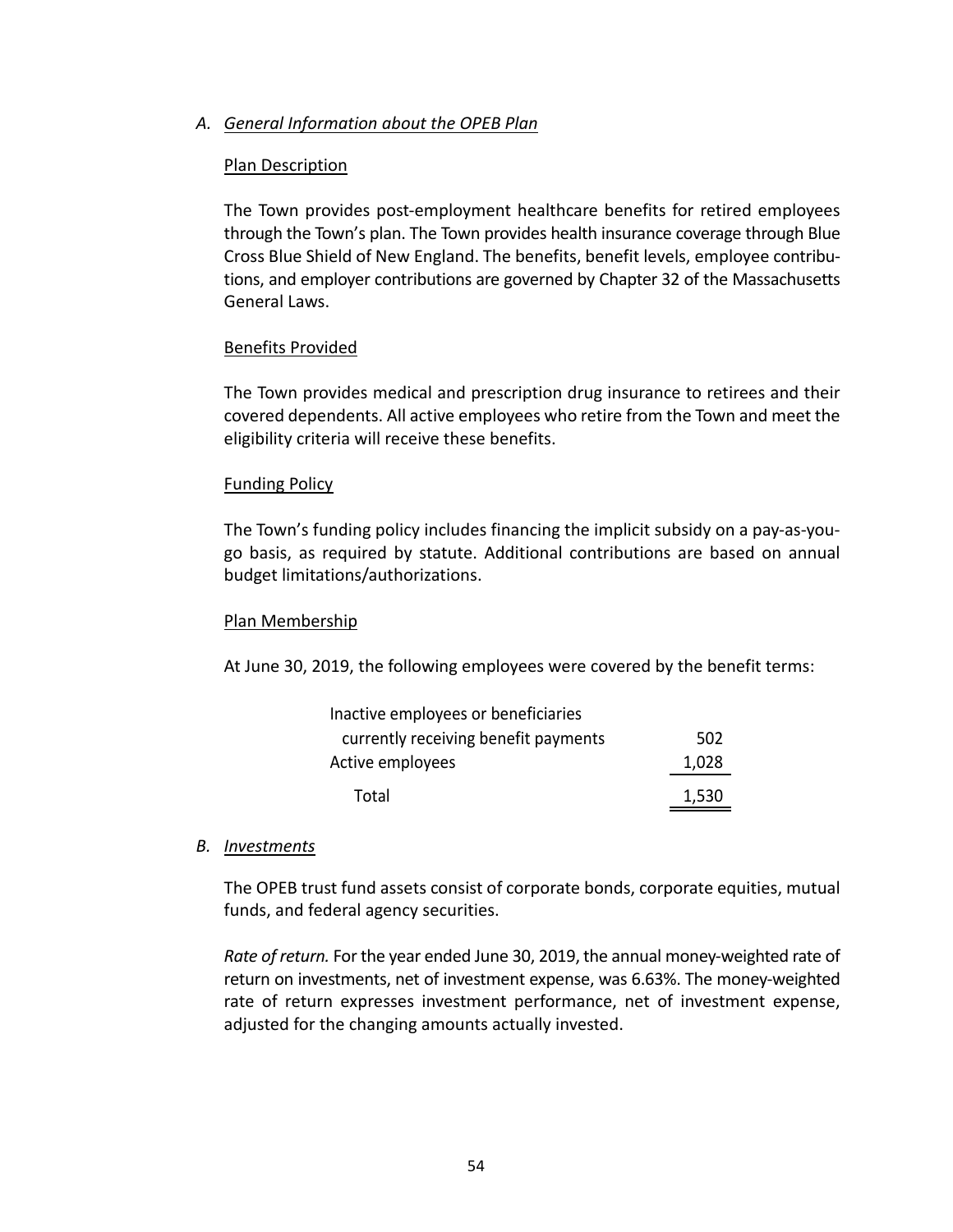# *C. Actuarial Assumptions and Other Inputs*

The net OPEB liability was determined by an actuarial valuation as of July 1, 2017, using the following actuarial assumptions, applied to all periods included in the measurement, unless otherwise specified:

| <b>Inflation</b>                         | 2.75%                                                                                                                                                                                      |
|------------------------------------------|--------------------------------------------------------------------------------------------------------------------------------------------------------------------------------------------|
| Salary increases                         | 3.00%, average, including inflation                                                                                                                                                        |
| Investment rate of return                | 6.36%, net of OPEB plan investment expense                                                                                                                                                 |
| Municipal bond rate                      | 2.79%                                                                                                                                                                                      |
| Discount rate                            | 5.75%                                                                                                                                                                                      |
| Healthcare cost trend rates              | 5% for 2019 and future periods                                                                                                                                                             |
| Retirees' share of benefit-related costs | 40% for premiums for the PPO & Medicare<br>Integrated Plans and 35% for others as well as 50%<br>of premiums for life insurance. Participants pay<br>100% of premiums for dental insurance |
| Participation rate                       | 80% of employees eligible to receive retirement<br>benefits for both medical and life insurance                                                                                            |

Mortality rates for pre‐retirement were based on RP‐2000 Employees Table projected generationally with scale BB and a base year 2009 for males and females. Mortality rates for post-retirement were based on RP-2000 Healthy Annuitant Mortality Table projected generationally with scale BB and a base year 2009 for males and females. Mortality rates for disabled were based on RP‐2000 Healthy Annuitant Mortality Tables projected generationally with scale BB and a base year of 2012 for males and females.

The actuarial assumptions used in the valuation were based on the results of an actuarial experience study as of January 1, 2015.

# *D. Target Allocations*

The long‐term expected rate of return on OPEB plan investments was determined using a building‐block method in which best‐estimate ranges of expected future real rates of return (expected returns, net of investment expense and inflation) are developed for each major asset class. These ranges are combined to produce the long-term expected rate of return by weighting the expected future real rates of return by the target asset allocation percentage and by adding expected inflation. Best estimates of arithmetic real rates of return for each major asset class included in the target asset allocation as of June 30, 2019 are summarized in the following table.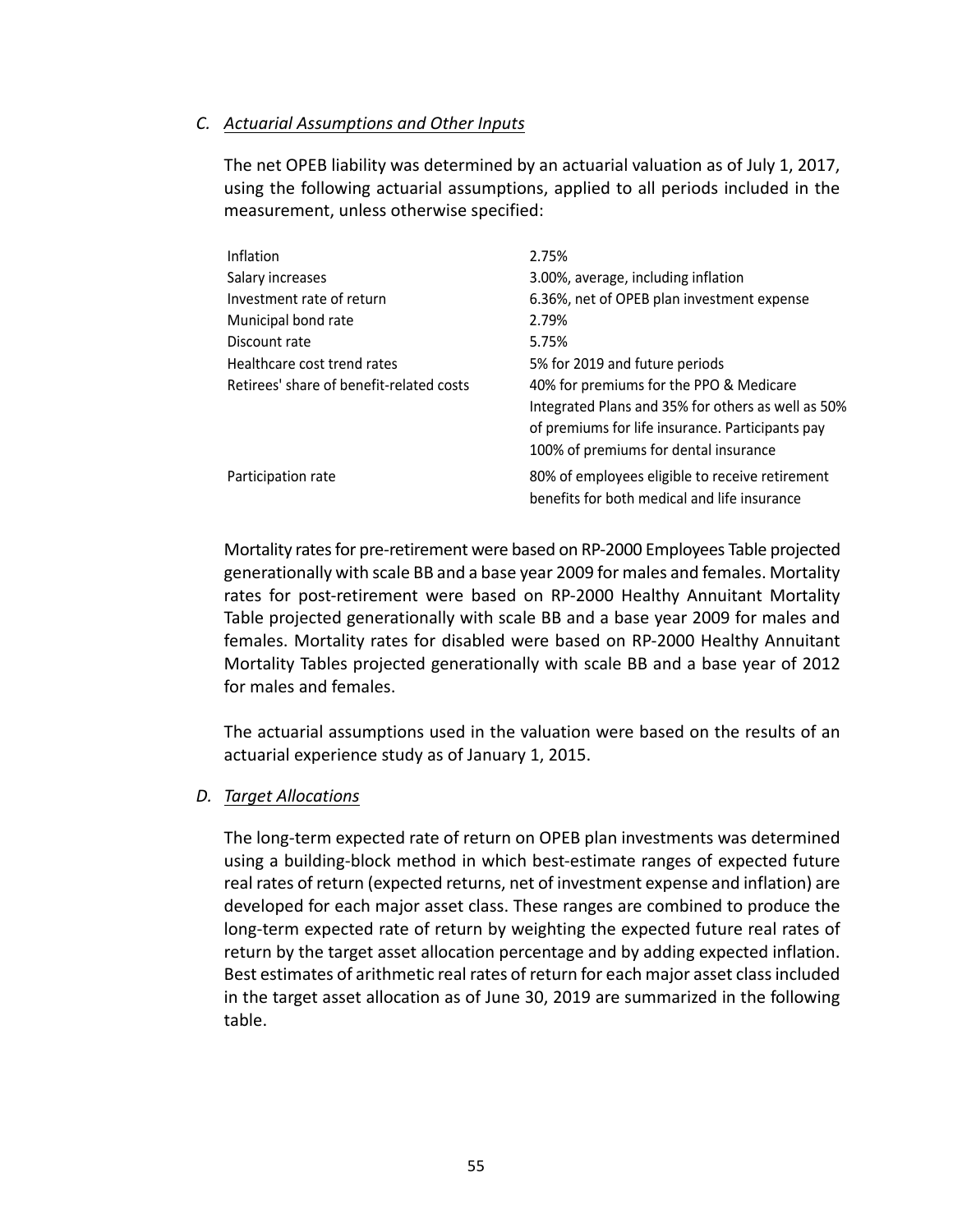|                                               | Target     | Long-term            |
|-----------------------------------------------|------------|----------------------|
|                                               | Asset      | <b>Expected Real</b> |
| <b>Asset Class</b>                            | Allocation | Rate of Return       |
| Domestic Equity - Large Cap                   | 44.00%     | 4.00%                |
| Domestic Equity - Small/Mid Cap               | 6.75%      | 6.00%                |
| International Equity - Developed Market       | 9.50%      | 4.50%                |
| <b>International Equity - Emerging Market</b> | 3.50%      | 7.00%                |
| Domestic Fixed Income                         | 14.00%     | 2.00%                |
| <b>International Fixed Income</b>             | 0.75%      | 3.00%                |
| Alternatives                                  | 7.75%      | 6.50%                |
| <b>Real Estate</b>                            | 3.50%      | 6.25%                |
| Cash                                          | 10.25%     | 0.00%                |
| Total                                         | 100.00%    |                      |

#### *E. Discount Rate*

The discount rate used to measure the net OPEB liability was 5.75%. The projection of cash flows used to determine the discount rate assumed that contributions from plan members will be made at the current contribution rate.

Based on those assumptions, the OPEB plan fiduciary net position was not projected to be available to make all projected future benefit payments of current plan members. As a result, a blended discount rate was used based on a combination of the investment rate of return of 6.36% and municipal bond rate of 2.79% (based on index provided by S&P on 20‐year municipal bond rate as of June 30, 2019).

#### *F. Net OPEB Liability*

The components of the net OPEB liability, measured as of June 30, 2019, were as follows:

| <b>Total OPEB liability</b>            |   | 81,267,779 |
|----------------------------------------|---|------------|
| Plan fiduciary net position            |   | 5,985,052  |
| Net OPEB liability                     | S | 75,282,727 |
| Plan fiduciary net position as a       |   |            |
| percentage of the total OPEB liability |   | 7.36%      |

The fiduciary net position has been determined on the same basis used by the OPEB Plan. For this purpose, the Plan recognizes benefit payments when due and payable.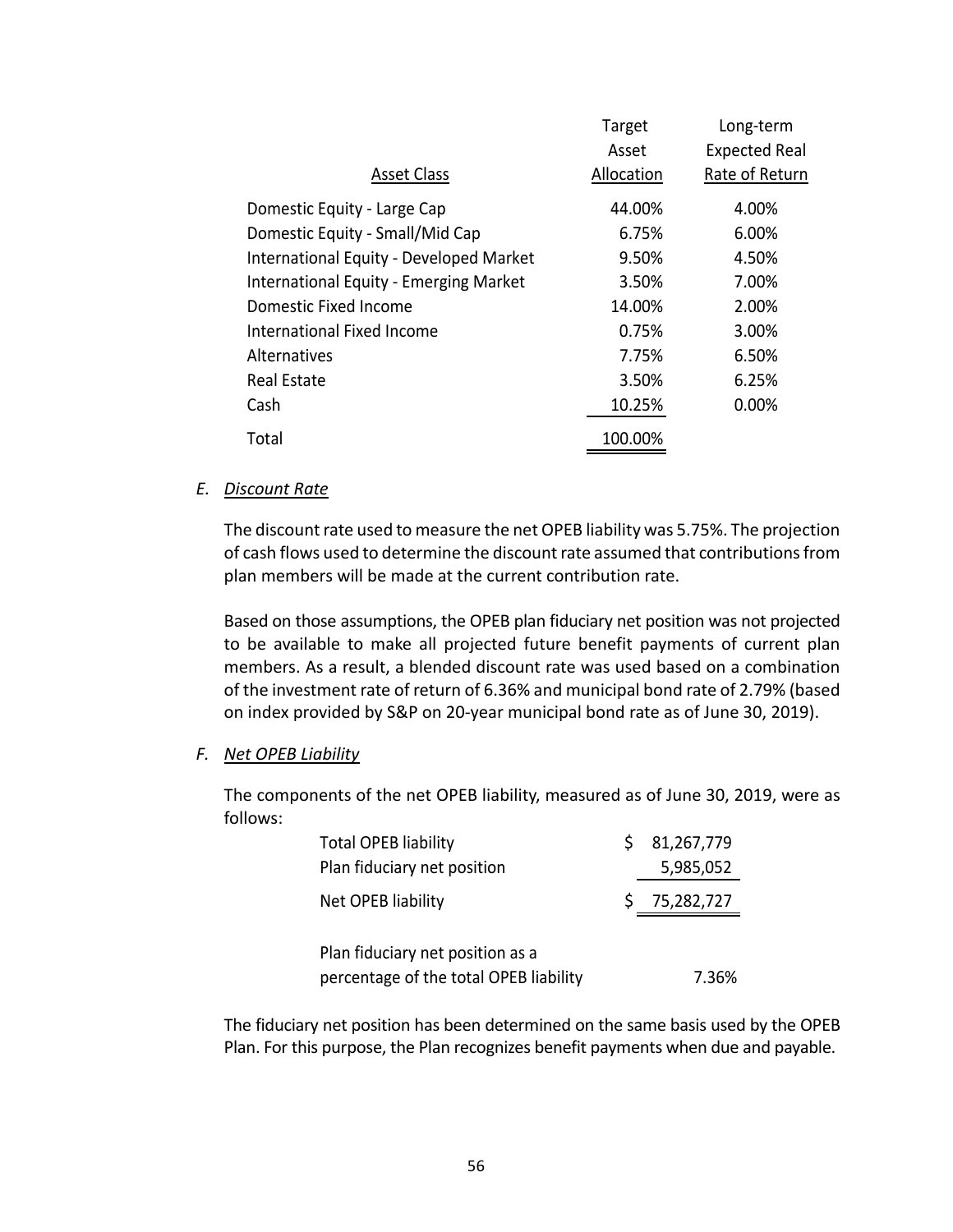### *G. Changes in the Net OPEB Liability*

The following summarizes the changes in the net OPEB liability for the past year:

|                             | Increase (Decrease)                          |    |                                                |                                           |
|-----------------------------|----------------------------------------------|----|------------------------------------------------|-------------------------------------------|
|                             |                                              |    | Plan                                           |                                           |
|                             | <b>Total OPEB</b><br>Liability<br><u>(a)</u> |    | Fiduciary<br><b>Net Position</b><br><u>(b)</u> | Net OPEB<br>Liability<br><u>(a) - (b)</u> |
| Balances, beginning of year | \$<br>76,391,404                             | \$ | 4,554,552                                      | \$<br>71,836,852                          |
| Changes for the year:       |                                              |    |                                                |                                           |
| Service cost                | 2,874,731                                    |    |                                                | 2,874,731                                 |
| Interest                    | 4,487,338                                    |    |                                                | 4,487,338                                 |
| Contributions - employer    |                                              |    | 3,558,335                                      | (3,558,335)                               |
| Net investment income       |                                              |    | 357,859                                        | (357, 859)                                |
| Benefit payments            | (2,485,694)                                  |    | (2,485,694)                                    |                                           |
| Net Changes                 | 4,876,375                                    |    | 1,430,500                                      | 3,445,875                                 |
| Balances, end of year       | \$<br>81,267,779                             | \$ | 5,985,052                                      | \$<br>75,282,727                          |

#### *H. Sensitivity of the Net OPEB Liability to Changes in the Discount Rate*

The following presents the net OPEB liability, as well as what the net OPEB liability would be if it were calculated using a discount rate that is one percentage‐point lower or one percentage‐point higher than the current discount rate:

|              | Current      |              |
|--------------|--------------|--------------|
| 1%           | Discount     | 1%           |
| Decrease     | Rate         | Increase     |
| \$88,245,704 | \$75,282,727 | \$64,909,765 |

#### *I. Sensitivity of the Net OPEB Liability to Changes in the Healthcare Cost Trend Rates*

The following presents the net OPEB liability, as well as what the net OPEB liability would be if it as calculated using healthcare cost trend rates that are one percentage‐ point lower or one percentage‐point higher than the current healthcare cost trend rates:

|              | Current      |              |
|--------------|--------------|--------------|
|              | Healthcare   |              |
| 1%           | Cost Trend   | 1%           |
| Decrease     | Rates        | Increase     |
| \$56,368,892 | \$75,282,727 | \$99,323,271 |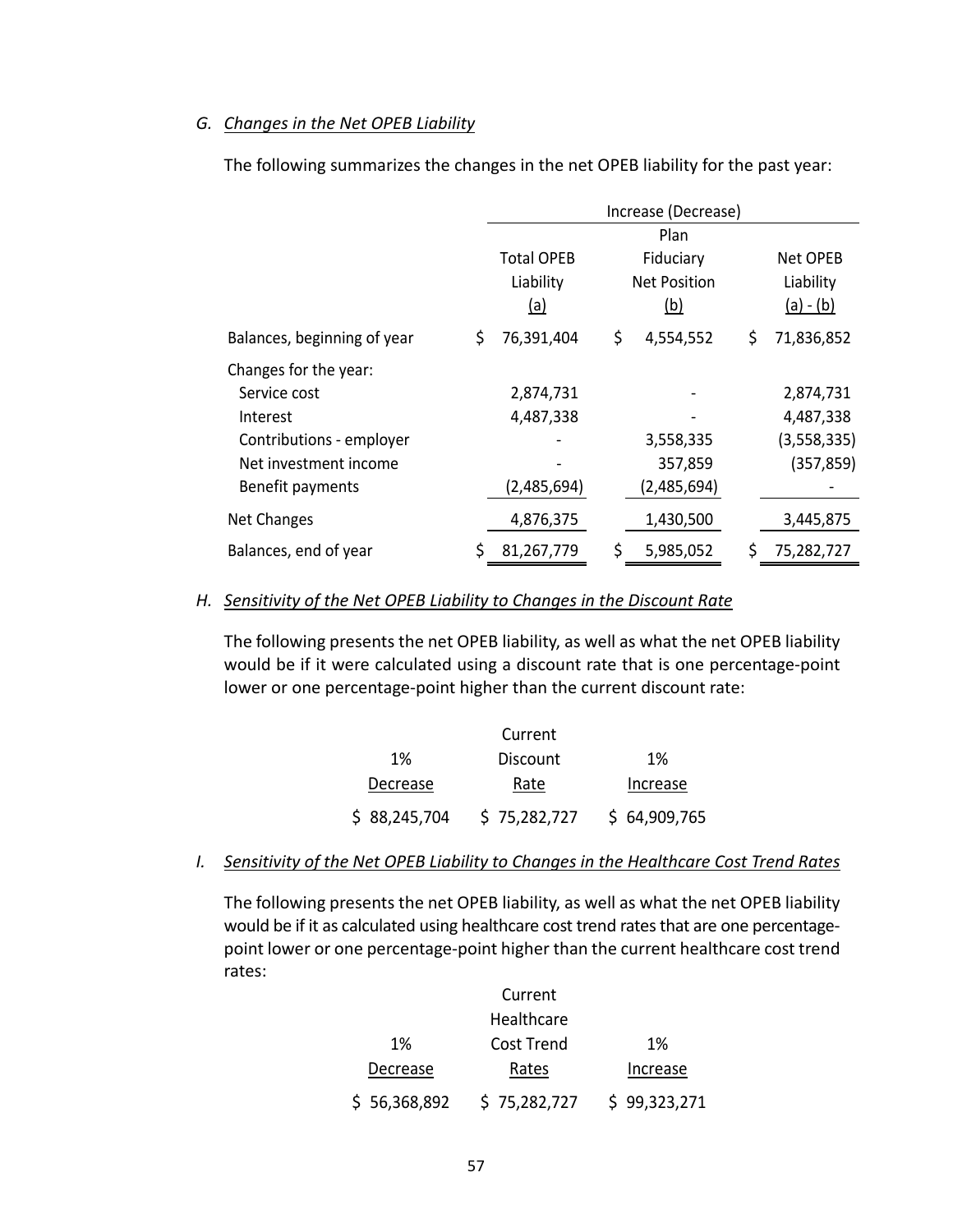# *J. OPEB Expense and Deferred Outflows of Resources and Deferred (Inflows) of Resources Related to OPEB*

For the year ended June 30, 2019, the Town recognized an OPEB expense of \$4,962,754. At June 30, 2019, the Town reported deferred outflows and (inflows) of resources related to OPEB from the following sources:

|                                      | Deferred    |   | Deferred     |
|--------------------------------------|-------------|---|--------------|
|                                      | Outflows of |   | (Inflows) of |
|                                      | Resources   |   | Resources    |
| Difference between expected and      |             |   |              |
| actual experience                    | 7,168,552   | S |              |
| Net difference between projected and |             |   |              |
| actual OPEB investment earnings      |             |   | (31, 128)    |
| Total                                | 7,168,552   |   | (31,128)     |

Amounts reported as deferred outflows and (inflows) of resources related to OPEB will be recognized in OPEB expense as follows:

| Year Ended June 30: |    |           |
|---------------------|----|-----------|
| 2020                | Ś  | 1,482,274 |
| 2021                |    | 1,482,274 |
| 2022                |    | 1,482,274 |
| 2023                |    | 1,483,422 |
| 2024                |    | 1,207,180 |
| Total               | S. | 7,137,424 |

### **20. Subsequent Events**

Subsequent to June 30, 2019, the Town has incurred the following additional debt:

|                                    |    |            | Interest    | <b>Issue</b> | Maturity |
|------------------------------------|----|------------|-------------|--------------|----------|
|                                    |    | Amount     | Rate        | Date         | Date     |
| <b>Fire Station</b>                | \$ | 1,500,000  | 5.00%       | 08/14/19     | 09/17/19 |
| Vine Brook Water System            |    | 1,500,000  | 5.00%       | 08/14/19     | 09/17/19 |
| Abbot School Roof                  |    | 2,291,000  | 2.00%       | 08/14/19     | 09/14/20 |
| <b>Water Tank</b>                  |    | 3,027,000  | 2.00%       | 08/14/19     | 09/14/20 |
| <b>Street Lights</b>               |    | 413,000    | 2.00%       | 08/14/19     | 09/14/20 |
| Subtotal - bond anticipation notes |    | 8,731,000  |             |              |          |
| <b>General Obligation Bond</b>     |    | 1,675,000  | $2 - 5%$    | 08/14/19     | 02/15/34 |
| <b>General Obligation Bond</b>     |    | 6,945,000  | $2.55 - 4%$ | 08/14/19     | 02/15/39 |
| <b>General Obligation Bond</b>     |    | 1,650,000  | 5.00%       | 09/16/19     | 08/15/37 |
| Subtotal - bonds                   |    | 10,270,000 |             |              |          |
| Totals                             | S  | 19,001,000 |             |              |          |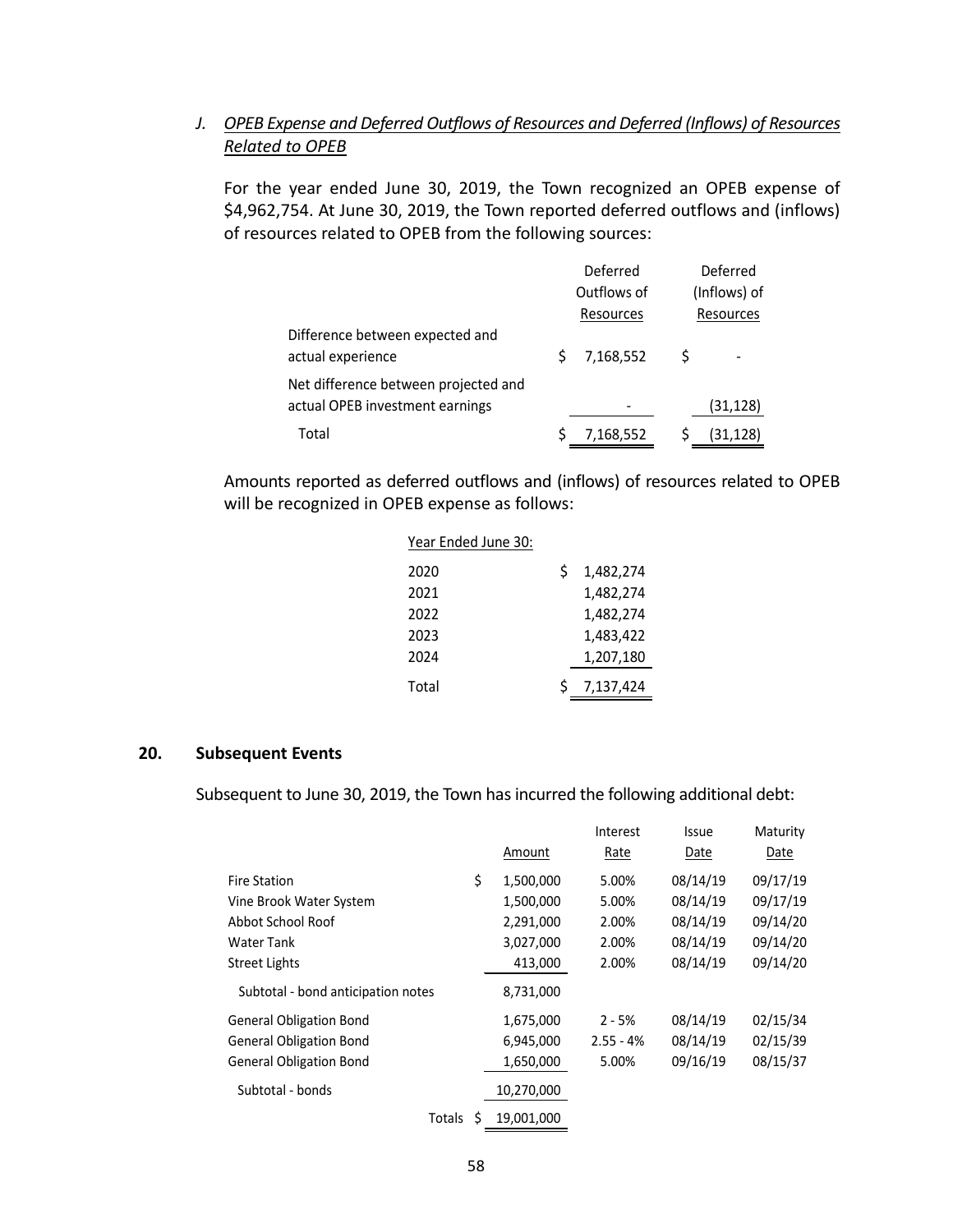# **21. Commitments and Contingencies**

Outstanding Legal Issues ‐ On an ongoing basis, there are typically pending legal issues in which the Town is involved. The Town's management is of the opinion that the potential future settlement of these issues would not materially affect its financial state‐ ments taken as a whole.

Grants ‐ Amounts received or receivable from grantor agencies are subject to audit and adjustment by grantor agencies, principally the federal government. Any disallowed claims, including amounts already collected, may constitute a liability of the applicable funds. The amount of expenditures which may be disallowed by the grantor cannot be determined at this time, although the Town expects such amounts, if any, to be immaterial.

Encumbrances – At year‐end the Town's general fund has \$893,690 in encumbrances that will be honored in the next fiscal year.

# **22. Beginning Fund Balance Reclassification**

The beginning (July 1, 2018) fund balance of the Town was reclassified as follows:

| i unu Dasis i indheidi Statenichts. | Nonmajor       | MSBA                    |           |
|-------------------------------------|----------------|-------------------------|-----------|
|                                     | Governmental   | Abbot                   |           |
|                                     | Funds          | Roof                    | Total     |
| As previously reported              | $6,793,994$ \$ | S.<br>$\sim 10$         | 6,793,994 |
| Major fund in current fiscal year   | 63,713         | (63,713)                |           |
| As restated                         | $6,857,707$ \$ | $(63,713)$ \$ 6,793,994 |           |

Fund Basis Financial Statements:

# **23. New Pronouncements**

The Governmental Accounting Standards Board (GASB) has issued Statement No. 84, *Fiduciary Activities,* effective for the Town beginning with its fiscal year ending June 30, 2020. This statement establishes guidance on how to address the categorization of fidu‐ ciary activities for financial reporting and how fiduciary activities are to be reported, and may require reclassification of certain funds.

The Governmental Accounting Standards Board (GASB) has issued Statement No. 87, *Leases,* effective for the Town beginning with its fiscal year ending June 30, 2021. This statement establishes new reporting and disclosure requirements, including the recording of various operating leases in the financial statements.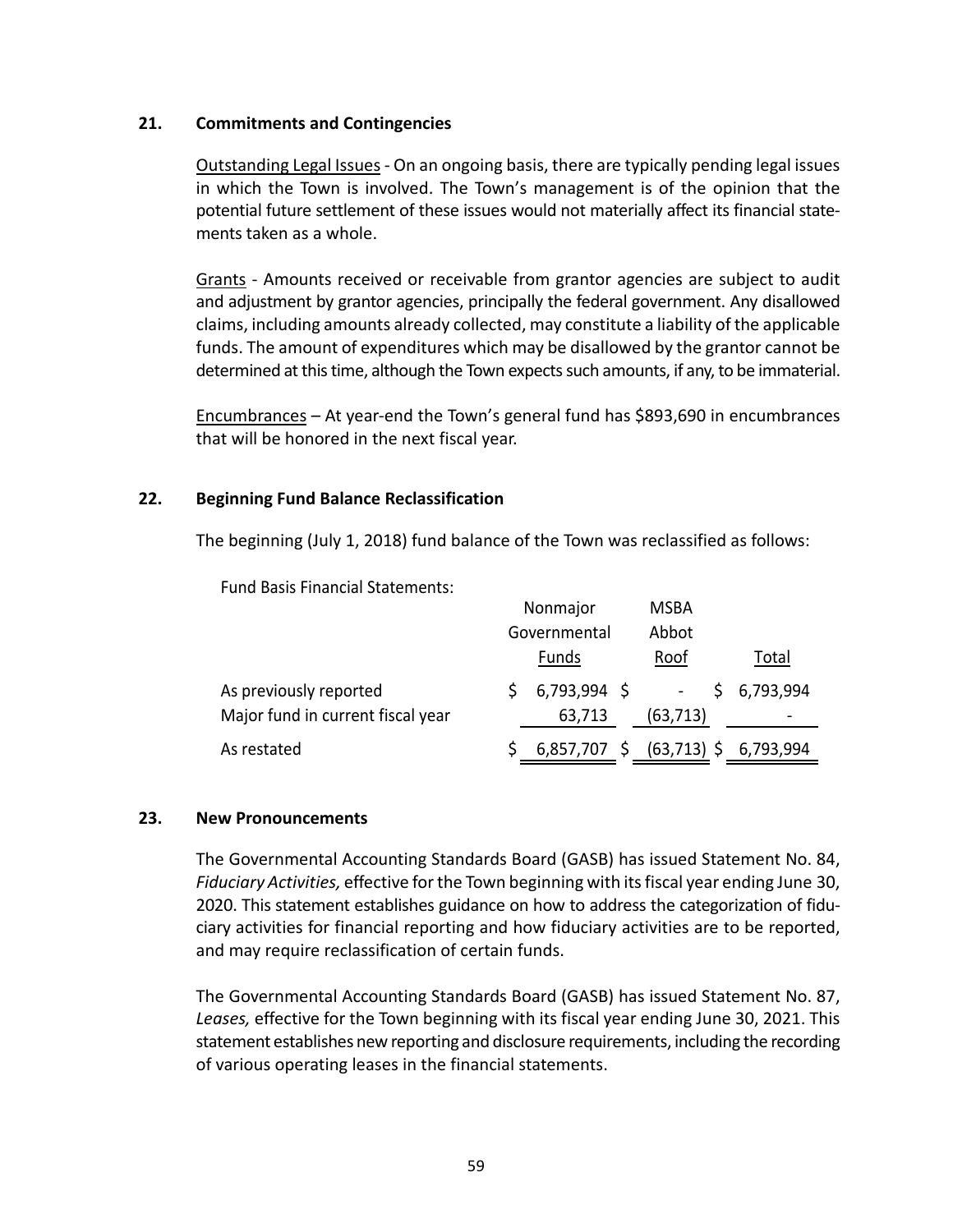SCHEDULE OF PROPORTIONATE SHARE REQUIRED SUPPLEMENTARY INFORMATION

OF THE NET PENSION LIABILITY (GASB 68)

JUNE 30, 2019 (Unaudited)

#### Middlesex Regional Retirement System

| Fiscal<br><u>Year</u> | Measurement<br>Date | Proportion<br>of the<br>Net Pension<br>Liability | Proportionate<br>Share of the<br>Net Pension<br>Liability | <b>Covered Pavroll</b> | Proportionate Share of the<br>Net Pension Liability as a<br>Percentage of Covered Payroll | Plan Fiduciary Net Position<br>Percentage of the Total<br>Pension Liability |
|-----------------------|---------------------|--------------------------------------------------|-----------------------------------------------------------|------------------------|-------------------------------------------------------------------------------------------|-----------------------------------------------------------------------------|
| June 30, 2019         | December 31, 2018   | 3.807483%                                        | \$59,376,424                                              | \$25,307,496           | 234.62%                                                                                   | 46.40%                                                                      |
| June 30, 2018         | December 31, 2017   | 3.642858%                                        | \$51,698,881                                              | \$24,255,608           | 213.14%                                                                                   | 49.27%                                                                      |
| June 30, 2017         | December 31, 2016   | 3.733888%                                        | \$52,904,581                                              | \$24,100,833           | 219.51%                                                                                   | 45.49%                                                                      |
| June 30, 2016         | December 31, 2015   | 3.671119%                                        | \$47,358,134                                              | \$22,663,136           | 208.97%                                                                                   | 46.13%                                                                      |
| June 30, 2015         | December 31, 2015   | 3.579206%                                        | \$42,997,563                                              | \$21,791,477           | 197.31%                                                                                   | 47.65%                                                                      |

#### Massachusetts Teachers' Retirement System

| Fiscal        | Measurement   | Proportion<br>of the<br>Net Pension | Proportionate<br>Share of the<br><b>Net Pension</b> | Commonwealth of<br>Massachusetts' Total<br>Proportionate Share<br>of the Net Pension<br>Liability Associated | <b>Total Net</b><br>Pension<br>Liability<br>Associated<br>with the |                        | Proportionate<br>Share of the<br><b>Net Pension</b><br>Liability as a<br>Percentage of | Plan Fiduciary<br><b>Net Position</b><br>Percentage of<br>the Total |
|---------------|---------------|-------------------------------------|-----------------------------------------------------|--------------------------------------------------------------------------------------------------------------|--------------------------------------------------------------------|------------------------|----------------------------------------------------------------------------------------|---------------------------------------------------------------------|
| Year          | Date          | Liability                           | Liability                                           | with the Town                                                                                                | Town                                                               | <b>Covered Pavroll</b> | Covered Payroll                                                                        | Pension Liability                                                   |
| June 30, 2019 | June 30, 2018 | 0.554299%                           | $\overline{a}$                                      | \$131,431,351                                                                                                | \$131,431,351                                                      | \$38.914.182           |                                                                                        | 54.84%                                                              |
| June 30, 2018 | June 30, 2017 | 0.543505%                           | $\overline{\phantom{a}}$                            | \$124,383,239                                                                                                | \$124,383,239                                                      | \$36,988,876           |                                                                                        | 54.25%                                                              |
| June 30, 2017 | June 30, 2016 | 0.545467%                           | $\overline{\phantom{a}}$                            | \$121,955,066                                                                                                | \$121,955,066                                                      | \$34.522.546           |                                                                                        | 52.73%                                                              |
| June 30, 2016 | June 30, 2015 | 0.544034%                           | $\overline{\phantom{a}}$                            | \$111,470,624                                                                                                | \$111,470,624                                                      | \$35,851,099           |                                                                                        | 55.38%                                                              |
| June 30, 2015 | June 30, 2014 | 0.530452%                           | $\overline{\phantom{a}}$                            | 84,322,583                                                                                                   | 84,322,583                                                         | \$32,524,633           |                                                                                        | 61.64%                                                              |

*Schedules are intended to show information for 10 years. Additional years will be displayed as they become available.*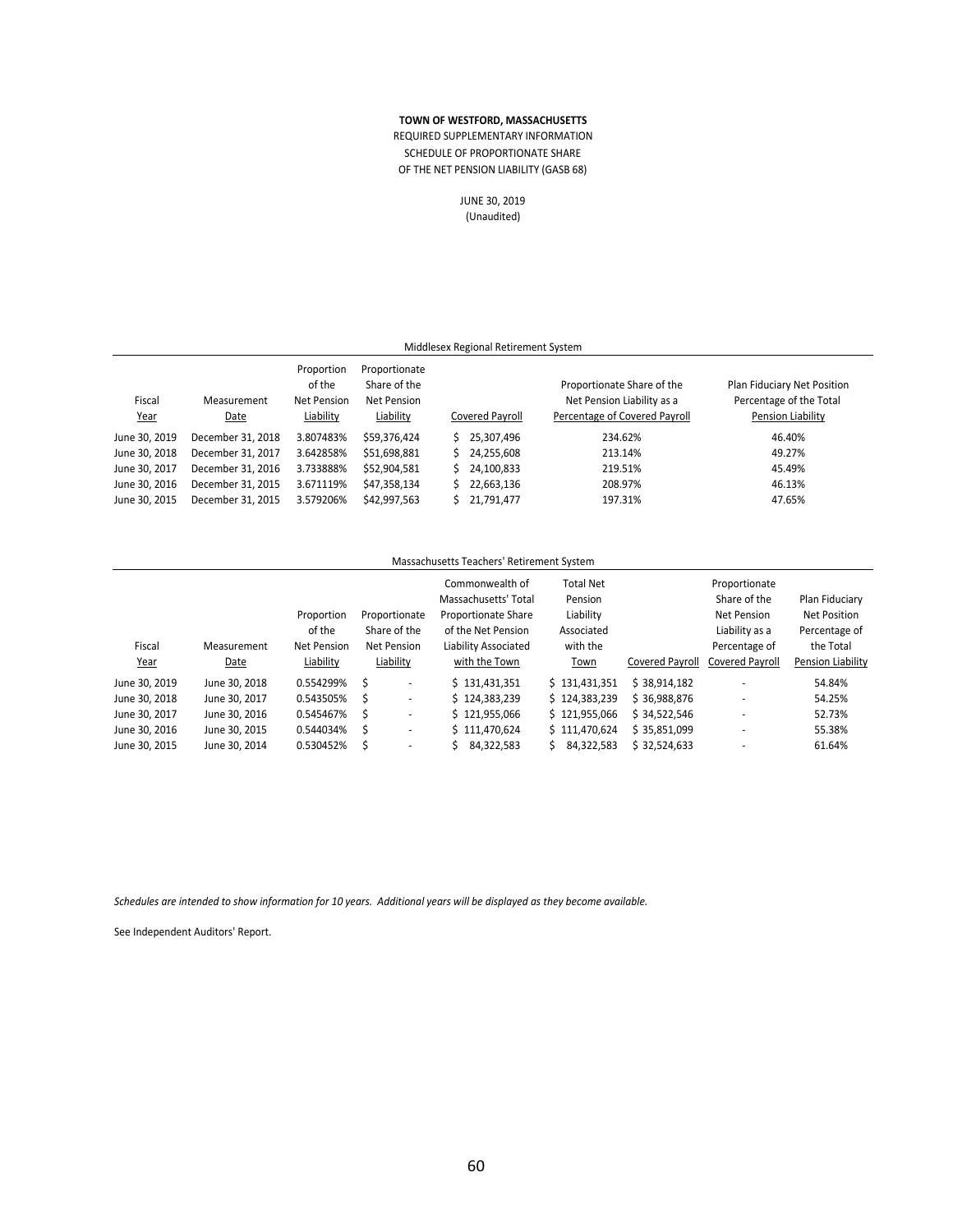SCHEDULE OF PENSION CONTRIBUTIONS (GASB 68) REQUIRED SUPPLEMENTARY INFORMATION

> JUNE 30, 2019 (Unaudited)

| Middlesex Regional Retirement System |                                                                                 |                 |              |    |                          |              |                 |  |  |  |
|--------------------------------------|---------------------------------------------------------------------------------|-----------------|--------------|----|--------------------------|--------------|-----------------|--|--|--|
| Contributions in                     |                                                                                 |                 |              |    |                          |              |                 |  |  |  |
|                                      | Relation to the                                                                 |                 |              |    |                          |              |                 |  |  |  |
|                                      | Contributions as<br>Contractually<br>Contribution<br>Contractually              |                 |              |    |                          |              |                 |  |  |  |
| Fiscal                               | Deficiency<br>Required<br>Required<br>a Percentage of<br>Measurement<br>Covered |                 |              |    |                          |              |                 |  |  |  |
| Year                                 | Date                                                                            | Contribution    | Contribution |    | (Excess)                 | Payroll      | Covered Payroll |  |  |  |
| June 30, 2019                        | December 31, 2018                                                               | \$4,902,690     | \$4,902,690  | \$ | $\overline{\phantom{a}}$ | \$25,332,458 | 19.35%          |  |  |  |
| June 30, 2018                        | December 31, 2017                                                               | \$4,619,903     | \$4,619,903  | \$ | $\blacksquare$           | \$24,859,402 | 18.58%          |  |  |  |
| June 30, 2017                        | December 31, 2016                                                               | \$4,238,879     | \$4,238,879  | \$ | Ξ.                       | \$24,563,761 | 17.26%          |  |  |  |
| June 30, 2016                        | December 31, 2015                                                               | \$3,993,806     | \$3,993,806  | \$ | $\overline{\phantom{a}}$ | \$23,192,937 | 17.22%          |  |  |  |
| June 30, 2015                        | December 31, 2015                                                               | 3,808,963<br>S. | \$3,808,963  | \$ | $\blacksquare$           | \$23,244,988 | 16.39%          |  |  |  |

#### Massachusetts Teachers' Retirement System

| Contractually Contributions in<br>Relation to the<br>Required |               |              |               |    |                |              |                  |  |
|---------------------------------------------------------------|---------------|--------------|---------------|----|----------------|--------------|------------------|--|
|                                                               |               | Contribution | Contractually |    | Contribution   |              | Contributions as |  |
| Fiscal                                                        | Measurement   | Provided by  | Required      |    | Deficiency     | Covered      | a Percentage of  |  |
| Year                                                          | Date          | Commonwealth | Contribution  |    | (Excess)       | Payroll      | Covered Payroll  |  |
| June 30, 2019                                                 | June 30, 2018 | \$7,287,824  | \$7,287,824   | S  | $\blacksquare$ | \$40,581,820 | 17.96%           |  |
| June 30, 2018                                                 | June 30, 2017 | \$6,715,086  | \$6,715,086   | S  | ۰.             | \$38,914,182 | 17.26%           |  |
| June 30, 2017                                                 | June 30, 2016 | \$6,134,226  | \$6,134,226   | S  | ۰              | \$36,988,876 | 16.58%           |  |
| June 30, 2016                                                 | June 30, 2015 | \$5,559,647  | \$5,559,647   | \$ | ۰.             | \$34,522,546 | 16.10%           |  |
| June 30, 2015                                                 | June 30, 2014 | \$4,972,350  | \$4,972,350   | Ŝ  | $\blacksquare$ | \$35,851,099 | 13.87%           |  |

*Schedules are intended to show information for 10 years. Additional years will be displayed as they become available.*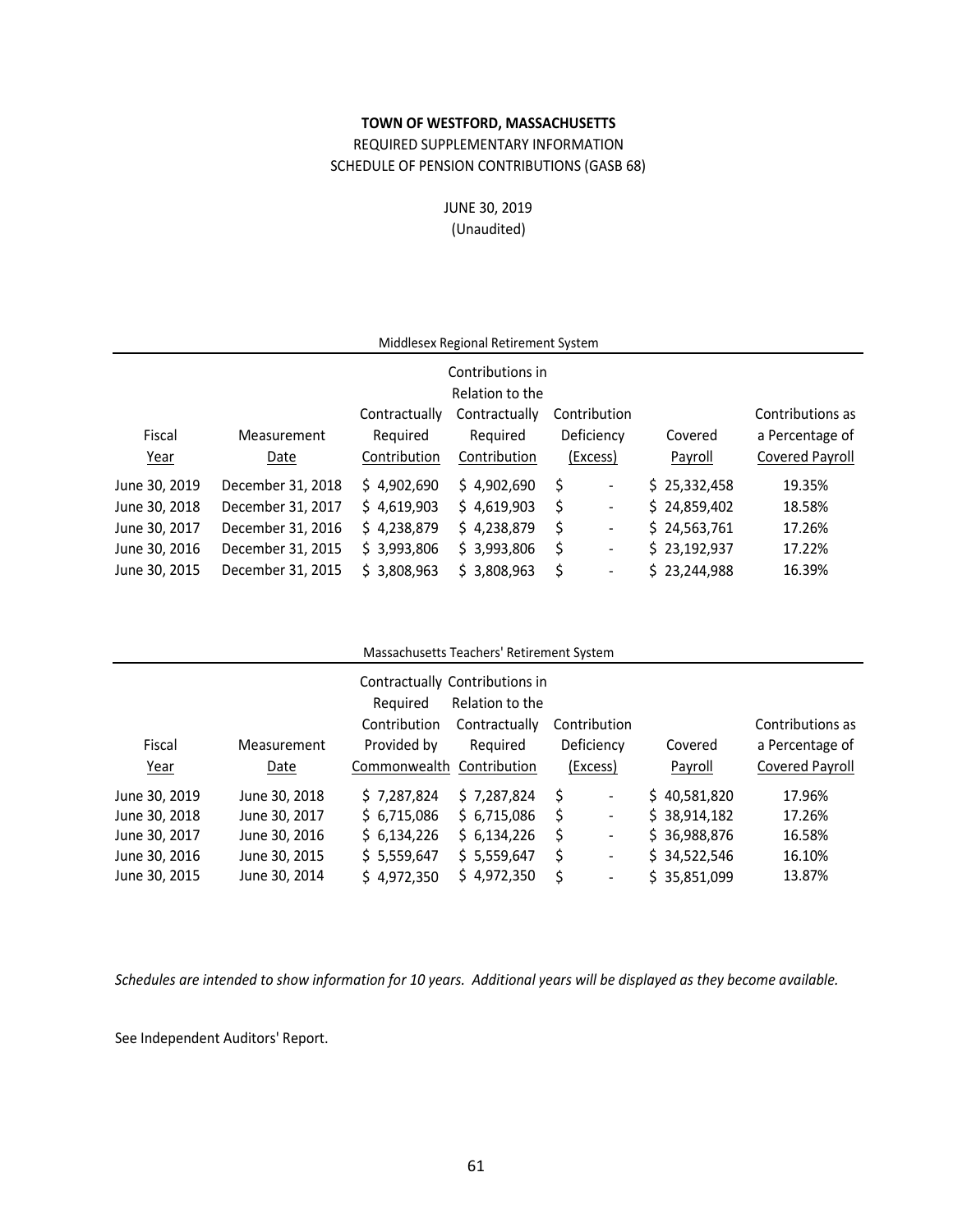#### OTHER POST‐EMPLOYMENT BENEFITS (OPEB) REQUIRED SUPPLEMENTARY INFORMATION SCHEDULE OF CHANGES IN NET OPEB LIABILITY (GASB 74 AND 75)

#### (Unaudited)

|                                                             | 2019             |     | 2018          |    | 2017          |
|-------------------------------------------------------------|------------------|-----|---------------|----|---------------|
| <b>Total OPEB Liability</b>                                 |                  |     |               |    |               |
| Service cost                                                | \$<br>2,874,731  | Ŝ.  | 2,695,924     | \$ | 3,379,477     |
| Interest on unfunded liability - time value of \$           | 4,487,338        |     | 4,871,606     |    | 3,932,112     |
| Differences between expected and actual experience          |                  |     |               |    | (2, 545, 735) |
| Changes of assumptions                                      |                  |     | (12,065,335)  |    |               |
| Benefit payments, including refunds of member contributions | (2,485,694)      |     | (2,245,506)   |    | (2,042,259)   |
| Net change in total OPEB liability                          | 4,876,375        |     | (6,743,311)   |    | 2,723,595     |
| Total OPEB liability - beginning                            | 76,391,404       |     | 83,134,715    |    | 80,411,120    |
| Total OPEB liability - ending (a)                           | 81,267,779       |     | 76,391,404    |    | 83,134,715    |
| <b>Plan Fiduciary Net Position</b>                          |                  |     |               |    |               |
| Contributions - employer                                    | 3,558,335        |     | 3,245,991     |    | 3,162,513     |
| Net investment income                                       | 357,859          |     | (4,960)       |    | 152,263       |
| Benefit payments, including refunds of member contributions | (2,485,694)      |     | (2, 245, 506) |    | (2,042,259)   |
| Net change in plan fiduciary net position                   | 1,430,500        |     | 995,525       |    | 1,272,517     |
| Plan fiduciary net position - beginning                     | 4,554,552        |     | 3,559,027     |    | 2,286,510     |
| Plan fiduciary net position - ending (b)                    | 5,985,052        |     | 4,554,552     |    | 3,559,027     |
| Net OPEB liability (asset) - ending (a-b)                   | \$<br>75,282,727 | \$. | 71,836,852    | S  | 79,575,688    |

*Schedule is intended to show information for 10 years. Additional years will be displayed as they become available.*

See notes to the Town's financial statements for summary of significant actuarial methods and assumptions.